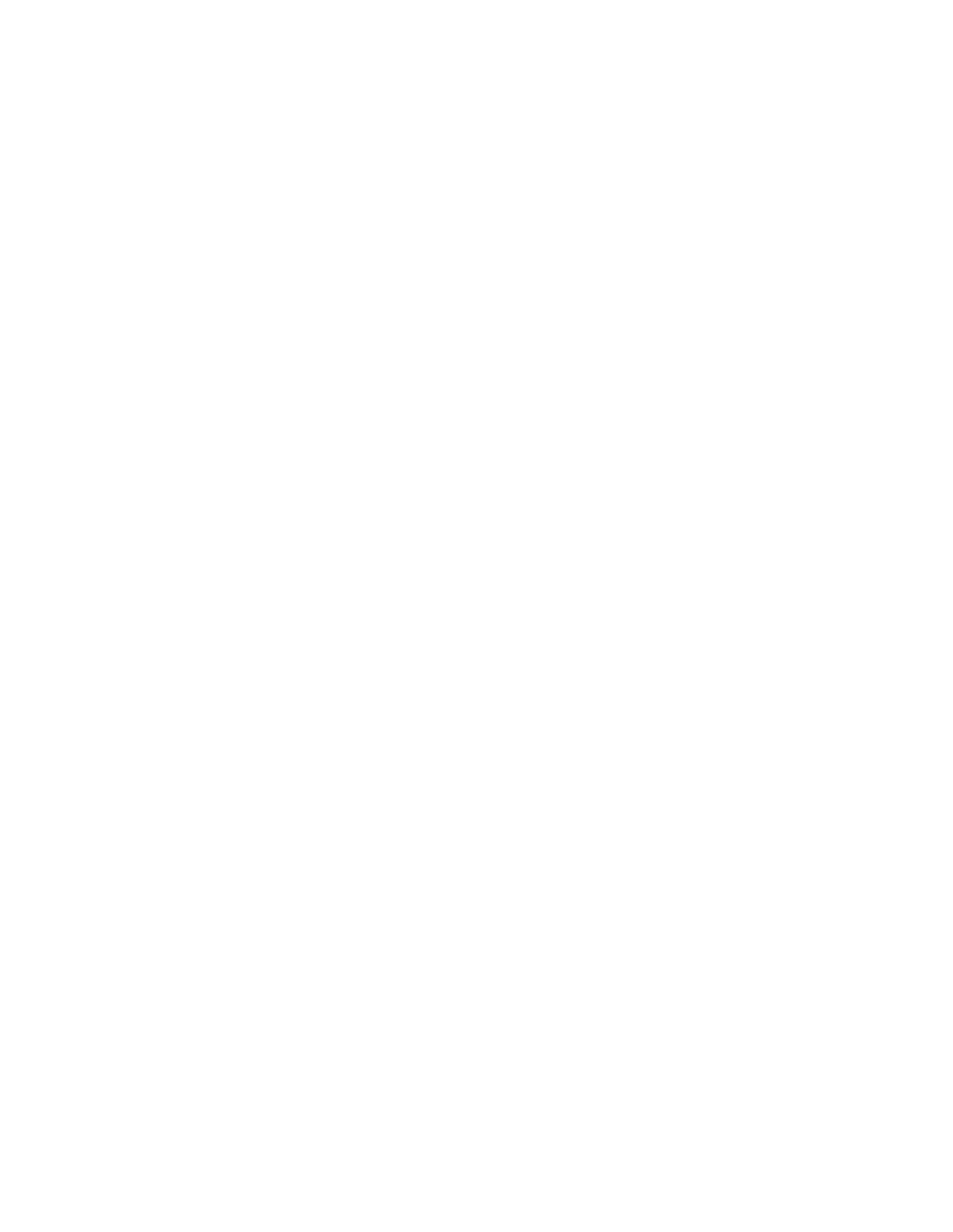# **Scoring Summary(Final) Kent St. vs. Wyoming (12/21/2021 at Boise, Idaho)**



#### Kent St. (7-7; 6-2) vs. Wyoming (7-6; 2-6) Date: 12/21/2021 • Site: Boise, Idaho • Stadium: Albertsons Stadium Attendance: 10217

| <b>Score by Quarters</b> |    |           |    |     | Total |
|--------------------------|----|-----------|----|-----|-------|
| Kent St.                 | 14 | 10<br>1 U |    | 14  | 38    |
| Wyoming                  |    | 14        | 14 | . – | 52    |

| Qtr | Time  | <b>Scoring Play</b>                                                           | V-H       |
|-----|-------|-------------------------------------------------------------------------------|-----------|
| 1st | 07:06 | WYO - L.Williams 5 yd TD RUSH (KICK by J.Hoyland), 9-67 4:19                  | $0 - 7$   |
| 1st | 06:52 | KSU - D. Cephas 80 yd TD PASS from D. Crum (KICK by A. Glass), 1-80 0:09      | $7 - 7$   |
| 1st | 00:54 | KSU - D.Crum 12 yd TD RUSH (KICK by A.Glass), 11-71 3:49                      | $14 - 7$  |
| 2nd | 12:21 | KSU - A.Glass 36 yd FG 6-49 2:28                                              | $17 - 7$  |
| 2nd | 05:39 | WYO - L. Williams 50 yd TD RUSH (KICK by J. Hoyland), 4-77 1:50               | $17 - 14$ |
| 2nd | 01:42 | WYO - I. Neyor 42 yd TD PASS from L. Williams (KICK by J. Hoyland), 5-74 2:22 | $17 - 21$ |
| 2nd | 00:24 | KSU - J.Poke 3 yd TD PASS from D.Crum (KICK by A.Glass), 6-75 1:18            | 24-21     |
| 3rd | 10:28 | WYO - L. Williams 27 yd TD RUSH (KICK by J. Hoyland), 8-73 4:26               | $24 - 28$ |
| 3rd | 02:42 | WYO - X.Valladay 3 yd TD RUSH (KICK by J.Hoyland), 9-76 4:34                  | 24-35     |
| 4th | 12:49 | WYO - L. Williams 80 yd TD RUSH (KICK by J. Hoyland), 1-80 0:12               | $24 - 42$ |
| 4th | 11:13 | KSU - H.Junker 6 yd TD PASS from D.Crum (KICK by A.Glass), 4-71 1:29          | $31 - 42$ |
| 4th | 07:29 | WYO - J. Hoyland 44 yd FG 7-43 3:39                                           | $31 - 45$ |
| 4th | 03:11 | WYO - T.Smith 49 yd TD RUSH (KICK by J.Hoyland), 2-62 0:52                    | $31 - 52$ |
| 4th | 02:54 | KSU - D.Walker 73 yd TD PASS from D.Crum (KICK by A.Glass), 1-73 0:11         | $38 - 52$ |

Kickoff time: 03:34 PM ET • End of Game: 07:02 PM ET • Total elapsed time: 03:27 Officials: Referee: Rodney Burnette; Umpire: Steve Marshall; Linesman: Jerry Harris; Line judge: Graig Reed; Back judge: Chris Scott; Field judge: Clarence Cotten; Side judge: Jonathan Bullock; Center judge: Nate Jastram; Temperature: 39 • Wind: 2 southEast • Weather: sunny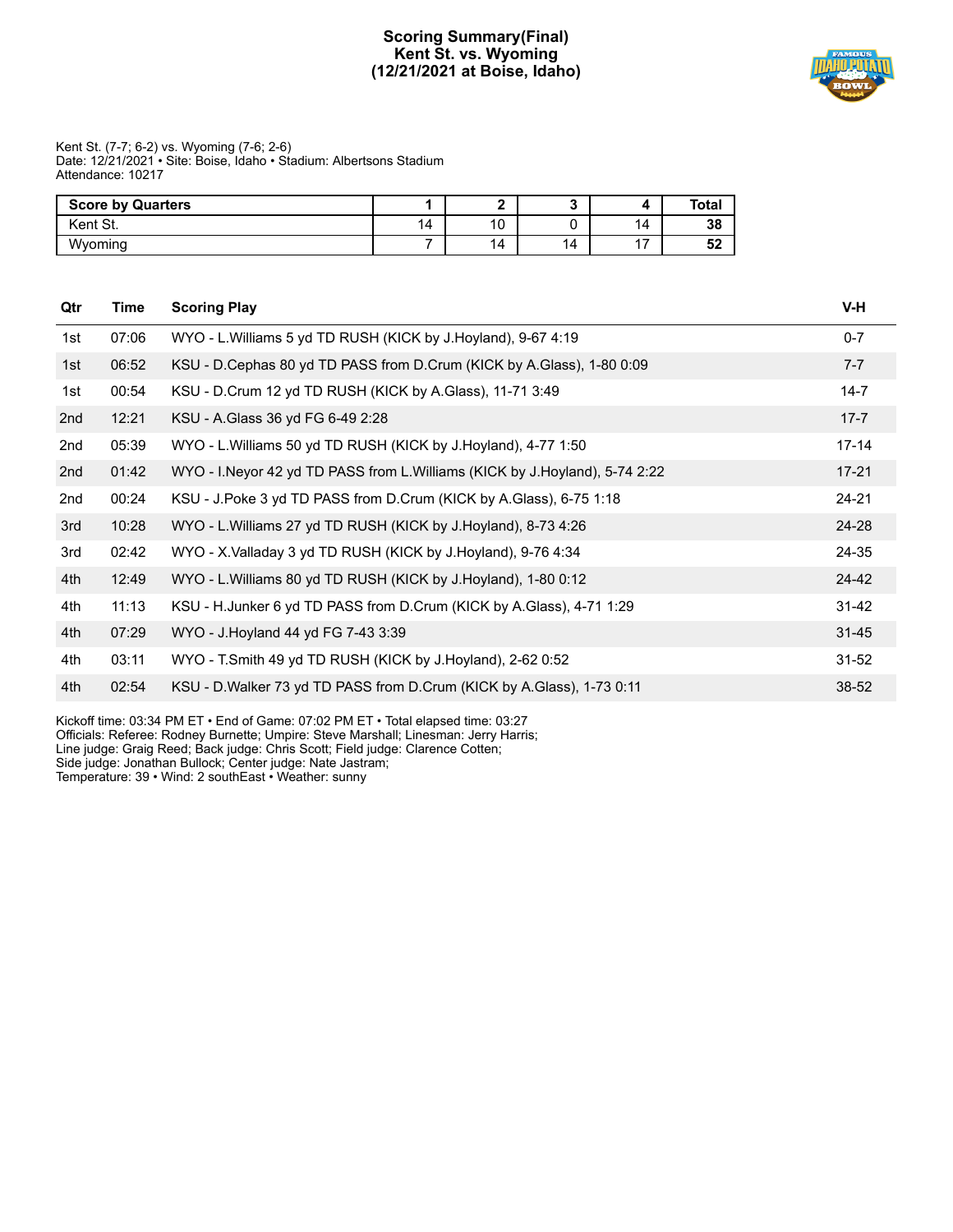# **Team Statistics(Final) Kent St. vs. Wyoming (12/21/2021 at Boise, Idaho)**



|                                  | <b>KSU</b>     | <b>WYO</b>     |
|----------------------------------|----------------|----------------|
| <b>FIRST DOWNS</b>               | 29             | 22             |
| Rushing                          | 17             | 14             |
| Passing                          | 8              | 5              |
| Penalty                          | $\overline{4}$ | 3              |
| <b>NET YARDS RUSHING</b>         | 319            | 404            |
| <b>Rushing Attempts</b>          | 50             | 53             |
| Average Per Rush                 | 6.4            | 7.6            |
| <b>Rushing Touchdowns</b>        | $\mathbf{1}$   | 6              |
| <b>Yards Gained Rushing</b>      | 359            | 445            |
| Yards Lost Rushing               | 40             | 41             |
| <b>NET YARDS PASSING</b>         | 337            | 127            |
| Completions-Attempts-Int         | 18-28-0        | $9 - 11 - 0$   |
| Average Per Attempt              | 12             | 11.5           |
| Average Per Completion           | 18.7           | 14.1           |
| Passing Touchdowns               | 4              | $\mathbf 1$    |
| <b>TOTAL OFFENSIVE YARDS</b>     | 656            | 531            |
| Total offensive plays            | 78             | 64             |
| Average Gain Per Play            | 8.4            | 8.3            |
| Fumbles: Number-Lost             | $0-0$          | $1-0$          |
| Penalties: Number-Yards          | 12-95          | $7 - 74$       |
| <b>PUNTS-YARDS</b>               | $1 - 26$       | $3 - 132$      |
| Average Yards Per Punt           | 26.0           | 44.0           |
| Net Yards Per Punt               | 26.0           | 39.3           |
| Inside 20                        | $\pmb{0}$      | $\mathbf{1}$   |
| 50+ Yards                        | 0              | $\overline{c}$ |
| Touchbacks                       | 0              | $\pmb{0}$      |
| Fair catch                       | 0              | 0              |
| <b>KICKOFFS-YARDS</b>            | 7-327          | 9-564          |
| Average Yards Per Kickoff        | 46.7           | 62.7           |
| Net Yards Per Kickoff            | 22.9           | 50.9           |
| Touchbacks                       | 0              | 2              |
| Punt returns: Number-Yards-TD    | $1 - 14 - 0$   | $0 - 0 - 0$    |
| Average Per Return               | 14             | 0              |
| Kickoff returns: Number-Yards-TD | 7-167-0        | $7 - 106 - 0$  |
| Average Per Return               | 23.9           | 15.1           |
| Interceptions: Number-Yards-TD   | $0 - 0 - 0$    | $0 - 0 - 0$    |
| Fumble Returns: Number-Yards     | $0-0$          | $0-0$          |
| Miscellaneous Yards              | $\pmb{0}$      | 0              |
| Possession Time                  | 28:50          | 31:10          |
| 1st Quarter                      | 7:38           | 7:22           |
| 2nd Quarter                      | 8:00           | 7:00           |
| 3rd Quarter                      | 5:54           | 9:00           |
| 4th Quarter                      | 7:18           | 7:42           |
| Third-Down Conversions           | 9 of 16        | 7 of 13        |
| Fourth-Down Conversions          | $0$ of $3$     | 0 of 1         |
| Red Zone Scores-Chances          | 4 of 5         | 2 of 2         |
| Touchdowns                       | 3              | $\overline{2}$ |
| <b>Field Goals</b>               | $1$ of $2$     | $0$ of $0$     |
| Sacks By: Number-Yards           | $3 - 23$       | $4 - 25$       |
| <b>PAT Kicks</b>                 | $5-5$          | $7 - 7$        |
| <b>Field Goals</b>               | $1$ of $3$     | 1 of 1         |
| Points off turnovers             | 0              | 0              |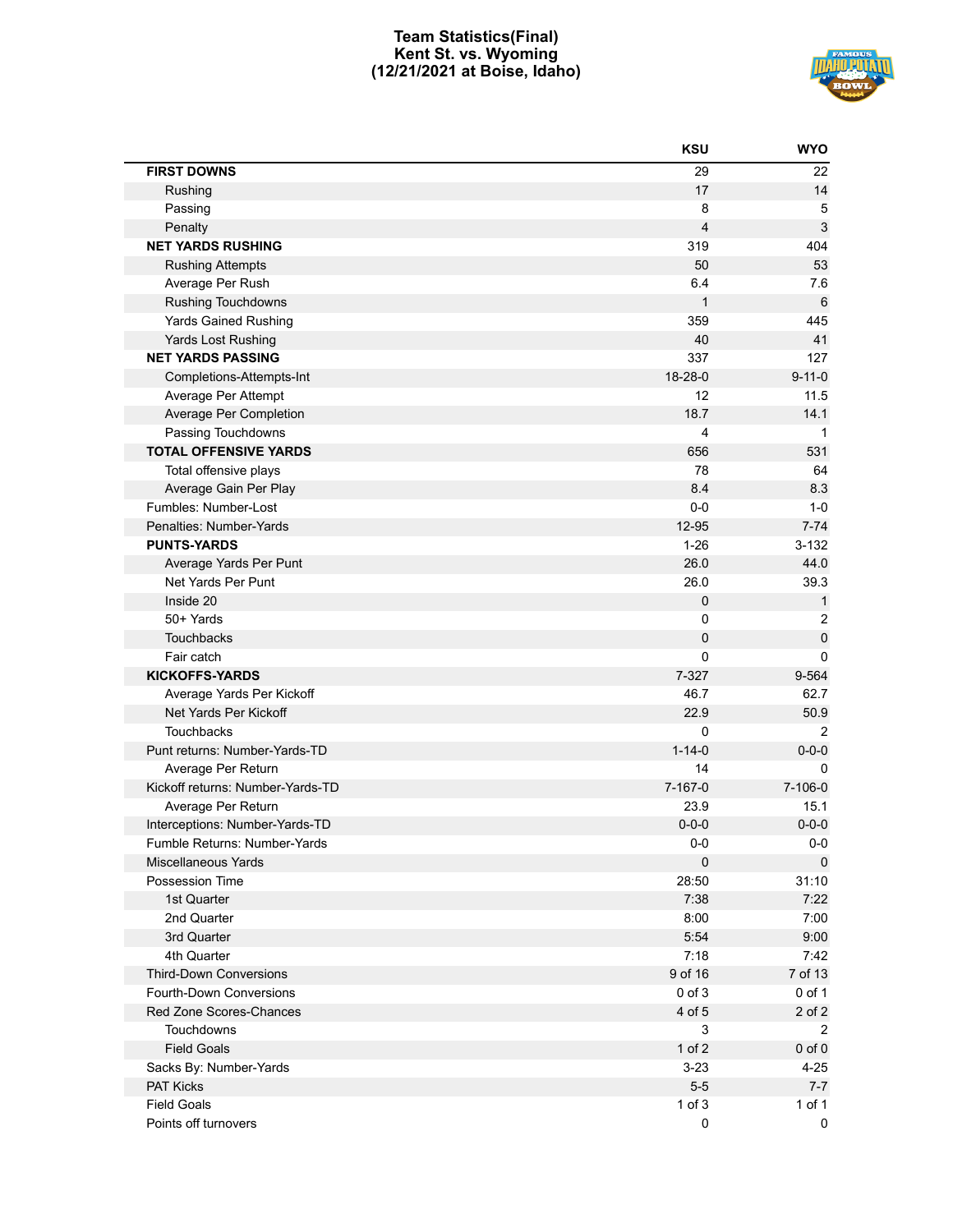# **Individual Statistics(Final) Kent St. vs. Wyoming (12/21/2021 at Boise, Idaho)**

# **Kent St. Wyoming**

| <b>Rushing</b>                |     | No.            | Gain           | Loss        |          | <b>Net</b>     | TD     | Lg             |     | Avg            |
|-------------------------------|-----|----------------|----------------|-------------|----------|----------------|--------|----------------|-----|----------------|
| M.Cooper                      |     | 24             | 136            | 11          |          | 125            | 0      | 47             |     | 5.2            |
| <b>B.Bradford</b>             |     | 8              | 109            |             | 0        | 109            | 0      | 54             |     | 13.6           |
| D.Crum                        |     | 14             | 99             | 29          |          | 70             | 1      | 37             |     | 5              |
| N.Johnson                     |     | 1              | 7              |             | 0        | 7              | 0      | 7              |     | 7              |
| C.Schlee                      |     | $\overline{2}$ | 6              |             | 0        | 6              | 0      | 4              |     | 3              |
| J.Poke                        |     | 1              | $\overline{2}$ |             | 0        | $\overline{2}$ | 0      | $\overline{c}$ |     | $\overline{c}$ |
| <b>Totals</b>                 |     | 50             | 359            | 40          |          | 319            | 1      | 54             |     | 6.4            |
| <b>Passing</b>                |     | $C-A-I$        |                | Yds         | TD       |                | Long   |                |     | <b>Sack</b>    |
| C.Schlee                      |     | $2 - 2 - 0$    |                | 72          | 0        |                |        | 51             |     | 0              |
| D.Crum                        |     | 16-26-0        |                | 265         | 4        |                |        | 80             |     | 4              |
| <b>Totals</b>                 |     | 18-28-0        |                | 337         | 4        |                |        | 80             |     | 4              |
| <b>Receiving</b>              |     |                | No.            | Yards       |          | TD             |        | Long           |     | <b>Tgt</b>     |
| N.Johnson                     |     |                | 7              | 101         |          | 0              |        | 51             |     | 8              |
| D.Cephas                      |     |                | 4              | 116         |          | 1              |        | 80             |     | 8              |
| J.Poke                        |     |                | 2              | 9           |          | 1              |        | 6              |     | $\overline{4}$ |
| D.Walker                      |     |                | 1              | 73          |          | 1              |        | 73             |     | 1              |
| K.Abram                       |     |                | 1              | 23          |          | 0              |        | 23             |     | 1              |
| H.Junker                      |     |                | 1              | 6           |          | 1              |        | 6              |     | 1              |
| M.Cooper                      |     |                | 1              | 5           |          | 0              |        | 5              |     | 1              |
| L.Floriea                     |     |                | 1              | 4           |          | 0              |        | 4              |     | 1              |
| <b>TEAM</b>                   |     |                | 0              | 0           |          | 0              |        | 0              |     | 0              |
| <b>Totals</b>                 |     |                | 18             | 337         |          | 4              |        | 80             |     | 25             |
| <b>Punting</b>                | No. |                | Yds            | Avg         |          | Long           |        | In20           |     | TВ             |
|                               |     |                |                |             |          |                |        |                |     |                |
| J.Smith                       |     | 1              | 26             | 26          |          | 26             |        | 0              |     | 0              |
| <b>Totals</b>                 |     | 1              | 26             | 26.0        |          | 26             |        | 0              |     | 0              |
|                               |     | Punt           |                |             | Kickoff  |                |        | Intercept      |     |                |
| Returns                       | No  | Yds            | Lg             | No          | Yds      | Lg             |        | No             | Yds | Lg             |
| M.Cooper                      | 0   | 0              | 0              | 2           | 48       | 24             |        | 0              | 0   | 0              |
| J.Poke                        | 0   | 0              | 0              | 4           | 94       | 31             |        | 0              | 0   | 0              |
| N.Johnson                     | 1   | 14             | 14             | 1           | 25       | 25             |        | 0              | 0   | 0              |
| Totals                        | 1   | 14             | 14             | 7           | 167      | 31             |        | 0              | 0   | 0              |
|                               |     |                |                |             |          |                |        |                |     |                |
| <b>Field goals</b>            |     | Qtr            | <b>Time</b>    | <b>Dist</b> |          |                |        | Result         |     |                |
| A.Glass                       |     | 2nd            | 12:21          |             | 36 yards |                |        | GOOD           |     |                |
| A.Glass                       |     | 2nd            | 07:29          |             | 33 yards |                |        | <b>MISSED</b>  |     |                |
| A.Glass                       |     | 4th            | 13:01          |             | 29 yards |                |        | <b>MISSED</b>  |     |                |
| <b>Kickoffs</b>               | No. |                | Yards          |             |          | Avg            |        | TВ             | OВ  |                |
| A.Glass                       | 7   |                | 327 yards      |             |          | 46.7           | 0      |                | 0   |                |
| <b>All-purpose</b>            |     |                | Run            | Rcv         | ΚR       | <b>PR</b>      |        | IR             |     | Total          |
| M.Cooper                      |     |                | 125            | 5           | 48       |                | 0      | 0              |     | 178            |
| N.Johnson                     |     |                | 7              | 101         | 25       | 14             |        | 0              |     | 147            |
| D.Cephas<br><b>B.Bradford</b> |     |                | 0<br>109       | 116<br>0    | 0<br>0   |                | 0<br>0 | 0<br>0         |     | 116<br>109     |

| Rushing       | No.          | Gain | Loss | <b>Net</b> | TD   | Lg | Avg  |
|---------------|--------------|------|------|------------|------|----|------|
| L.Williams    | 16           | 223  | 23   | 200        | 4    | 80 | 12.5 |
| X.Valladay    | 19           | 87   | 8    | 79         | 1    | 10 | 4.2  |
| T.Smith       | 5            | 73   | 0    | 73         | 1    | 49 | 14.6 |
| T.Swen        | 8            | 48   | 0    | 48         | 0    | 14 | 6    |
| I.Nevor       | 3            | 14   | 6    | 8          | 0    | 7  | 2.7  |
| TEAM          | 2            | 0    | 4    | $-4$       | 0    | 0  | $-2$ |
| Totals        | 53           | 445  | 41   | 404        | 6    | 80 | 7.6  |
| Passing       | $C-A-I$      |      | Yds  | TD         | Long |    | Sack |
| L.Williams    | $9 - 11 - 0$ |      | 127  | 1          |      | 42 | 3    |
| <b>Totals</b> | $9 - 11 - 0$ |      | 127  | 1          |      | 42 | 3    |

| Receiving     | No. | Yards | TD | Long | Tat |
|---------------|-----|-------|----|------|-----|
| I.Nevor       | 5   | 87    |    | 42   | 5   |
| P.Christensen | っ   | 23    |    | 15   | 3   |
| J.Cobbs       | っ   | 17    |    | 9    |     |
| Totals        | 9   | 127   |    | 42   |     |

| <b>Punting</b> | No. | Yds | Avg  | Long | ln20 | TB |
|----------------|-----|-----|------|------|------|----|
| R.Fawaz        |     | 132 | 44   | 52   |      |    |
| <b>Totals</b>  |     | 132 | 44.0 | 52   |      |    |

|                    |    | Punt |       |    | <b>Kickoff</b> |    |    | Intercept     |    |  |
|--------------------|----|------|-------|----|----------------|----|----|---------------|----|--|
| <b>Returns</b>     | No | Yds  | Lg    | No | Yds            | Lg | No | Yds           | Lg |  |
| K.Glinton          | 0  | 0    | 0     | 1  | 0              | 0  | 0  | 0             | 0  |  |
| R.Weber            | 0  | 0    | 0     | 2  | 45             | 38 | 0  | 0             | 0  |  |
| T.Swen             | 0  | 0    | 0     | 3  | 55             | 23 | 0  | 0             | 0  |  |
| N.Miles            | 0  | 0    | 0     | 1  | 6              | 6  | 0  | 0             | O  |  |
| <b>Totals</b>      | 0  | 0    | 0     | 7  | 106            | 38 | 0  | 0             | 0  |  |
| <b>Field goals</b> |    | Qtr  | Time  |    | Dist           |    |    | <b>Result</b> |    |  |
| J.Hoyland          |    | 4th  | 07:29 |    | 44 yards       |    |    | חמנ           |    |  |

| <b>Kickoffs</b> | No. | Yards     |     |    | Ava  | ΤВ | OВ    |  |
|-----------------|-----|-----------|-----|----|------|----|-------|--|
| J.Hoyland       | 9   | 564 yards |     |    | 62.7 | 2  | 0     |  |
| All-purpose     |     | Run       | Rcv | ΚR | PR.  | IR | Total |  |
| L.Williams      |     | 200       | 0   | 0  | O    | 0  | 200   |  |
| T.Swen          |     | 48        | 0   | 55 | 0    | 0  | 103   |  |
| I.Neyor         |     | 8         | 87  | 0  | 0    | 0  | 95    |  |
| X.Valladay      |     | 79        | 0   | 0  | 0    | 0  | 79    |  |

FUMBLES: Kent St.- . Wyoming- I.Neyor 1-0 .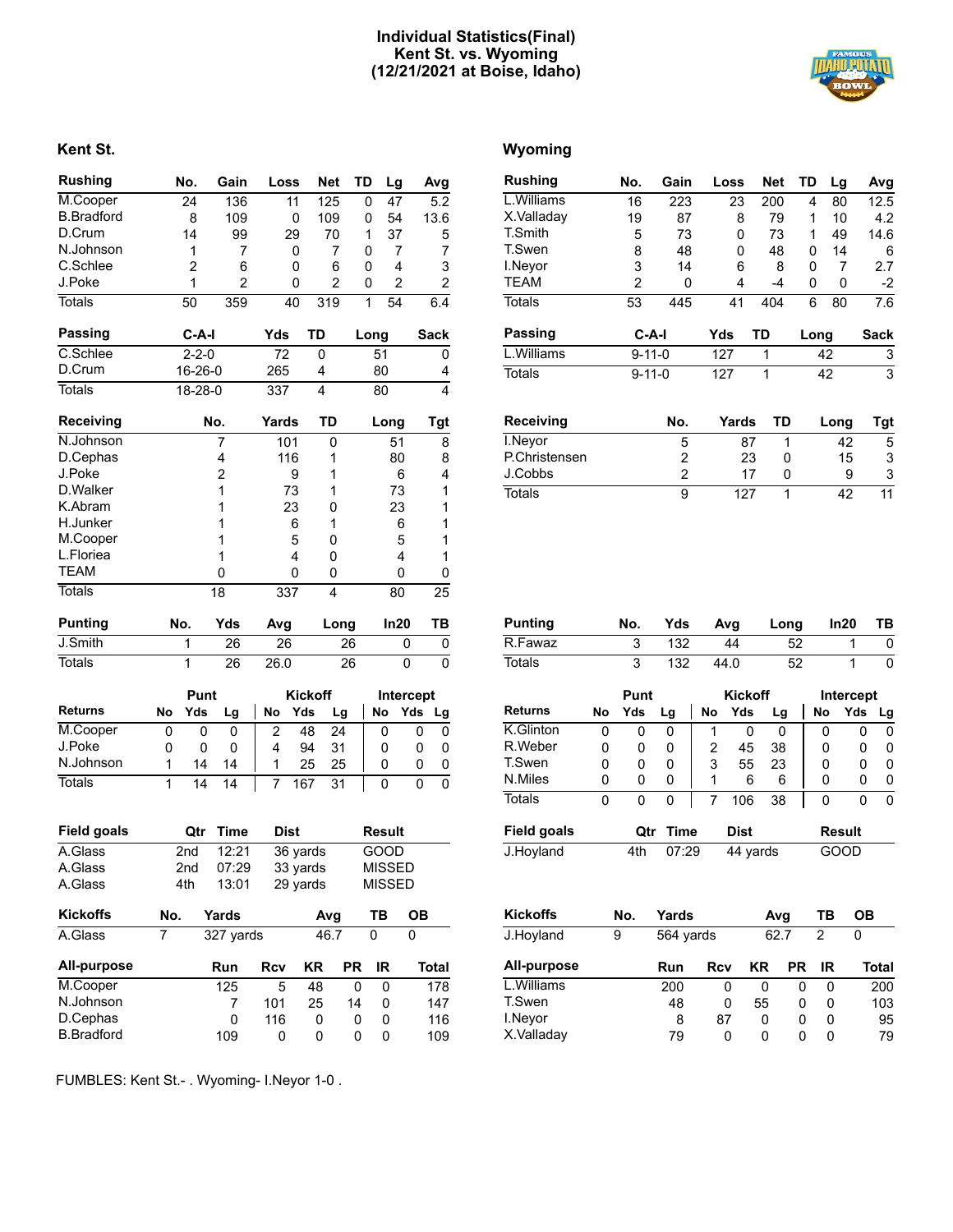# **Defensive Statistics(Final) Kent St. vs. Wyoming (12/21/2021 at Boise, Idaho)**



| #  | Kent St.            |                | Solo           | Ast            | <b>Total</b> | Sacks-Yds  | <b>TFL-Yds</b> | FF          | FR-Yds  | Int-Yds | <b>BrUp</b>    | <b>Blks</b>                          | QBH                 |
|----|---------------------|----------------|----------------|----------------|--------------|------------|----------------|-------------|---------|---------|----------------|--------------------------------------|---------------------|
|    | 3 D.Clark           |                | 8              | 5              | 13           | $0.0 - 0$  | $0.0 - 0$      | 0           | $0-0$   | $0-0$   | 0              |                                      | 0                   |
|    | 28 M.Lawrence-Burke |                | 6              | 2              | 8            | $0.0 - 0$  | $0.0 - 0$      | $\mathbf 0$ | $0-0$   | $0-0$   | 0              | $\overline{\phantom{a}}$             | $\pmb{0}$           |
|    | 33 M.Pierre         |                | 4              | 3              | 7            | $0.0 - 0$  | $0.0 - 0$      | 0           | $0-0$   | $0-0$   | 0              | $\overline{\phantom{0}}$             | 0                   |
|    | 19 A.Musolino       |                | 4              | 2              | 6            | $0.0 - 0$  | $0.0 - 0$      | 0           | $0-0$   | $0-0$   | $\mathbf 0$    | $\overline{\phantom{a}}$             | $\pmb{0}$           |
|    | 52 S.Davis          |                | 4              | $\overline{c}$ | 6            | $2.0 - 6$  | $2.0 - 6$      | 0           | $0-0$   | $0-0$   | 0              | $\overline{a}$                       | 0                   |
|    | 53 A.Huntington     |                | 3              | $\overline{2}$ | 5            | $1.0 - 17$ | $1.5 - 18$     | 0           | $0-0$   | $0-0$   | 0              | $\overline{\phantom{a}}$             | $\pmb{0}$           |
|    | 29 C.Holmes         |                | 3              | $\mathbf{1}$   | 4            | $0.0 - 0$  | $0.0 - 0$      | 0           | $0-0$   | $0-0$   | 0              | $\overline{\phantom{0}}$             | 0                   |
|    | 5 K.Sherald Jr.     |                | $\overline{2}$ | $\mathbf{1}$   | 3            | $0.0 - 0$  | $0.0 - 0$      | 0           | $0-0$   | $0-0$   | 0              | $\overline{\phantom{0}}$             | $\pmb{0}$           |
|    | 21 M.Miller         |                | $\overline{2}$ | 1              | 3            | $0.0 - 0$  | $0.0 - 0$      | 0           | $0-0$   | $0-0$   | 0              | $\overline{\phantom{0}}$             | 0                   |
|    | 14 E.Hines          |                | 0              | $\overline{c}$ | 2            | $0.0 - 0$  | $0.0 - 0$      | 0           | $0-0$   | $0-0$   | $\mathbf 0$    | $\overline{\phantom{a}}$             | $\pmb{0}$           |
|    | 35 B.Coleman        |                | $\overline{2}$ | 0              | 2            | $0.0 - 0$  | $0.0 - 0$      | 0           | $0-0$   | $0-0$   | 0              | $\overline{\phantom{0}}$             | 0                   |
|    | 41 J.Price          |                | $\mathbf{1}$   | $\mathbf{1}$   | 2            | $0.0 - 0$  | $0.5 - 1$      | 0           | $0-0$   | $0-0$   | $\mathbf 0$    | $\overline{\phantom{a}}$             | $\pmb{0}$           |
|    | 11 A.Cook           |                | 1              | 0              | 1            | $0.0 - 0$  | $0.0 - 0$      | 0           | $0-0$   | $0-0$   | 0              | $\overline{\phantom{a}}$             | $\pmb{0}$           |
|    | 12 C.Blue           |                | $\mathbf{1}$   | 0              | $\mathbf{1}$ | $0.0 - 0$  | $0.0 - 0$      | 0           | $0-0$   | $0-0$   | 0              | $\overline{\phantom{0}}$             | $\pmb{0}$           |
|    | 15 M.Harmon         |                | 1              | 0              | $\mathbf 1$  | $0.0 - 0$  | $0.0 - 0$      | 0           | $0-0$   | $0-0$   | 0              | $\overline{\phantom{0}}$             | $\pmb{0}$           |
|    | 26 R.Carpenter      |                | $\mathbf{1}$   | 0              | $\mathbf{1}$ | $0.0 - 0$  | $0.0 - 0$      | 0           | $0-0$   | $0-0$   | $\mathbf 0$    | $\overline{\phantom{0}}$             | $\pmb{0}$           |
|    | 32 K.Johns          |                | 1              | 0              | 1            | $0.0 - 0$  | $0.0 - 0$      | 0           | $0-0$   | $0-0$   | 0              | $\overline{\phantom{a}}$             | 0                   |
|    | <b>Totals</b>       |                | 44             | 22             | 66           | $3 - 23$   | $4.0 - 24$     | $\pmb{0}$   | $0-0$   | $0-0$   | 0              | $\mathbf 0$                          | $\mathbf 0$         |
| #  | Wyoming             | Solo           | Ast            | <b>Total</b>   |              | Sacks-Yds  | <b>TFL-Yds</b> | FF          | FR-Yds  | Int-Yds | <b>BrUp</b>    | <b>Blks</b>                          | QBH                 |
| 48 | C.Muma              | 5              | 8              | 13             |              | $0.5 - 6$  | $0.5 - 6$      | 0           | $0-0$   | $0-0$   | 0              | $\frac{1}{2}$                        | 0                   |
|    | 28 E.Gibbs          | 4              | 7              | 11             |              | $0.0 - 0$  | $0.5 - 4$      | 0           | $0 - 0$ | $0-0$   | 0              | $\blacksquare$                       | $\pmb{0}$           |
|    | 94 C.Godbout        | 8              | $\overline{2}$ | 10             |              | $1.0 - 6$  | $2.0 - 9$      | 0           | $0-0$   | $0-0$   | 0              | $\overline{\phantom{a}}$             | $\pmb{0}$           |
| 8  | R.Weber             | 6              | $\mathbf{1}$   | $\overline{7}$ |              | $0.0 - 0$  | $0.0 - 0$      | 0           | $0 - 0$ | $0-0$   | 0              | $\overline{\phantom{a}}$             | $\pmb{0}$           |
|    | 42 I.White          | 6              | 1              | 7              |              | $1.0 - 3$  | $2.0 - 8$      | 0           | $0-0$   | $0-0$   | 0              | $\blacksquare$                       | 0                   |
|    | 44 V.Jones          | 3              | $\overline{2}$ | 5              |              | $0.0 - 0$  | $0.0 - 0$      | 0           | $0 - 0$ | $0-0$   | 0              | $\overline{\phantom{a}}$             | $\pmb{0}$           |
|    | 20 A.Hearn          | 3              | 1              | 4              |              | $0.0 - 0$  | $0.0 - 0$      | 0           | $0-0$   | $0-0$   | 1              | $\blacksquare$                       | 0                   |
|    | 88 G.Crall          | $\overline{2}$ | $\mathbf{1}$   | 3              |              | $1.5 - 16$ | $1.5 - 16$     | 0           | $0-0$   | $0-0$   | 0              | $\Box$                               | $\pmb{0}$           |
|    | 96 J.Bertagnole     | 3              | 0              | 3              |              | $0.0 - 0$  | $1.0 - 3$      | 0           | $0-0$   | $0-0$   | 0              | $\blacksquare$                       | 0                   |
|    | 12 C.Stone          | $\mathbf{1}$   | $\mathbf{1}$   | $\overline{2}$ |              | $0.0 - 0$  | $0.0 - 0$      | 0           | $0-0$   | $0-0$   | 0              | $\overline{a}$                       | $\pmb{0}$           |
| 21 | C.Coldon            | 1              | 1              | 2              |              | $0.0 - 0$  | $0.0 - 0$      | 0           | $0-0$   | $0-0$   | 1              | $\overline{\phantom{a}}$             | 0                   |
|    | 49 T.Liufau         | 0              | $\overline{2}$ | $\overline{2}$ |              | $0.0 - 0$  | $0.5 - 4$      | 0           | $0-0$   | $0-0$   | 0              | $\overline{\phantom{a}}$             | $\pmb{0}$           |
|    | 54 S.Harsh          | 2              | $\Omega$       | 2              |              | $0.0 - 0$  | $0.0 - 0$      | 0           | $0-0$   | $0-0$   | 0              | $\blacksquare$                       | 0                   |
|    | 6 K.Glinton         | $\mathbf{1}$   | 0              | $\mathbf{1}$   |              | $0.0 - 0$  | $0.0 - 0$      | 0           | $0 - 0$ | $0-0$   | 0              | $\overline{a}$                       | $\pmb{0}$           |
|    | 7 T.Smith           | 1              | 0              | 1              |              | $0.0 - 0$  | $0.0 - 0$      | 0           | $0-0$   | $0-0$   | 0              | $\overline{\phantom{0}}$             | 0                   |
|    | 30 B.Coors          | $\mathbf{1}$   | 0              | $\mathbf{1}$   |              | $0.0 - 0$  | $0.0 - 0$      | 0           | $0-0$   | $0-0$   | 0              | $\Box$                               | $\pmb{0}$           |
|    | 31 W.Ekeler         | 0              | 1              | $\mathbf 1$    |              | $0.0 - 0$  | $0.0 - 0$      | 0           | $0-0$   | $0-0$   | 0              | $\blacksquare$                       | 0                   |
|    | 90 G.Meyer          | $\mathbf{1}$   | 0              | $\mathbf{1}$   |              | $0.0 - 0$  | $0.0 - 0$      | 0           | $0-0$   | $0-0$   | 0              | $\mathbf{r} = \mathbf{r} \mathbf{r}$ | $\pmb{0}$           |
|    | 91 J.Pate           | 1              | 0              | 1              |              | $0.0 - 0$  | $0.0 - 0$      | 0           | $0-0$   | $0-0$   | 0              | $\blacksquare$                       | 0                   |
|    | <b>Totals</b>       | 49             | 28             | 77             |              | $4 - 25$   | $8.0 - 40$     | $\pmb{0}$   | $0-0$   | $0-0$   | $\overline{2}$ | $\pmb{0}$                            | $\mathsf{O}\xspace$ |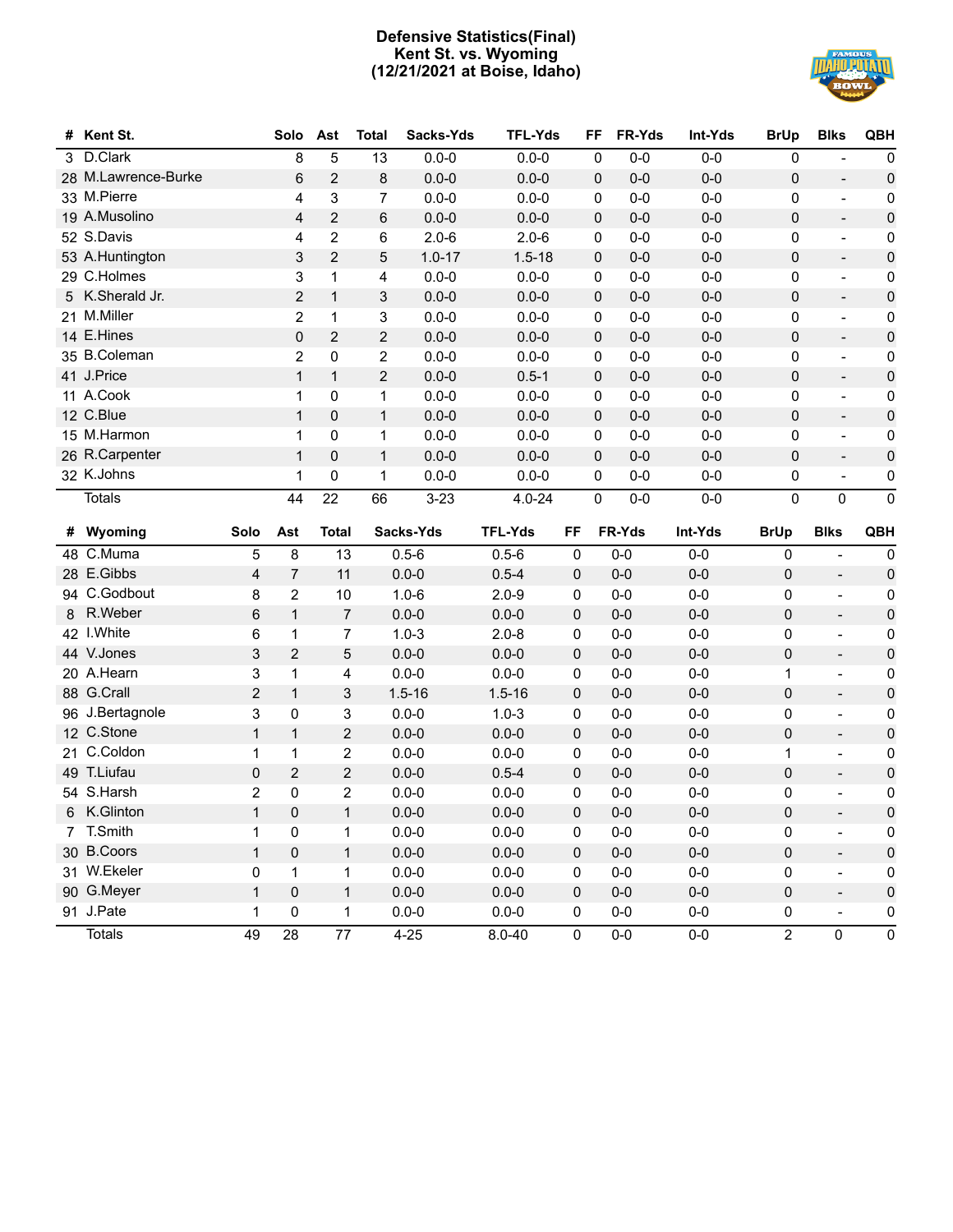# **Participation Report(Final) Kent St. vs. Wyoming (12/21/2021 at Boise, Idaho)**



**Kent St.**

# **Wyoming**

| Pos       |    | ##       | <b>OFFENSE</b>   | Pos       | ## | <b>OFFENSE</b> |
|-----------|----|----------|------------------|-----------|----|----------------|
| RB        |    | 1        | M.Cooper         | <b>WR</b> | 5  | I.Neyor        |
| QB        |    | 7        | D.Crum           | RB        | 6  | X.Valladay     |
| <b>WR</b> |    | 14       | D.Cephas         | QB        | 15 | L.Williams     |
| <b>WR</b> |    | 25       | J.Poke           | <b>WR</b> | 18 | J.Cobbs        |
| OL        |    | 61       | J.Clement        | DE        | 58 | M.Young        |
| OL        |    | 67       | N.Monnin         | <b>OT</b> | 62 | R.Stofer       |
| OL        |    | 71       | <b>B.Kuduk</b>   | ОC        | 73 | K.Cryder       |
| OL        |    | 75       | A.Gregorie       | <b>OT</b> | 75 | F.Crum         |
| OL        |    | 77       | D.Johnson        | OG        | 79 | L.Harris       |
| WR        |    | 82       | N.Johnson        | TE        | 80 | P.Christensen  |
| TE        |    | 89       | A.Hackett        | TE        | 81 | T.Welch        |
|           |    |          |                  |           |    |                |
| Pos       | ## |          | <b>DEFENSE</b>   | Pos       | ## | <b>DEFENSE</b> |
| DL        | 0  | Z.West   |                  | DB        | 6  | K.Glinton      |
| S         | 3  | D.Clark  |                  | S         | 8  | R.Weber        |
| DB        | 5  |          | K.Sherald Jr.    | CВ        | 20 | A.Hearn        |
| CB        | 14 | E.Hines  |                  | СB        | 21 | C.Coldon       |
| LB        | 15 |          | M.Harmon         | LB        | 28 | E.Gibbs        |
| LB        | 19 |          | A.Musolino       | S         | 42 | I.White        |
| DB        | 21 | M.Miller |                  | LB        | 48 | C.Muma         |
| S         | 24 |          | N.Bolden         | DE        | 88 | G.Crall        |
| LВ        | 28 |          | M.Lawrence-Burke | DE        | 91 | J.Pate         |
| DL        | 50 | C.West   |                  | DT        | 94 | C.Godbout      |

**Kent St.:** 19-C.Schlee; 11-A.Cook; 12-R.James; 12-C.Blue; 13-K.Orr; 14-P.McQuaide; 18-T.Miller; 26-R.Carpenter; 27-H.Smith; 27- I.Vance; 29-C.Holmes; 31-B.Bradford; 32-K.Johns; 33-M.Pierre; 35-B.Coleman; 39-A.Branch; 41-J.Price; 42-L.Williams; 45-A.Dulka; 52-S.Davis; 54-S.Allan; 56-M.Williams; 60-A.Glass; 80-K.Abram; 81-D.Walker; 83-N.Buntin; 87-H.Junker; 88-L.Floriea; 96-J.Smith;

**Wyoming:** 7-T.Smith; 8-T.Swen; 11-W.Wieland; 12-C.Stone; 25-B.Harrington; 26-B.Smith; 27-R.Fawaz; 29-C.Cooley; 30-D.McNeely; 30-B.Coors; 31-W.Ekeler; 36-C.Driskill; 43-S.Suiaunoa; 44-V.Jones; 46-J.Hoyland; 49-T.Liufau; 53-C.Shay; 54-S.Harsh; 58-L.Bible; 59-O.Omotosho; 60-M.Machado; 65-Z.Watts; 76-E.Pregnon; 77-N.Tulafono; 78-A.Velazquez; 82-J.Marcotte; 83-W.Pelissier; 86- N.Miles; 88-C.O'Brien; 90-G.Meyer; 93-D.Harris; 95-C.Robinson;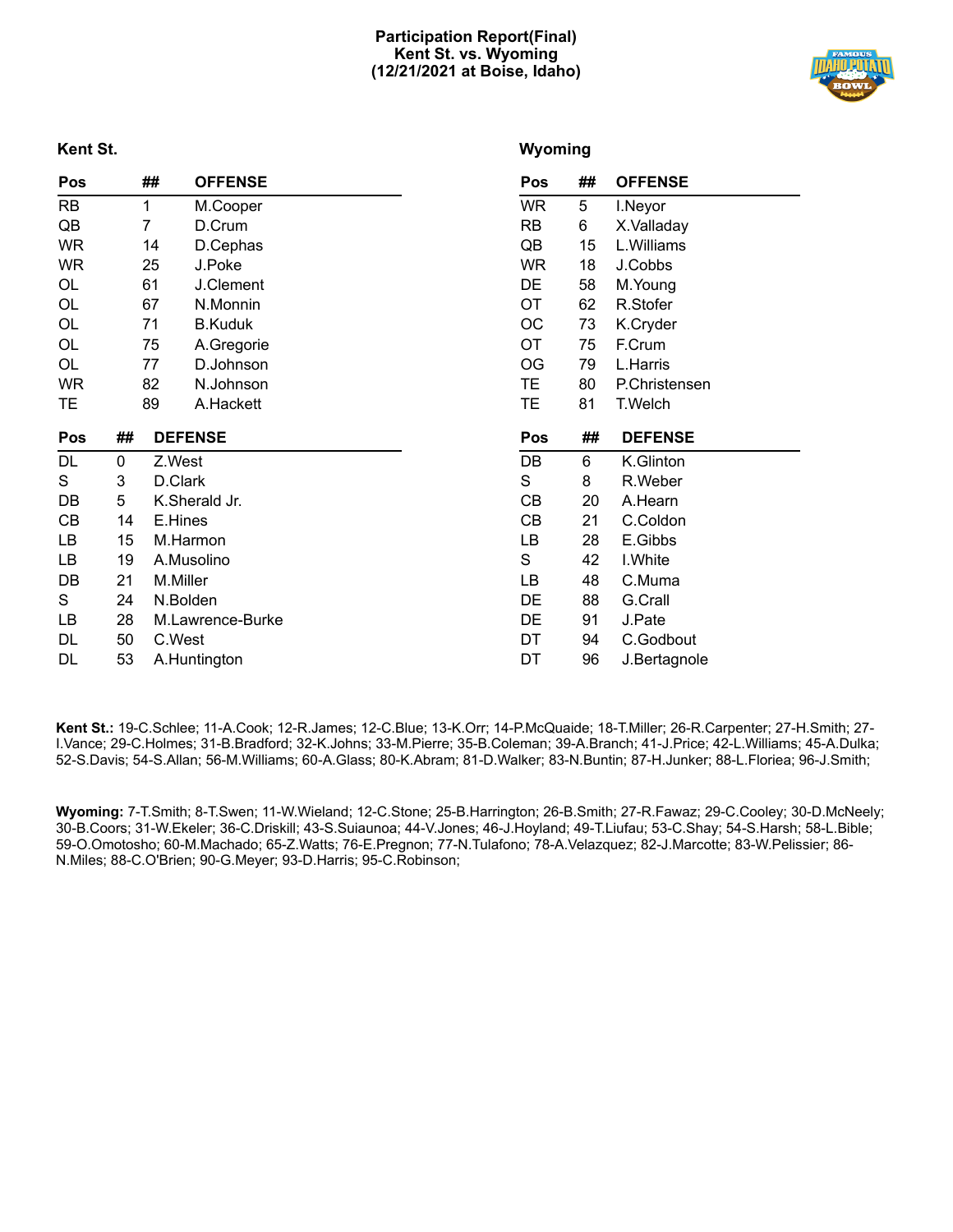# **Drive Chart (By Team)(Final) Kent St. vs. Wyoming (12/21/2021 at Boise, Idaho)**



|            |                 |                   |       | <b>Drive Started</b> |                   | <b>Drive Ended</b> |                 | Consumed      |            |  |
|------------|-----------------|-------------------|-------|----------------------|-------------------|--------------------|-----------------|---------------|------------|--|
| Team       | Qtr             | Spot              | Time  | <b>Obtained</b>      | Spot              | Time               | <b>How lost</b> | <b>PI-Yds</b> | <b>TOP</b> |  |
| <b>KSU</b> | 1st             | KSU30             | 14:54 | KO                   | WYO33             | 11:25              | <b>DOWNS</b>    | $11 - 37$     | 3:29       |  |
| <b>KSU</b> | 1st             | KSU <sub>20</sub> | 07:01 | KO                   | WYO0              | 06:52              | $*TD$           | - 80          | 0:09       |  |
| <b>KSU</b> | 1st             | KSU <sub>29</sub> | 04:43 | <b>PUNT</b>          | WYO0              | 00:54              | *TD             | $11 - 71$     | 3:49       |  |
| <b>KSU</b> | 2nd             | KSU33             | 14:49 | <b>PUNT</b>          | WYO <sub>18</sub> | 12:21              | *FG             | $6 - 49$      | 2:28       |  |
| <b>KSU</b> | 2nd             | KSU35             | 10:08 | <b>PUNT</b>          | WYO <sub>23</sub> | 07:29              | <b>FGA</b>      | $6 - 42$      | 2:39       |  |
| <b>KSU</b> | 2 <sub>nd</sub> | KSU <sub>25</sub> | 05:39 | KO                   | WYO <sub>26</sub> | 04:04              | <b>DOWNS</b>    | $5 - 49$      | 1:35       |  |
| <b>KSU</b> | 2nd             | KSU <sub>25</sub> | 01:42 | KO                   | WYO0              | 00:24              | *TD             | $6 - 75$      | 1:18       |  |
| <b>KSU</b> | 3rd             | KSU <sub>21</sub> | 10:23 | KO                   | WYO <sub>50</sub> | 07:16              | <b>PUNT</b>     | $8 - 29$      | 3:07       |  |
| <b>KSU</b> | 3rd             | KSU <sub>11</sub> | 02:30 | KO                   | WYO <sub>12</sub> | 13:01              | <b>FGA</b>      | $12 - 77$     | 4:29       |  |
| <b>KSU</b> | 4th             | KSU <sub>29</sub> | 12:42 | KO                   | WYO0              | 11:13              | *TD             | $4 - 71$      | 1:29       |  |
| <b>KSU</b> | 4th             | KSU30             | 07:24 | KO                   | WYO38             | 04:03              | <b>DOWNS</b>    | $10 - 32$     | 3:21       |  |
| <b>KSU</b> | 4th             | KSU <sub>27</sub> | 03:05 | KO                   | WYO0              | 02:54              | $*TD$           | $1 - 73$      | 0:11       |  |

| Kent St.             | 1st<br>Qtr | 2nd<br>Qtr | 3rd<br>Qtr | 4th<br>Qtr | 1st<br>Half | 2nd<br>Half | Total    |
|----------------------|------------|------------|------------|------------|-------------|-------------|----------|
| Time of possession   | 7:38       | 8:00       | 5:54       | 7:18       | 15:38       | 13:12       | 28:50    |
| 3rd down conversions | 4-5        | $0 - 3$    | $3-4$      | $2 - 4$    | $4-8$       | $5-8$       | $9 - 16$ |
| 4th down conversions | በ-1        | በ-1        | ი-ი        | $0 - 1$    | $0 - 2$     | በ-1         | $0 - 3$  |

|            |                 |                   |       | <b>Drive Started</b> |     |             | <b>Drive Ended</b> |       |                 |     |               | <b>Consumed</b> |  |  |
|------------|-----------------|-------------------|-------|----------------------|-----|-------------|--------------------|-------|-----------------|-----|---------------|-----------------|--|--|
| Team       | Qtr             | <b>Spot</b>       | Time  | <b>Obtained</b>      |     | <b>Spot</b> |                    | Time  | <b>How lost</b> |     | <b>PI-Yds</b> | <b>TOP</b>      |  |  |
| <b>WYO</b> | 1st             | WYO33             | 11:25 | <b>DOWNS</b>         |     | KSU0        |                    | 07:06 | *TD             |     | $9 - 67$      | 4:19            |  |  |
| <b>WYO</b> | 1st             | WYO30             | 06:47 | KO.                  |     |             | WYO33              | 04:43 | <b>PUNT</b>     |     | $3 - 3$       | 2:04            |  |  |
| <b>WYO</b> | 1st             | WYO <sub>12</sub> | 00:51 | KO.                  |     |             | WYO16              | 14:49 | <b>PUNT</b>     |     | $3 - 4$       | 1:02            |  |  |
| <b>WYO</b> | 2 <sub>nd</sub> | WYO38             | 12:10 | KO                   |     |             | WYO36              | 10:08 | <b>PUNT</b>     |     | $3 - -2$      | 2:02            |  |  |
| <b>WYO</b> | 2nd             | WYO <sub>23</sub> | 07:29 | <b>FGA</b>           |     | KSU0        |                    | 05:39 | *TD             |     | $4 - 77$      | 1:50            |  |  |
| <b>WYO</b> | 2 <sub>nd</sub> | WYO <sub>26</sub> | 04:04 | <b>DOWNS</b>         |     | KSU0        |                    | 01:42 | *TD             |     | $5 - 74$      | 2:22            |  |  |
| <b>WYO</b> | 2 <sub>nd</sub> | WYO38             | 00:20 | KO.                  |     |             | WYO31              | 00:00 | <b>DOWNS</b>    |     | 4 - -7        | 0:20            |  |  |
| <b>WYO</b> | 3rd             | WYO <sub>27</sub> | 14:54 | <b>DOWNS</b>         |     | KSU0        |                    | 10:28 | $*TD$           |     | $8 - 73$      | 4:26            |  |  |
| <b>WYO</b> | 3rd             | WYO <sub>24</sub> | 07:16 | <b>PUNT</b>          |     | KSU0        |                    | 02:42 | *TD             |     | $9 - 76$      | 4:34            |  |  |
| <b>WYO</b> | 4th             | WYO <sub>20</sub> | 13:01 | <b>FGA</b>           |     | KSU0        |                    | 12:49 | *TD             |     | $1 - 80$      | 0:12            |  |  |
| <b>WYO</b> | 4th             | WYO30             | 11:08 | KO.                  |     |             | KSU <sub>27</sub>  | 07:29 | *FG             |     | $7 - 43$      | 3:39            |  |  |
| <b>WYO</b> | 4th             | WYO38             | 04:03 | <b>DOWNS</b>         |     | KSU0        |                    | 03:11 | *TD             |     | $2 - 62$      | 0:52            |  |  |
| <b>WYO</b> | 4th             | KSU41             | 02:53 | KO                   |     |             | KSU <sub>28</sub>  | 0:00  | <b>HALF</b>     |     | $7 - 13$      | 2:53            |  |  |
|            |                 |                   |       |                      | 1st | 2nd         | 3rd                | 4th   | 1st             | 2nd |               |                 |  |  |

|                      | .    | ----    | . .   | ----    | .       | ----  |       |  |
|----------------------|------|---------|-------|---------|---------|-------|-------|--|
| Wyoming              | Qtr  | Qtr     | Qtr   | Qtr     | Half    | Half  | Total |  |
| Time of possession   | 7:22 | 7:00    | 9:00  | 7:42    | 14:22   | 16:42 | 31:10 |  |
| 3rd down conversions | 1-2  | $2 - 5$ | $3-3$ | $1 - 3$ | $3 - 7$ | 4-6   | 7-13  |  |
| 4th down conversions | ი-ი  | በ-1     | 0-0   | 0-0     | 0-1     | ი-ი   | 0-1   |  |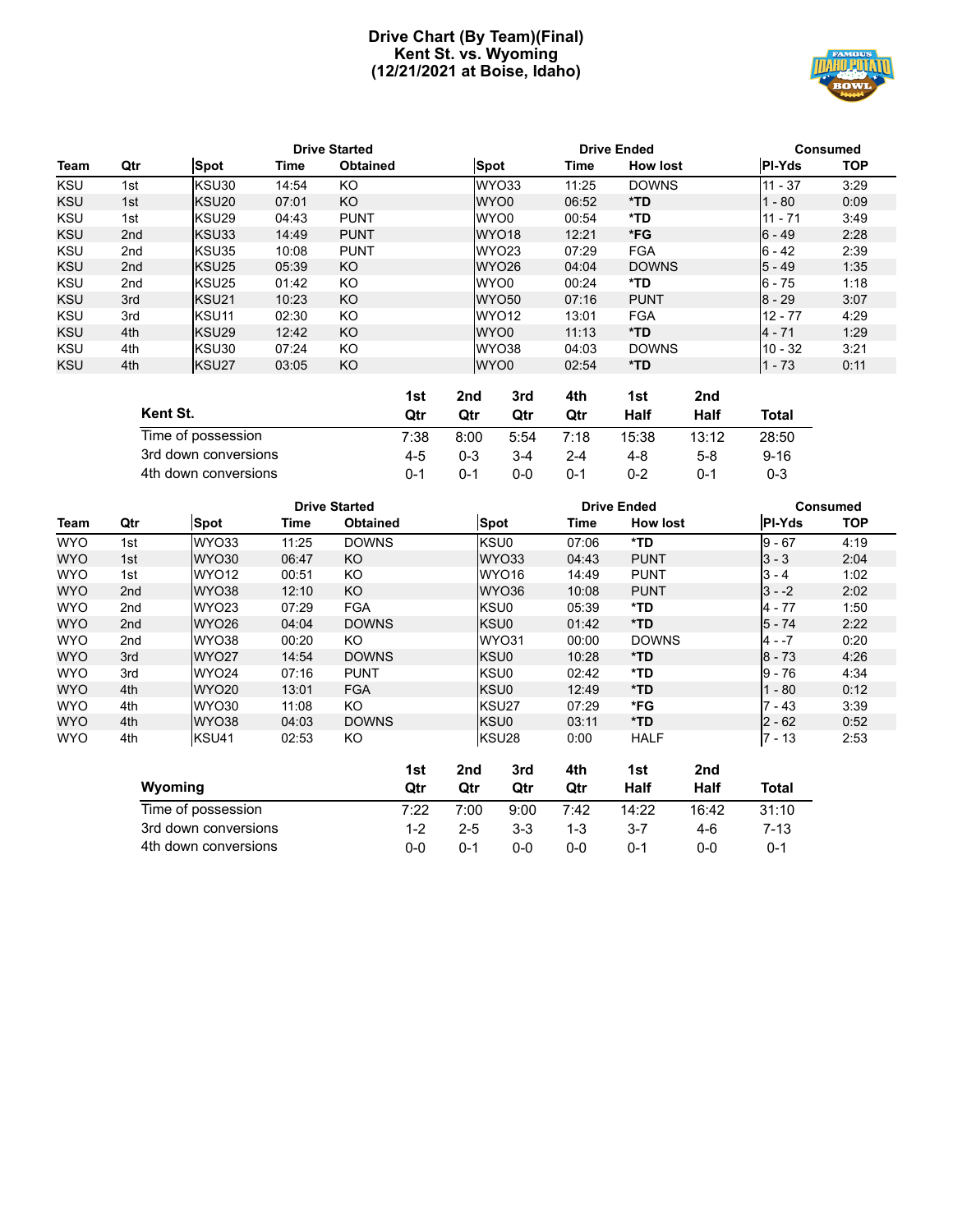# **Drive Chart (By Quarter)(Final) Kent St. vs. Wyoming (12/21/2021 at Boise, Idaho)**



|            | <b>Drive Started</b> |                   |       |                 |                   | <b>Drive Ended</b> |                 | <b>Consumed</b> |            |  |
|------------|----------------------|-------------------|-------|-----------------|-------------------|--------------------|-----------------|-----------------|------------|--|
| Team       | Qtr                  | <b>Spot</b>       | Time  | <b>Obtained</b> | <b>Spot</b>       | Time               | <b>How lost</b> | <b>PI-Yds</b>   | <b>TOP</b> |  |
| <b>KSU</b> | 1st                  | KSU30             | 14:54 | KO              | WYO33             | 11:25              | <b>DOWNS</b>    | $11 - 37$       | 3:29       |  |
| <b>WYO</b> | 1st                  | WYO33             | 11:25 | <b>DOWNS</b>    | KSU0              | 07:06              | $*TD$           | $9 - 67$        | 4:19       |  |
| <b>KSU</b> | 1st                  | KSU <sub>20</sub> | 07:01 | KO              | WYO0              | 06:52              | *TD             | $1 - 80$        | 0:09       |  |
| <b>WYO</b> | 1st                  | <b>WYO30</b>      | 06:47 | <b>KO</b>       | WYO33             | 04:43              | <b>PUNT</b>     | $3 - 3$         | 2:04       |  |
| <b>KSU</b> | 1st                  | KSU29             | 04:43 | <b>PUNT</b>     | WYO0              | 00:54              | *TD             | $11 - 71$       | 3:49       |  |
| <b>WYO</b> | 1st                  | WYO <sub>12</sub> | 00:51 | KO.             | WYO16             | 14:49              | <b>PUNT</b>     | $3 - 4$         | 1:02       |  |
| <b>KSU</b> | 2 <sub>nd</sub>      | KSU33             | 14:49 | <b>PUNT</b>     | WYO18             | 12:21              | *FG             | $6 - 49$        | 2:28       |  |
| <b>WYO</b> | 2 <sub>nd</sub>      | WYO38             | 12:10 | KO              | WYO36             | 10:08              | <b>PUNT</b>     | $3 - -2$        | 2:02       |  |
| <b>KSU</b> | 2nd                  | KSU35             | 10:08 | <b>PUNT</b>     | WYO <sub>23</sub> | 07:29              | <b>FGA</b>      | $6 - 42$        | 2:39       |  |
| <b>WYO</b> | 2 <sub>nd</sub>      | WYO23             | 07:29 | <b>FGA</b>      | KSU0              | 05:39              | *TD             | $4 - 77$        | 1:50       |  |
| <b>KSU</b> | 2 <sub>nd</sub>      | KSU25             | 05:39 | KO              | <b>WYO26</b>      | 04:04              | <b>DOWNS</b>    | $5 - 49$        | 1:35       |  |
| <b>WYO</b> | 2 <sub>nd</sub>      | WYO26             | 04:04 | <b>DOWNS</b>    | KSU0              | 01:42              | *TD             | $5 - 74$        | 2:22       |  |
| <b>KSU</b> | 2 <sub>nd</sub>      | KSU <sub>25</sub> | 01:42 | KO              | WYO0              | 00:24              | *TD             | $6 - 75$        | 1:18       |  |
| <b>WYO</b> | 2 <sub>nd</sub>      | WYO38             | 00:20 | <b>KO</b>       | WYO31             | 00:00              | <b>DOWNS</b>    | $4 - -7$        | 0:20       |  |
| <b>WYO</b> | 3rd                  | <b>WYO27</b>      | 14:54 | <b>DOWNS</b>    | KSU0              | 10:28              | *TD             | $8 - 73$        | 4:26       |  |
| <b>KSU</b> | 3rd                  | KSU <sub>21</sub> | 10:23 | KO.             | <b>WYO50</b>      | 07:16              | <b>PUNT</b>     | $8 - 29$        | 3:07       |  |
| <b>WYO</b> | 3rd                  | WYO24             | 07:16 | <b>PUNT</b>     | KSU0              | 02:42              | *TD             | $9 - 76$        | 4:34       |  |
| <b>KSU</b> | 3rd                  | KSU <sub>11</sub> | 02:30 | KO.             | WYO <sub>12</sub> | 13:01              | <b>FGA</b>      | $12 - 77$       | 4:29       |  |
| <b>WYO</b> | 4th                  | <b>WYO20</b>      | 13:01 | <b>FGA</b>      | KSU0              | 12:49              | *TD             | $1 - 80$        | 0:12       |  |
| <b>KSU</b> | 4th                  | KSU29             | 12:42 | KO              | WYO0              | 11:13              | *TD             | $4 - 71$        | 1:29       |  |
| <b>WYO</b> | 4th                  | <b>WYO30</b>      | 11:08 | KO              | KSU27             | 07:29              | *FG             | $7 - 43$        | 3:39       |  |
| <b>KSU</b> | 4th                  | KSU30             | 07:24 | KO              | WYO38             | 04:03              | <b>DOWNS</b>    | $10 - 32$       | 3:21       |  |
| <b>WYO</b> | 4th                  | WYO38             | 04:03 | <b>DOWNS</b>    | KSU0              | 03:11              | *TD             | $2 - 62$        | 0:52       |  |
| <b>KSU</b> | 4th                  | KSU27             | 03:05 | KO.             | WYO0              | 02:54              | *TD             | $1 - 73$        | 0:11       |  |
| <b>WYO</b> | 4th                  | KSU41             | 02:53 | KO              | KSU <sub>28</sub> | 0:00               | <b>HALF</b>     | $7 - 13$        | 2:53       |  |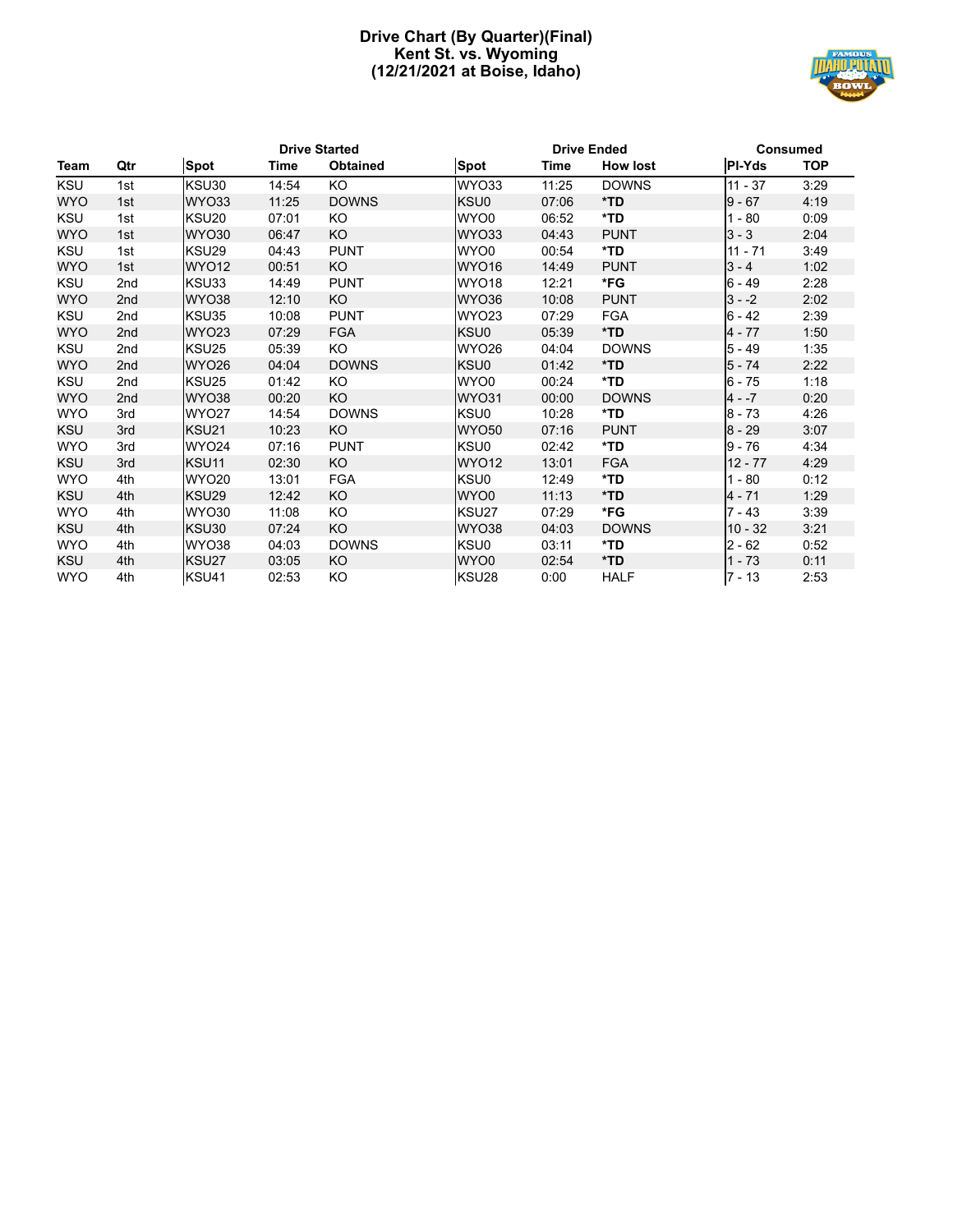

**P**

Start of 1st quarter, clock 15:00.

*Wyoming won the toss and has deferred to the second half. KSU will receive and WYO will defend the north goal.*

HOYLAND, John kickoff 60 yards to the KSU5, JOHNSON, Nykeim return 25 yards to the KSU30 (HARSH, Sabastian).

# **KSU drive start at 14:54**

| $1 - 10$ | KSU30      | [SG] COOPER, Marquez rush up the middle for a gain of 4 yards to the KSU34 (PATE, Jaylen).                                                                                                             |    |
|----------|------------|--------------------------------------------------------------------------------------------------------------------------------------------------------------------------------------------------------|----|
| $2 - 6$  | KSU34      | [NHSG] CRUM, Dustin pass to the left incomplete thrown to the KSU50.                                                                                                                                   |    |
| $3-6$    | KSU34      | [NHSG] COOPER, Marguez rush to the right for a gain of 8 yards to the KSU42 (WHITE, Isaac), 1ST DOWN.                                                                                                  | R. |
| $1 - 10$ | KSU42      | [NH] CRUM, Dustin pass to the left complete for 2 yards to JOHNSON, Nykeim caught at the KSU40 and<br>advanced to the KSU44, out of bounds.                                                            |    |
| $2 - 8$  | KSU44      | [NHSG] COOPER, Marquez rush to the left for a gain of 9 yards to the WYO47 (BERTAGNOLE, Jordan),<br>1ST DOWN.                                                                                          | R. |
|          | 1-10 WYO47 | [NHSG] COOPER, Marguez rush up the middle for a gain of 2 yards to the WYO45 (MUMA, Chad), out of<br>bounds.                                                                                           |    |
| $2 - 8$  |            | WYO45 [NHSG] COOPER, Marguez rush up the middle for a gain of 8 yards to the WYO37 (GODBOUT, Cole), 1ST<br>DOWN.                                                                                       | R  |
| 1-10     |            | WYO37 [NHSG] COOPER, Marquez rush up the middle for a gain of 3 yards to the WYO34 (GIBBS, Easton).                                                                                                    |    |
| $2 - 7$  |            | WYO34 [NHSG] CRUM, Dustin sacked for a loss of 6 yards at the WYO40 (GODBOUT, Cole).                                                                                                                   |    |
| 3-13     |            | WYO40 CRUM, Dustin pass to the left incomplete intended for ABRAM, Keshunn thrown to the WYO0. PENALTY<br>WYO Offsides enforced 5 yards from the WYO40 to the WYO35 [NHSG]. NO PLAY (replay the down). |    |
| 3-8      |            | WYO35 [NHSG] SCHLEE, Collin rush to the right for a gain of 2 yards to the WYO33 (MUMA, Chad; GIBBS, Easton).                                                                                          |    |
| 4-6      |            | WYO33 [NHSG] CRUM, Dustin pass to the right incomplete intended for CEPHAS, Dante broken up by COLDON,<br>C.J. at the WYO21; KSU turnover on downs. [11:25]                                            |    |
|          |            | Drive Summary: 11 plays, 37 yards, 3:29                                                                                                                                                                |    |

**WYO drive start at 11:25**

|          |                   | wyu drive start at 11:25                                                                                                                                                                                                                                                    |   |
|----------|-------------------|-----------------------------------------------------------------------------------------------------------------------------------------------------------------------------------------------------------------------------------------------------------------------------|---|
| $1 - 10$ |                   | WYO33 [SG] VALLADAY, Xazavian rush to the left for a gain of 8 yards to the WYO41 (LAWRENCE-BURKE,<br>Mandela; HOLMES, C.J.).                                                                                                                                               |   |
| $2 - 2$  |                   | WYO41 [SG] WILLIAMS, Levi pass to the left complete for 9 yards to COBBS, Joshua caught at the WYO48 and<br>advanced to the WYO50 (SHERALD JR., Keith), 1ST DOWN.                                                                                                           | P |
| 1-10     |                   | WYO50 [SG] VALLADAY, Xazavian rush to the right for a gain of 6 yards to the KSU44 (LAWRENCE-BURKE,<br>Mandela).                                                                                                                                                            |   |
| $2 - 4$  | KSU44             | [SG] VALLADAY, Xazavian rush up the middle for a gain of 1 yard to the KSU43 (SHERALD JR.,<br>Keith; PIERRE, Marvin).                                                                                                                                                       |   |
| $3 - 3$  | KSU43             | [SG] WILLIAMS, Levi pass to the right complete for 8 yards to CHRISTENSEN, Parker caught at the KSU40<br>and advanced to the KSU35 (LAWRENCE-BURKE, Mandela), out of bounds, 1ST DOWN.                                                                                      | P |
| $1 - 10$ | KSU35             | SWEN, Titus rush to the right for a gain of 14 yards to the KSU21 (PIERRE, Marvin), 1ST DOWN.                                                                                                                                                                               | R |
| $1 - 10$ |                   | KSU21 WILLIAMS, Levi pass to the right complete for 5 yards to NEYOR, Isaiah caught at the KSU17 and advanced<br>to the KSU16 (HINES, Elvis). PENALTY Before the snap, KSU Illegal Substitution enforced 5 yards from the<br>KSU21 to the KSU16. NO PLAY (replay the down). |   |
| $1-5$    | KSU16             | [NH] QB Keeper WILLIAMS, Levi rush to the right for a gain of 1 yard to the KSU15, out of bounds.                                                                                                                                                                           |   |
| $2 - 4$  | KSU <sub>15</sub> | SWEN, Titus rush up the middle for a gain of 10 yards to the KSU5 (SHERALD JR., Keith), 1ST DOWN.                                                                                                                                                                           | R |
| $1-5$    | KSU5              | [SG] QB Keeper WILLIAMS, Levi rush to the right for a gain of 5 yards to the KSU0, TOUCHDOWN<br>WYO (Scoring play confirmed). [07:06]                                                                                                                                       |   |
| 1-3      | KSU3              | HOYLAND, John PAT kick attempt is good.                                                                                                                                                                                                                                     |   |
|          |                   |                                                                                                                                                                                                                                                                             |   |

# **KENT ST. 0, WYOMING 7**

*Drive Summary: 9 plays, 67 yards, 4:19*

HOYLAND, John kickoff 62 yards to the KSU3, POKE, Ja'Shaun return 17 yards to the KSU20 , out of bounds.

**KSU drive start at 07:01**

**1-10 KSU20 [SG] CRUM, Dustin pass up the middle complete for 80 yards to CEPHAS, Dante caught at the WYO36 and advanced to the WYO0, 1ST DOWN, TOUCHDOWN KSU (Scoring play confirmed). [06:52]**

**1-10 WYO3 GLASS, Andrew PAT kick attempt is good.**

*Drive Summary: 1 plays, 80 yards, 0:09*

# **KENT ST. 7, WYOMING 7**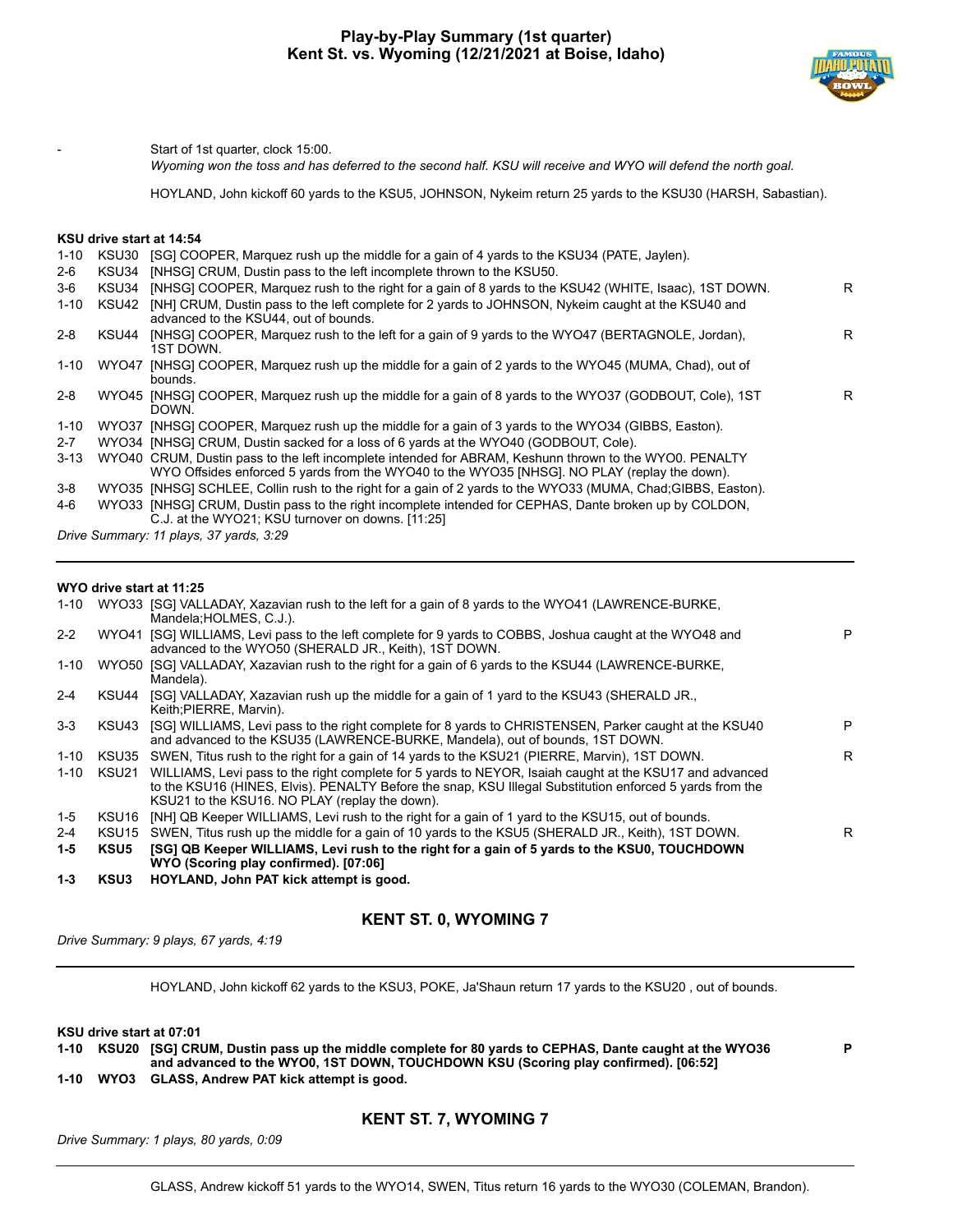# **WYO drive start at 06:47**

- 1-10 WYO30 [SG] VALLADAY, Xazavian rush to the right for a gain of 2 yards to the WYO32 (PIERRE, Marvin;DAVIS, Saivon).
- 2-8 WYO32 SWEN, Titus rush up the middle for a gain of 2 yards to the WYO34 (CLARK, Dean;HUNTINGTON, Adin).
- 3-6 WYO34 [SG] WILLIAMS, Levi sacked for a loss of 1 yard at the WYO33 (DAVIS, Saivon).
- 4-7 WYO33 FAWAZ, Ralph punt 52 yards to the KSU15, JOHNSON, Nykeim return 14 yards to the KSU29 (EKELER, Wyett;STONE, Cameron). [04:43]

*Drive Summary: 3 plays, 3 yards, 2:04*

# **KSU drive start at 04:43**

| 1-10     | KSU29 | [SG] COOPER, Marquez rush up the middle for a gain of 5 yards to the KSU34 (GODBOUT, Cole).                                                                                                                                                                                   |    |
|----------|-------|-------------------------------------------------------------------------------------------------------------------------------------------------------------------------------------------------------------------------------------------------------------------------------|----|
| $2 - 5$  | KSU34 | PENALTY Before the snap, KSU False Start on WHALEY, Zach enforced 5 yards from the KSU34 to the<br>KSU29.                                                                                                                                                                     |    |
| $2 - 10$ | KSU29 | [NHSG] COOPER, Marquez rush up the middle for a gain of 4 yards to the KSU33 (MUMA, Chad).                                                                                                                                                                                    |    |
| 3-6      | KSU33 | [NHSG] CRUM, Dustin scrambles up the middle for a gain of 10 yards to the KSU43 (MUMA, Chad;LIUFAU,<br>Teagan), 1ST DOWN.                                                                                                                                                     | R  |
| $1 - 10$ |       | KSU43 [NHSG] COOPER, Marquez rush to the right for a gain of 3 yards to the KSU46 (MUMA, Chad).                                                                                                                                                                               |    |
| $2 - 7$  |       | KSU46 [NHSG] CRUM, Dustin scrambles to the right for a gain of 7 yards to the WYO47, End of Play, 1ST DOWN.<br>PENALTY WYO Unnecessary Roughness on LIUFAU, Teagan enforced 15 yards from the end of the play at<br>the WYO47 to the WYO32 and results in automatic 1ST DOWN. | R. |
| 1-10     |       | WYO32 [NHSG] CRUM, Dustin pass to the left complete for 5 yards to JOHNSON, Nykeim to the WYO27 (MUMA,<br>Chad).                                                                                                                                                              |    |
| $2 - 5$  |       | WYO27 [NHSG] COOPER, Marguez rush to the left for a gain of 2 yards to the WYO25 (GIBBS, Easton).                                                                                                                                                                             |    |
| $3 - 3$  |       | WYO25 [NHSG] COOPER, Marguez rush up the middle for a gain of 7 yards to the WYO18 (WEBER, Rome), 1ST<br>DOWN.                                                                                                                                                                | R. |
| 1-10     |       | WYO18 [NHSG] CRUM, Dustin pass to the right complete for 1 yard to CEPHAS, Dante caught at the WYO19 and<br>advanced to the WYO17 (COLDON, C.J.).                                                                                                                             |    |
| $2 - 9$  |       | WYO17 [NHSG] CRUM, Dustin pass to the right complete for 5 yards to COOPER, Marguez caught at the WYO20<br>and advanced to the WYO12 (MUMA, Chad).                                                                                                                            |    |
| 3-4      |       | WYO12 [NHSG] QB Keeper CRUM, Dustin rush up the middle for a gain of 12 yards to the WYO0, 1ST DOWN,<br>TOUCHDOWN KSU (Scoring play confirmed). [00:54]                                                                                                                       | R  |
|          |       | 1-10 WYO3 GLASS, Andrew PAT kick attempt is good.                                                                                                                                                                                                                             |    |

# **KENT ST. 14, WYOMING 7**

*Drive Summary: 11 plays, 71 yards, 3:49*

GLASS, Andrew kickoff 60 yards to the WYO5, WEBER, Rome return 7 yards to the WYO12 (CARPENTER, Richie), out of bounds.

## **WYO drive start at 00:51**

- 1-10 WYO12 [SG] VALLADAY, Xazavian rush up the middle for a gain of 1 yard to the WYO13 (JOHNS, Khalib).
- 2-9 WYO13 [SG] VALLADAY, Xazavian rush up the middle for a gain of 3 yards to the WYO16 (PIERRE, Marvin). [00:00]
- End of 1st quarter, clock 0:00.

# **END OF 1ST QUARTER: KENT ST. 14, WYOMING 7**

|                        |                    |                                        | Time 1st Downs |  | <b>Conversions</b> |         |         |         |                  |                  |
|------------------------|--------------------|----------------------------------------|----------------|--|--------------------|---------|---------|---------|------------------|------------------|
| <b>Quarter Summary</b> | Score Poss R P X T |                                        |                |  |                    | 3rd     | 4th     | Rushina | Passing          | <b>Penalties</b> |
| Kent St.               |                    | 7:38 7 1 1 9 4-5                       |                |  |                    |         | $0 - 1$ | 16-80   | 5-7-0-93         | $2 - 10$         |
| Wyoming                |                    | $7:22 \quad 2 \quad 2 \quad 0 \quad 4$ |                |  |                    | $1 - 2$ | $0 - 0$ | 12-52   | $2 - 2 - 0 - 17$ | $2 - 20$         |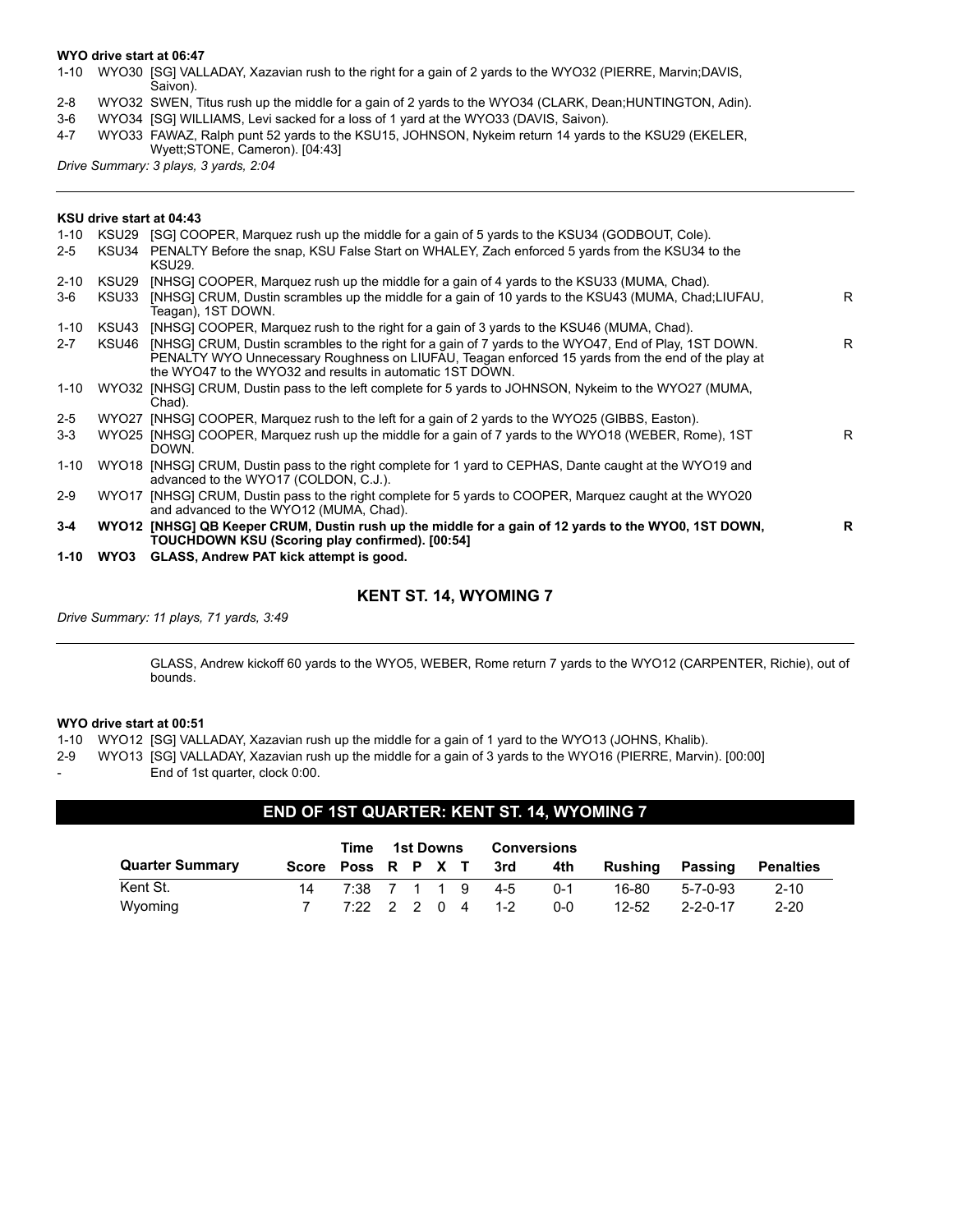# **Quickie Statistics (1st Quarter only) Kent St. vs. Wyoming (12/21/2021 at Boise, Idaho)**



|                                   | <b>KSU</b>  | <b>WYO</b>     |
|-----------------------------------|-------------|----------------|
| Score                             | 14          | 7              |
| <b>FIRST DOWNS</b>                | 9           | $\overline{4}$ |
| <b>RUSHES-YARDS (NET)</b>         | 16-80       | 12-52          |
| <b>PASSING-YARDS (NET)</b>        | 93          | 17             |
| Passes Att-Comp-Int               | $7 - 5 - 0$ | $2 - 2 - 0$    |
| <b>TOTAL OFFENSE PLAYS-YARDS</b>  | 23-173      | 14-69          |
| Fumble Returns-Yards              | $0 - 0$     | $0-0$          |
| <b>Punt Returns-Yards</b>         | $1 - 14$    | $0 - 0$        |
| Kickoff Returns-Yards             | $2 - 42$    | $2 - 23$       |
| <b>Interception Returns-Yards</b> | $0 - 0$     | $0 - 0$        |
| Punts (Number-Avg)                | $0 - 0$     | $1 - 52.0$     |
| Fumbles-Lost                      | $0 - 0$     | $0 - 0$        |
| Penalties-Yards                   | $2 - 10$    | $2 - 20$       |
| Possession Time                   | 7:38        | 7:22           |
| <b>Third-Down Conversions</b>     | $4 - 5$     | $1 - 2$        |
| Fourth-Down Conversions           | $0 - 1$     | $0 - 0$        |
|                                   |             |                |

| No.             |             | Loss                              | Net                                                          | TD                                                             | Avg                                                                                                |                                                                                  | <b>Rushing</b>                                                                                                                                    | No.                                                                                                                                   |             | Loss                                                                                     | <b>Net</b>            | TD                                                                              | Avg                                                                                    |                                                                                                  |
|-----------------|-------------|-----------------------------------|--------------------------------------------------------------|----------------------------------------------------------------|----------------------------------------------------------------------------------------------------|----------------------------------------------------------------------------------|---------------------------------------------------------------------------------------------------------------------------------------------------|---------------------------------------------------------------------------------------------------------------------------------------|-------------|------------------------------------------------------------------------------------------|-----------------------|---------------------------------------------------------------------------------|----------------------------------------------------------------------------------------|--------------------------------------------------------------------------------------------------|
| $\overline{11}$ | 55          | 0                                 |                                                              | 0                                                              | 5                                                                                                  | 9                                                                                | L.Williams                                                                                                                                        | $\overline{2}$                                                                                                                        | 6           | 0                                                                                        | 6                     | 1                                                                               | 3                                                                                      | $\frac{Lg}{5}$                                                                                   |
|                 |             |                                   |                                                              |                                                                |                                                                                                    |                                                                                  |                                                                                                                                                   |                                                                                                                                       |             |                                                                                          |                       |                                                                                 |                                                                                        | 8<br>14                                                                                          |
|                 |             |                                   |                                                              |                                                                |                                                                                                    |                                                                                  |                                                                                                                                                   |                                                                                                                                       |             |                                                                                          |                       |                                                                                 |                                                                                        |                                                                                                  |
|                 | $C-A-I$     |                                   |                                                              |                                                                |                                                                                                    |                                                                                  | Passing                                                                                                                                           |                                                                                                                                       | $C-A-I$     | Yds                                                                                      |                       |                                                                                 |                                                                                        | <b>Sack</b>                                                                                      |
|                 | $5 - 7 - 0$ | 87                                |                                                              |                                                                |                                                                                                    |                                                                                  | L.Williams                                                                                                                                        |                                                                                                                                       | $2 - 2 - 0$ | $\overline{16}$                                                                          | $\overline{0}$        | ā                                                                               |                                                                                        |                                                                                                  |
|                 | No.         |                                   |                                                              |                                                                | Tgt                                                                                                |                                                                                  | Receiving                                                                                                                                         |                                                                                                                                       | No.         |                                                                                          |                       | TD                                                                              | Tgt                                                                                    |                                                                                                  |
|                 | 2           |                                   |                                                              | 0                                                              | $\overline{2}$                                                                                     |                                                                                  | J.Cobbs                                                                                                                                           |                                                                                                                                       |             |                                                                                          | 9                     | $\Omega$                                                                        |                                                                                        | $\frac{Lg}{9}$                                                                                   |
|                 |             |                                   |                                                              |                                                                |                                                                                                    |                                                                                  |                                                                                                                                                   |                                                                                                                                       |             |                                                                                          |                       |                                                                                 |                                                                                        | 8                                                                                                |
|                 |             |                                   |                                                              |                                                                |                                                                                                    |                                                                                  |                                                                                                                                                   |                                                                                                                                       |             |                                                                                          |                       |                                                                                 |                                                                                        |                                                                                                  |
| No.             | Yds         | Avg                               |                                                              |                                                                | In20                                                                                               | TB                                                                               | <b>Punting</b>                                                                                                                                    | No.                                                                                                                                   | Yds         | Avg                                                                                      |                       |                                                                                 | In20                                                                                   | $rac{TB}{0}$                                                                                     |
|                 |             |                                   |                                                              |                                                                |                                                                                                    |                                                                                  |                                                                                                                                                   |                                                                                                                                       |             |                                                                                          |                       |                                                                                 |                                                                                        |                                                                                                  |
|                 |             | No.                               |                                                              |                                                                | TD                                                                                                 |                                                                                  | <b>Punt Returns</b>                                                                                                                               |                                                                                                                                       |             | No.                                                                                      |                       |                                                                                 | TD                                                                                     | <u>Lg</u>                                                                                        |
|                 |             |                                   |                                                              |                                                                |                                                                                                    |                                                                                  |                                                                                                                                                   |                                                                                                                                       |             |                                                                                          |                       |                                                                                 |                                                                                        |                                                                                                  |
|                 |             | No.                               |                                                              |                                                                | <b>TD</b>                                                                                          |                                                                                  | <b>Kick Returns</b>                                                                                                                               |                                                                                                                                       |             |                                                                                          |                       |                                                                                 | <b>TD</b>                                                                              |                                                                                                  |
|                 |             |                                   |                                                              | 17                                                             | $\overline{0}$                                                                                     |                                                                                  |                                                                                                                                                   |                                                                                                                                       |             |                                                                                          |                       | 16                                                                              | $\overline{0}$                                                                         | $\frac{Lg}{16}$                                                                                  |
|                 |             |                                   |                                                              |                                                                |                                                                                                    |                                                                                  |                                                                                                                                                   |                                                                                                                                       |             |                                                                                          |                       |                                                                                 |                                                                                        | $\overline{7}$                                                                                   |
|                 |             |                                   | <b>Total</b>                                                 |                                                                |                                                                                                    | <b>TFL</b>                                                                       | <b>Tackles</b>                                                                                                                                    |                                                                                                                                       |             |                                                                                          |                       |                                                                                 |                                                                                        | <b>TFL</b>                                                                                       |
|                 |             | $2-2$                             | $\overline{3.0}$                                             |                                                                | 0.0                                                                                                | 0.0                                                                              |                                                                                                                                                   |                                                                                                                                       |             |                                                                                          |                       |                                                                                 |                                                                                        | 0.0                                                                                              |
|                 |             |                                   |                                                              |                                                                |                                                                                                    |                                                                                  |                                                                                                                                                   |                                                                                                                                       |             |                                                                                          |                       |                                                                                 |                                                                                        | 1.0                                                                                              |
|                 |             |                                   |                                                              |                                                                |                                                                                                    |                                                                                  |                                                                                                                                                   |                                                                                                                                       |             |                                                                                          |                       |                                                                                 |                                                                                        | 0.0<br>0.0                                                                                       |
|                 |             |                                   |                                                              |                                                                |                                                                                                    |                                                                                  |                                                                                                                                                   |                                                                                                                                       |             |                                                                                          |                       |                                                                                 |                                                                                        | 0.0                                                                                              |
|                 |             | $1 - 0$                           | 1.0                                                          |                                                                | 0.0                                                                                                | 0.0                                                                              | I.White                                                                                                                                           |                                                                                                                                       | $1 - 0$     | 1.0                                                                                      |                       |                                                                                 | 0.0                                                                                    | 0.0                                                                                              |
|                 |             | $1 - 0$                           | 1.0                                                          |                                                                | 0.0                                                                                                | 0.0                                                                              | S.Harsh                                                                                                                                           |                                                                                                                                       | $1 - 0$     | 1.0                                                                                      |                       |                                                                                 | 0.0                                                                                    | 0.0                                                                                              |
|                 |             | $0 - 1$                           | 0.5                                                          |                                                                | 0.0                                                                                                | 0.0                                                                              | J.Pate                                                                                                                                            |                                                                                                                                       | $1 - 0$     | 1.0                                                                                      |                       |                                                                                 | 0.0                                                                                    | 0.0                                                                                              |
|                 | 3           | Gain<br>29<br>$\overline{c}$<br>1 | 0<br>Yds<br>UA-A<br>$2 - 1$<br>$2 - 1$<br>$1 - 1$<br>$1 - 0$ | 55<br>29<br>TD<br>Yards<br>81<br>5<br>2.5<br>2.5<br>1.5<br>1.0 | $\mathbf{1}$<br>$\frac{\text{Lg}}{80}$<br><b>TD</b><br>1<br>0<br>Lng<br>Yards<br>14<br>Yards<br>25 | 9.7<br>3<br>1<br>$\overline{0}$<br>0<br><b>Sacks</b><br>0.0<br>0.0<br>1.0<br>0.0 | <u>Lg</u><br>12<br><b>Sack</b><br>$\frac{\text{Lg}}{5}$<br>80<br>5<br>$\frac{\text{Lg}}{14}$<br><u>Lg</u><br>17<br>25<br>0.0<br>0.0<br>1.0<br>0.0 | X.Valladay<br>T.Swen<br><b>P.Christensen</b><br>R.Fawaz<br>T.Swen<br>R.Weber<br>C.Muma<br>C.Godbout<br>E.Gibbs<br>R.Weber<br>C.Coldon | 6<br>3      | Gain<br>21<br>26<br>1<br>52<br>UA-A<br>$5 - 2$<br>$3-0$<br>$2 - 1$<br>$1 - 0$<br>$1 - 0$ | 0<br>0<br>52.0<br>No. | 21<br>26<br>TD<br>Yards<br>8<br><b>Total</b><br>6.0<br>3.0<br>2.5<br>1.0<br>1.0 | $\pmb{0}$<br>$\mathbf{0}$<br>$\Omega$<br>Lng<br>52<br>Yards<br>Yards<br>$\overline{7}$ | 3.5<br>8.7<br>Lg<br>1<br>$\Omega$<br>$\Omega$<br><b>Sacks</b><br>0.0<br>1.0<br>0.0<br>0.0<br>0.0 |

| Qtr | Time  | <b>Scoring Play</b>                                                   | $V-H$ |
|-----|-------|-----------------------------------------------------------------------|-------|
| 1st | 07:06 | WYO - L. Williams 5 vd TD RUSH (KICK by J. Hovland), 9-67 4:19        |       |
| 1st | 06:52 | KSU - D.Cephas 80 yd TD PASS from D.Crum (KICK by A.Glass), 1-80 0:09 |       |
| 1st | 00:54 | KSU - D.Crum 12 yd TD RUSH (KICK by A.Glass), 11-71 3:49              | $14-$ |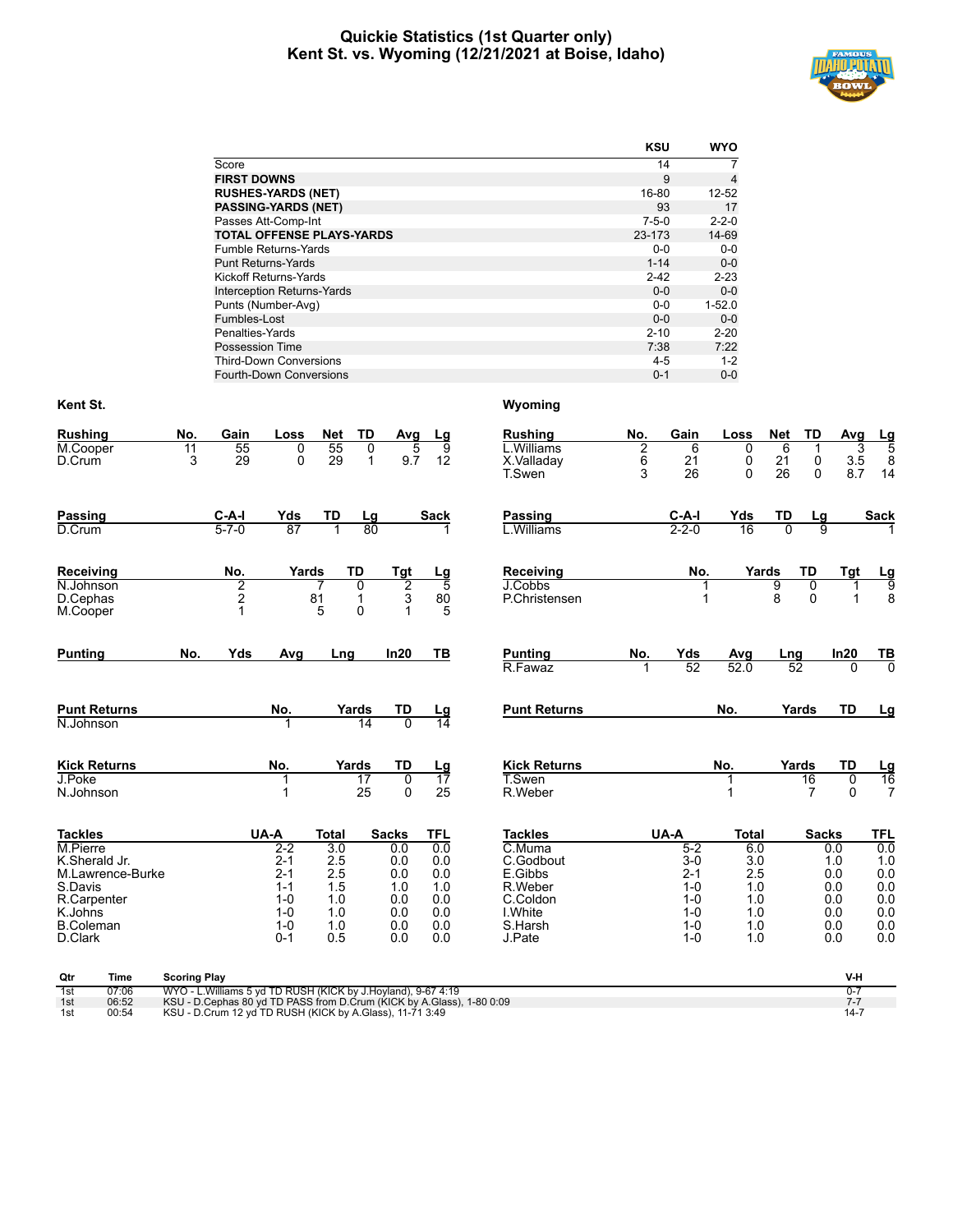

- Start of 2nd quarter, clock 15:00.
- 3-6 WYO16 [SG] WILLIAMS, Levi pass to the right incomplete dropped by CHRISTENSEN, Parker thrown to the WYO20.
- 4-6 WYO16 FAWAZ, Ralph punt 51 yards to the KSU33 downed by EKELER, Wyett. [14:49]

# **KSU drive start at 14:49**

| $1 - 10$ | KSU33 | [SG] BRADFORD, Bryan rush up the middle for a gain of 10 yards to the KSU43 (JONES, Victor), 1ST<br>DOWN.             | R |
|----------|-------|-----------------------------------------------------------------------------------------------------------------------|---|
| 1-10     | KSU43 | [NHSG] BRADFORD, Bryan rush up the middle for a gain of 54 yards to the WYO3 (GLINTON, Keonte), 1ST<br>DOWN.          | R |
| $1 - 3$  | WYO3  | [NHSG] CRUM, Dustin pass to the right incomplete intended for CEPHAS, Dante broken up by HEARN, Azizi<br>at the WYO0. |   |
| $2 - 3$  | WYO3  | [NHSG] QB Keeper CRUM, Dustin rush to the left for a loss of 4 yards to the WYO7 (GIBBS, Easton;LIUFAU,<br>Teagan).   |   |
| $3 - 7$  | WYO7  | PENALTY Before the snap, KSU False Start on KUDUK, Bill enforced 5 yards from the WYO7 to the WYO12.                  |   |
| $3 - 12$ |       | WYO12 [NHSG] CRUM, Dustin sacked for a loss of 6 yards at the WYO18 (MUMA, Chad:CRALL, Garrett).                      |   |
| 4-18     |       | WYO18 GLASS, Andrew field goal attempt from 36 yards GOOD [kick was spotted at WYO26], clock 12:21.<br>[12:21]        |   |
|          |       |                                                                                                                       |   |

# **KENT ST. 17, WYOMING 7**

*Drive Summary: 6 plays, 49 yards, 2:28*

GLASS, Andrew kickoff 65 yards to the WYO0, WEBER, Rome return 38 yards to the WYO38 (MUSOLINO, AJ).

#### **WYO drive start at 12:10**

| 1-10 WYO38 [SG] NEYOR, Isaiah rush to the right for a loss of 6 yards, NEYOR, Isaiah fumbled at WYO34, recovered by |
|---------------------------------------------------------------------------------------------------------------------|
| WYO NEYOR, Isaiah at the WYO32, returned 0 yards to the WYO32, End of Play.                                         |
| 2.16 MVO32 [SCINALLADAY Yazayian rush un the middle for a gain of 0 vards to the MVO41 (LAMPENCE-RURKE              |

- 2-16 WYO32 [SG] VALLADAY, Xazavian rush up the middle for a gain of 9 yards to the WYO41 (LAWRENCE-BURKE, Mandela).
- 3-7 WYO41 [SG] WILLIAMS, Levi sacked for a loss of 5 yards at the WYO36 (DAVIS, Saivon).
- 4-12 WYO36 FAWAZ, Ralph punt 29 yards to the KSU35 out of bounds. [10:08]

*Drive Summary: 3 plays, -2 yards, 2:02*

# **KSU drive start at 10:08**

|          |            | 1-10 KSU35 CRUM, Dustin pass to the left incomplete intended for JOHNSON, Nykeim thrown to the KSU42. PENALTY<br>WYO Pass Interference enforced at the spot of the foul for 9 yards to the KSU44 and results in automatic<br>1ST DOWN [SG]. NO PLAY (replay the down).       | E  |
|----------|------------|------------------------------------------------------------------------------------------------------------------------------------------------------------------------------------------------------------------------------------------------------------------------------|----|
|          | 1-10 KSU44 | [SG] SCHLEE, Collin pass up the middle complete for 21 yards to CEPHAS, Dante caught at the WYO41 and<br>advanced to the WYO35, End of Play, 1ST DOWN.                                                                                                                       | P  |
| $1 - 10$ |            | WYO35 CRUM, Dustin sacked for a loss of 10 yards at the WYO45 (CRALL, Garrett).                                                                                                                                                                                              |    |
| $2 - 20$ |            | WYO45 CRUM, Dustin pass to the right incomplete intended for CEPHAS, Dante thrown to the WYO30. PENALTY<br>WYO Pass Interference on HEARN, Azizi enforced at the spot of the foul for 15 yards to the WYO30 and<br>results in automatic 1ST DOWN. NO PLAY (replay the down). | E. |
|          |            | 1-10 WYO30 SCHLEE, Collin pass to the left incomplete intended for JOHNSON, Nykeim thrown to the WYO25.<br>PENALTY KSU Ineligible Receiver Downfield on Pass enforced 5 yards from the WYO30 to the WYO35. NO<br>PLAY (replay the down).                                     |    |
|          |            | 1-15 WYO35 PENALTY Before the snap, KSU False Start WYO Offsides, Offsetting penalties. NO PLAY (replay the<br>down).                                                                                                                                                        |    |
| $1 - 15$ |            | WYO35 BRADFORD, Bryan rush up the middle for a gain of 3 yards to the WYO32 (MUMA, Chad; GODBOUT, Cole).                                                                                                                                                                     |    |
| $2 - 12$ |            | WYO32 BRADFORD, Bryan rush to the right for a gain of 7 yards to the WYO25 (HEARN, Azizi), out of bounds.                                                                                                                                                                    |    |
| $4 - 3$  |            | WYO23 GLASS, Andrew field goal attempt from 33 yards NO GOOD (wide right) [kick was spotted at WYO23], clock<br>07:29. [07:29]                                                                                                                                               |    |
|          |            | WYO drive start at 07:29                                                                                                                                                                                                                                                     |    |
|          |            | 1-10 WYO23 [SG] QB Keeper WILLIAMS, Levi rush to the left for a gain of 19 yards to the WYO42 (MUSOLINO, AJ), 1ST<br>DOWN.                                                                                                                                                   | R. |
| $1 - 10$ |            | WYO42 [SG] SWEN, Titus rush to the right for no gain to the WYO42 (COOK, Antoine).                                                                                                                                                                                           |    |
| $2 - 10$ |            | WYO42 [SG] WILLIAMS, Levi pass to the right complete for 8 yards to COBBS, Joshua caught at the WYO48 and<br>advanced to the WYO50 (CLARK, Dean), out of bounds.                                                                                                             |    |
| $3 - 2$  |            | WYO50 [SG] QB Keeper WILLIAMS, Levi rush to the right for a gain of 50 yards to the KSU0, 1ST DOWN,<br>TOUCHDOWN WYO (Scoring play confirmed). [05:39]                                                                                                                       | R  |
| $1 - 3$  | KSU3       | HOYLAND, John PAT kick attempt is good.                                                                                                                                                                                                                                      |    |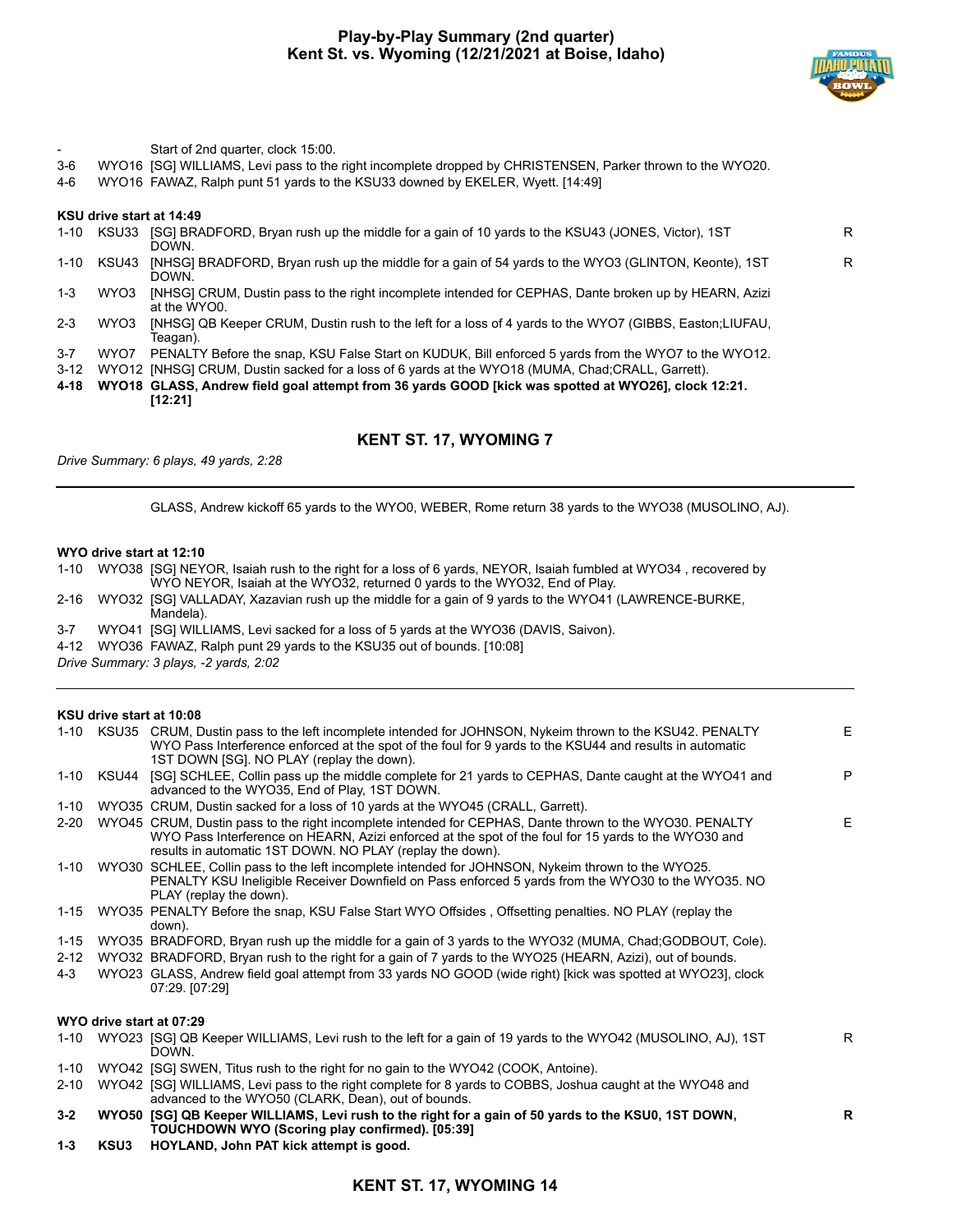HOYLAND, John kickoff 65 yards to the KSU0, Touchback.

# **KSU drive start at 05:39**

| $1 - 10$ | KSU25 | [SG] COOPER, Marquez rush up the middle for a gain of 47 yards to the WYO28 (WEBER, Rome), out of<br>bounds. 1ST DOWN.                                                                                  | R. |
|----------|-------|---------------------------------------------------------------------------------------------------------------------------------------------------------------------------------------------------------|----|
| $1 - 10$ |       | WYO28 [NHSG] CRUM, Dustin pass to the right incomplete intended for CEPHAS, Dante thrown to the WYO13.                                                                                                  |    |
| $2 - 10$ |       | WYO28 [NHSG] CRUM, Dustin pass to the right complete for 6 yards to POKE, Ja'Shaun to the WYO22, End of Play.                                                                                           |    |
| $3 - 4$  |       | WYO22 [NHSG] COOPER, Marguez rush up the middle for a gain of 1 yard to the WYO21 (GODBOUT, Cole).                                                                                                      |    |
| 4-3      |       | WYO21 [NHSG] COOPER, Marguez rush up the middle for a loss of 5 yards to the WYO26 (WHITE, Isaac); KSU<br>turnover on downs. [04:04]                                                                    |    |
|          |       | Drive Summary: 5 plays, 49 yards, 1:35                                                                                                                                                                  |    |
|          |       | WYO drive start at 04:04                                                                                                                                                                                |    |
| 1-10     |       | WYO26 VALLADAY, Xazavian rush up the middle for no gain to the WYO26 (DAVIS, Saivon).                                                                                                                   |    |
| $2 - 10$ |       | WYO26 WILLIAMS, Levi pass to the right complete for 15 yards to WELCH, Treyton caught at the WYO38 and<br>advanced to the WYO41 (SHERALD JR., Keith). PENALTY WYO Ineligible Receiver Downfield on Pass |    |

|         |       | and advanced to the KSU0, 1ST DOWN, TOUCHDOWN WYO (Scoring play confirmed). [01:42]                                  |   |
|---------|-------|----------------------------------------------------------------------------------------------------------------------|---|
| $2 - 1$ | KSU42 | [SG] WILLIAMS, Levi pass to the right complete for 42 yards to NEYOR, Isaiah caught at the KSU5                      | P |
|         |       | 1-10 WYO49 [SG] VALLADAY, Xazavian rush to the left for a gain of 9 yards to the KSU42 (CLARK, Dean), out of bounds. |   |
|         |       | advanced to the WYO49 (CLARK, Dean; MILLER, Montre), out of bounds, 1ST DOWN.                                        |   |
|         |       | 3-2 WYO34 WILLIAMS, Levi pass to the left complete for 15 yards to CHRISTENSEN, Parker caught at the WYO35 and       | P |
|         |       | advanced to the WYO34 (CLARK, Dean).                                                                                 |   |
|         |       | 2-15 WYO21 [SG] WILLIAMS, Levi pass to the left complete for 13 yards to NEYOR, Isaiah caught at the WYO25 and       |   |
|         |       | enforced 5 yards from the WYO26 to the WYO21. NO PLAY (replay the down).                                             |   |

**1-3 KSU3 HOYLAND, John PAT kick attempt is good.**

# **KENT ST. 17, WYOMING 21**

*Drive Summary: 5 plays, 74 yards, 2:22*

HOYLAND, John kickoff 65 yards to the KSU0, Touchback.

# **KSU drive start at 01:42**

| 1-10     |       | KSU25 [SG] CRUM, Dustin pass up the middle complete for 22 yards to JOHNSON, Nykeim caught at the KSU37<br>and advanced to the KSU47 (WEBER, Rome), 1ST DOWN. | P |
|----------|-------|---------------------------------------------------------------------------------------------------------------------------------------------------------------|---|
| 1-10     | KSU47 | [NHSG] CRUM, Dustin pass to the right incomplete thrown to the WYO17.                                                                                         |   |
| $2 - 10$ | KSU47 | [NHSG] CRUM, Dustin scrambles to the right for a gain of 37 yards to the WYO16 (WEBER, Rome), out of<br>bounds. 1ST DOWN.                                     | R |
| 1-10     |       | WYO16 [NHSG] QB Keeper CRUM, Dustin rush up the middle for a gain of 12 yards to the WYO4 (WHITE, Isaac),<br>1ST DOWN.                                        | R |
| $1 - 4$  | WYO4  | [NHSG] COOPER, Marguez rush up the middle for a gain of 1 yard to the WYO3 (MUMA, Chad; GODBOUT,<br>Cole). [00:28]                                            |   |
| $2 - 3$  | H3    | Timeout Kent St., clock 00:28. [00:28]                                                                                                                        |   |
|          |       |                                                                                                                                                               |   |

**2-3 WYO3 [SG] CRUM, Dustin pass to the right complete for 3 yards to POKE, Ja'Shaun caught at the WYO1 and advanced to the WYO0, TOUCHDOWN KSU (Scoring play confirmed). [00:24]**

**1-10 WYO3 GLASS, Andrew PAT kick attempt is good.**

# **KENT ST. 24, WYOMING 21**

*Drive Summary: 6 plays, 75 yards, 1:18*

0-0 KSU35 GLASS, Andrew kickoff yards to the . PENALTY KSU Unsportsmanlike Conduct on POKE, Ja'Shaun enforced 15 yards from the KSU35 to the KSU20.

GLASS, Andrew kickoff 43 yards to the WYO22, SWEN, Titus return 16 yards to the WYO38 (MUSOLINO, AJ).

# **WYO drive start at 00:20**

1-10 WYO38 [SG] WILLIAMS, Levi scrambles to the right for a gain of 5 yards to the WYO43 (HOLMES, C.J.), out of bounds.

2-5 WYO43 [SG] WILLIAMS, Levi pass to the right incomplete intended for COBBS, Joshua thrown to the KSU15.

3-5 WYO43 [SG] WILLIAMS, Levi sacked for a loss of 17 yards at the WYO26 (HUNTINGTON, Adin). [00:01]

4-22 H26 Timeout Kent St., clock 00:01. [00:01]

4-22 WYO26 [SG] VALLADAY, Xazavian rush to the right for a gain of 5 yards to the WYO31 (LAWRENCE-BURKE, Mandela); WYO turnover on downs. [00:00]

*Drive Summary: 4 plays, -7 yards, 0:20*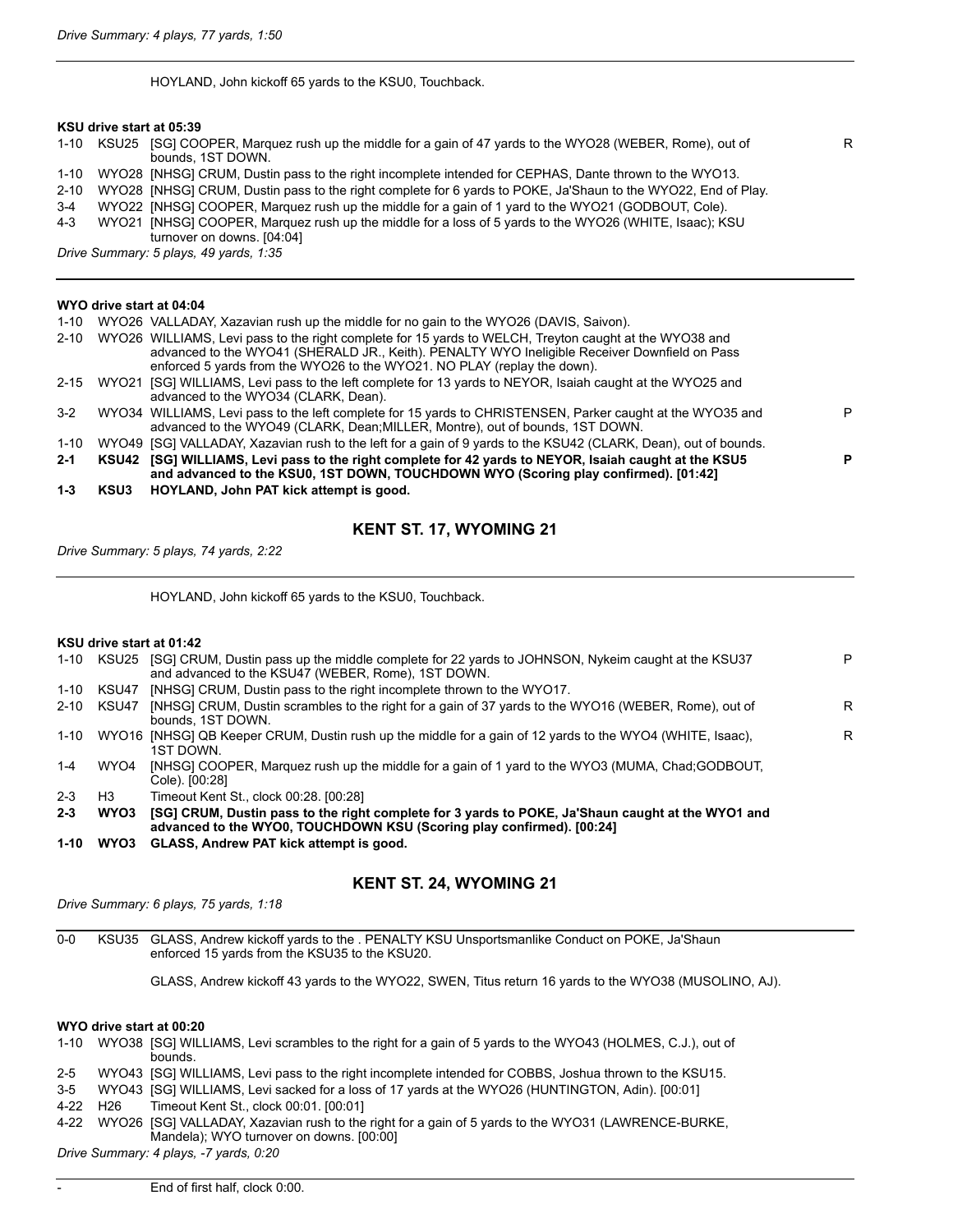# **END OF 2ND QUARTER: KENT ST. 24, WYOMING 21**

3-5 WYO25 [NHSG] BRADFORD, Bryan rush to the right for a gain of 2 yards to the WYO23 (GODBOUT, Cole). *Drive Summary: 6 plays, 42 yards, 2:39*

| Time                   |                    |                  |  | 1st Downs |       | Conversions |         |          |                  |
|------------------------|--------------------|------------------|--|-----------|-------|-------------|---------|----------|------------------|
| <b>Quarter Summary</b> | Score Poss R P X T |                  |  |           | 3rd   | 4th         | Rushing | Passing  | <b>Penalties</b> |
| Kent St.               |                    | 8:00 5 2 2 9 0-3 |  |           |       | $0 - 1$     | 14-149  | 4-7-0-52 | $3 - 25$         |
| Wyoming                | 14                 | 7:00 2 2 0 4     |  |           | - 2-5 | $0 - 1$     | 11-69   | 4-6-0-78 | $3-29$           |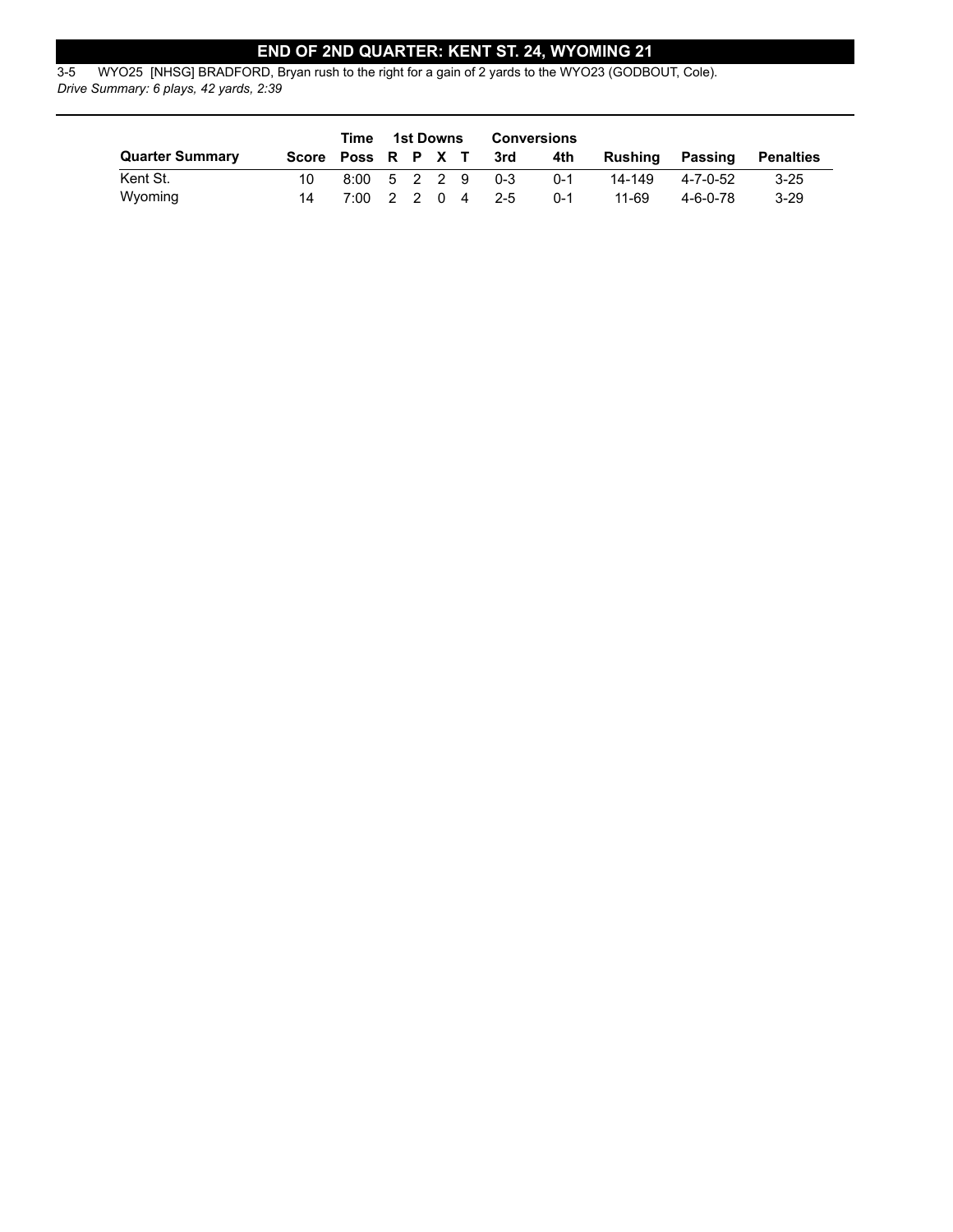# **Quickie Statistics (Halftime Cumulative) Kent St. vs. Wyoming (12/21/2021 at Boise, Idaho)**



|                                   | <b>KSU</b>   | <b>WYO</b>  |
|-----------------------------------|--------------|-------------|
| Score                             | 24           | 21          |
| <b>FIRST DOWNS</b>                | 18           | 8           |
| <b>RUSHES-YARDS (NET)</b>         | 30-229       | 23-121      |
| <b>PASSING-YARDS (NET)</b>        | 145          | 95          |
| Passes Att-Comp-Int               | $14 - 9 - 0$ | $8 - 6 - 0$ |
| <b>TOTAL OFFENSE PLAYS-YARDS</b>  | 44-374       | 31-216      |
| Fumble Returns-Yards              | $0 - 0$      | $0-0$       |
| <b>Punt Returns-Yards</b>         | $1 - 14$     | $0 - 0$     |
| Kickoff Returns-Yards             | $2 - 42$     | $4 - 77$    |
| <b>Interception Returns-Yards</b> | $0 - 0$      | $0 - 0$     |
| Punts (Number-Avg)                | $0 - 0$      | $1 - 52.0$  |
| Fumbles-Lost                      | $0 - 0$      | $1 - 0$     |
| Penalties-Yards                   | $5 - 35$     | $5-49$      |
| Possession Time                   | 15:38        | 14:22       |
| <b>Third-Down Conversions</b>     | $4 - 8$      | $3 - 7$     |
| <b>Fourth-Down Conversions</b>    | $0 - 2$      | $0 - 1$     |

| <b>Rushing</b>                | No.                 | Gain                        | Loss                    | <b>Net</b>                 | TD             | Lg                  | Avg                   | <b>Rushing</b>                  | No.     | Gain               | Loss          | <b>Net</b>             | TD                          | Lg            | <b>Avg</b>                   |
|-------------------------------|---------------------|-----------------------------|-------------------------|----------------------------|----------------|---------------------|-----------------------|---------------------------------|---------|--------------------|---------------|------------------------|-----------------------------|---------------|------------------------------|
| M.Cooper<br><b>B.Bradford</b> | 15<br>5             | 104<br>76                   | $-5$<br>$\pmb{0}$       | 99<br>76                   | 0<br>0         | 47<br>54            | 6.6<br>15.2           | L.Williams<br>X.Valladay        | 5<br>10 | 80<br>44           | 0<br>0        | 80<br>44               | $\overline{2}$<br>$\pmb{0}$ | 50<br>9       | 16<br>4.4                    |
| D.Crum                        | 6                   | 78                          | -4                      | 74                         | 1              | 37                  | 12.3                  | T.Swen                          | 4       | 26                 | 0             | 26                     | 0                           | 14            | 6.5                          |
| <b>Passing</b>                |                     | $C-A-I$                     | Yds                     | TD                         | Lg             |                     | <b>Sack</b>           | <b>Passing</b>                  |         | C-A-I              | Yds           | TD                     | Lg                          |               | <b>Sack</b>                  |
| D.Crum<br>C.Schlee            |                     | $8 - 13 - 0$<br>$1 - 1 - 0$ | 102<br>21               | $\overline{2}$<br>$\Omega$ | 80<br>21       |                     | 3<br>$\mathbf{0}$     | L.Williams                      |         | $6 - 8 - 0$        | 72            |                        | $\overline{42}$             |               |                              |
| Receiving                     |                     | No.                         | Yds                     | TD                         |                | <b>Tgt</b>          | <u>Lg</u>             | Receiving                       |         | No.                |               | Yds                    | TD                          | <b>Tgt</b>    |                              |
| N.Johnson                     |                     | 3                           | 29                      |                            | $\overline{0}$ | 3                   | $\overline{22}$       | I.Nevor                         |         |                    | 2             | 55                     | $\mathbf{1}$                | $\frac{2}{3}$ | $\frac{\text{Lg}}{42}$       |
| D.Cephas<br>J.Poke            |                     | 3<br>2                      | 102<br>$\boldsymbol{9}$ |                            | 1<br>1         | $\frac{6}{2}$       | 80<br>$\,6$           | J.Cobbs<br><b>P.Christensen</b> |         |                    | $\frac{2}{2}$ | 17<br>23               | 0<br>$\Omega$               |               | $\boldsymbol{9}$<br>15       |
| M.Cooper                      |                     | 1                           | 5                       |                            | $\Omega$       | 1                   | 5                     |                                 |         |                    |               |                        |                             |               |                              |
| <b>Punting</b>                | No.                 | Yds                         | Avg                     | Lg                         |                | In20                | TВ                    | <b>Punting</b>                  | No.     | Yds                | Avg           | $\frac{\text{Lg}}{52}$ |                             | In20          | $rac{TB}{0}$                 |
|                               |                     |                             |                         |                            |                |                     |                       | R.Fawaz                         | 3       | 132                | 44.0          |                        |                             | $\Omega$      |                              |
| <b>Punt Returns</b>           |                     |                             | No.                     |                            | Yards          | TD                  | <u>Lg</u>             | <b>Punt Returns</b>             |         |                    | No.           | Yards                  |                             | TD            | Lg                           |
| N.Johnson                     |                     |                             | 1                       |                            | 14             | $\overline{0}$      | $\overline{14}$       |                                 |         |                    |               |                        |                             |               |                              |
| <b>Kick Returns</b>           |                     |                             | No.                     |                            | Yards          | <b>TD</b>           | <u>Lg</u>             | <b>Kick Returns</b>             |         |                    | No.           | Yards                  |                             | <b>TD</b>     |                              |
| J.Poke<br>N.Johnson           |                     |                             | 1                       |                            | 17<br>25       | $\overline{0}$<br>0 | $\overline{17}$<br>25 | T.Swen<br>R.Weber               |         |                    | $\frac{2}{2}$ |                        | 32<br>45                    | 0<br>0        | $\frac{\text{Lg}}{16}$<br>38 |
| <b>Tackles</b>                |                     | UA-A                        |                         | <b>Total</b>               |                | <b>Sacks</b>        | TFL                   | <b>Tackles</b>                  |         | UA-A               | <b>Total</b>  |                        | <b>Sacks</b>                |               | TFL                          |
| M.Lawrence-Burke              |                     |                             | $4 - 1$                 | 4.5                        |                | 0.0                 | 0.0                   | C.Muma                          |         | $5-5$              | 7.5           |                        |                             | 0.5           | 0.5                          |
| D.Clark<br>S.Davis            |                     |                             | $3 - 2$<br>$3 - 1$      | 4.0<br>3.5                 |                | 0.0<br>2.0          | 0.0<br>2.0            | C.Godbout<br>R.Weber            |         | $5 - 2$<br>$4 - 0$ | 6.0<br>4.0    |                        |                             | 1.0<br>0.0    | 1.0<br>0.0                   |
| A.Musolino                    |                     |                             | $3-0$                   | 3.0                        |                | 0.0                 | 0.0                   | E.Gibbs                         |         | $2 - 2$            | 3.0           |                        |                             | 0.0           | 1.0                          |
| M.Pierre                      |                     |                             | $2 - 2$                 | 3.0                        |                | 0.0                 | 0.0                   | I.White                         |         | $3-0$              | 3.0           |                        |                             | 0.0           | 1.0                          |
| K.Sherald Jr.                 |                     |                             | $2 - 1$                 | 2.5                        |                | 0.0                 | 0.0                   | G.Crall                         |         | $1 - 1$            | 1.5           |                        |                             | 1.5           | 1.5                          |
| C.Holmes<br>A.Huntington      |                     |                             | $1 - 1$<br>$1 - 1$      | 1.5<br>1.5                 |                | 0.0<br>1.0          | 0.0<br>1.0            | K.Glinton<br>A.Hearn            |         | $1 - 0$<br>$1 - 0$ | 1.0<br>1.0    |                        |                             | 0.0<br>0.0    | 0.0<br>0.0                   |
| Qtr<br>Time                   | <b>Scoring Play</b> |                             |                         |                            |                |                     |                       |                                 |         |                    |               |                        |                             | V-H           |                              |
|                               |                     |                             |                         |                            |                |                     |                       |                                 |         |                    |               |                        |                             |               |                              |

| 1st             | 07:06 | WYO - L. Williams 5 yd TD RUSH (KICK by J. Hoyland), 9-67 4:19                |           |
|-----------------|-------|-------------------------------------------------------------------------------|-----------|
| 1st             | 06:52 | KSU - D.Cephas 80 yd TD PASS from D.Crum (KICK by A.Glass), 1-80 0:09         |           |
| 1st             | 00:54 | KSU - D.Crum 12 vd TD RUSH (KICK by A.Glass), 11-71 3:49                      | $14 - 7$  |
| 2 <sub>nd</sub> | 12:21 | KSU - A.Glass 36 vd FG 6-49 2:28                                              | $17 - 7$  |
| 2 <sub>nd</sub> | 05:39 | WYO - L. Williams 50 yd TD RUSH (KICK by J. Hoyland), 4-77 1:50               | $17 - 14$ |
| 2 <sub>nd</sub> | 01:42 | WYO - I. Neyor 42 yd TD PASS from L. Williams (KICK by J. Hoyland), 5-74 2:22 | $17 - 21$ |
| 2 <sub>nd</sub> | 00:24 | KSU - J.Poke 3 yd TD PASS from D.Crum (KICK by A.Glass), 6-75 1:18            | $24 - 21$ |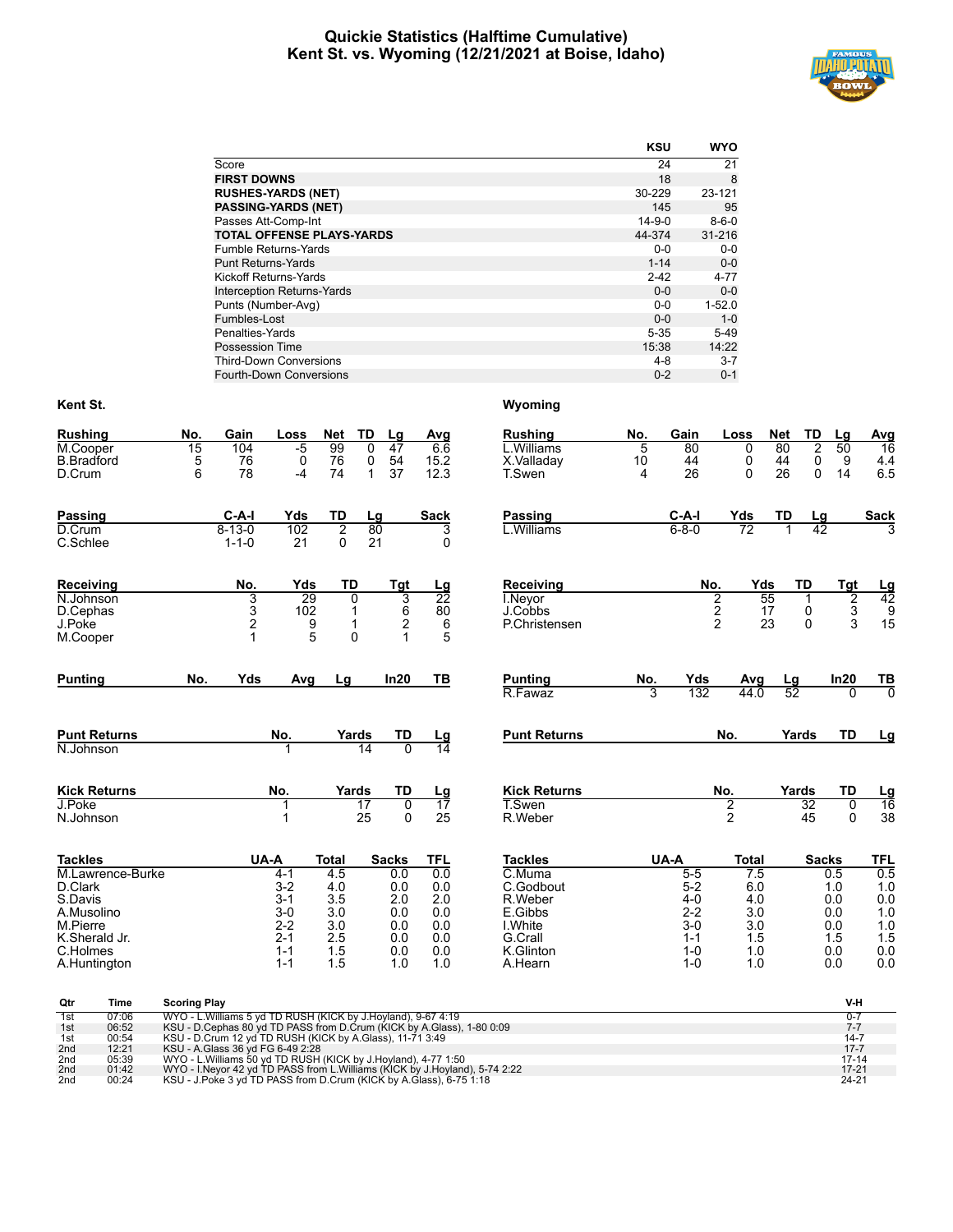# **Quickie Statistics (2nd Quarter only) Kent St. vs. Wyoming (12/21/2021 at Boise, Idaho)**



|                                   | <b>KSU</b>  | <b>WYO</b>     |
|-----------------------------------|-------------|----------------|
| Score                             | 10          | 14             |
| <b>FIRST DOWNS</b>                | 9           | $\overline{4}$ |
| <b>RUSHES-YARDS (NET)</b>         | 14-149      | 11-69          |
| <b>PASSING-YARDS (NET)</b>        | 52          | 78             |
| Passes Att-Comp-Int               | $7 - 4 - 0$ | $6 - 4 - 0$    |
| <b>TOTAL OFFENSE PLAYS-YARDS</b>  | 21-201      | 17-147         |
| <b>Fumble Returns-Yards</b>       | $0 - 0$     | $0-0$          |
| <b>Punt Returns-Yards</b>         | $0 - 0$     | $0 - 0$        |
| Kickoff Returns-Yards             | $0 - 0$     | $2 - 54$       |
| <b>Interception Returns-Yards</b> | $0 - 0$     | $0 - 0$        |
| Punts (Number-Avg)                | $0 - 0$     | $2 - 40.0$     |
| Fumbles-Lost                      | $0 - 0$     | $1 - 0$        |
| Penalties-Yards                   | $3 - 25$    | $3 - 29$       |
| Possession Time                   | 8:00        | 7:00           |
| <b>Third-Down Conversions</b>     | $0 - 3$     | $2 - 5$        |
| <b>Fourth-Down Conversions</b>    | $0 - 1$     | $0 - 1$        |

| <b>Rushing</b><br>$\overline{M}$ . Cooper<br><b>B.Bradford</b><br>D.Crum                                                 | No.<br>4<br>$\frac{5}{3}$ | Gain<br>49<br>76<br>49                | Loss<br>$-5$<br>0<br>$-4$                                                                  | <b>Net</b><br>44<br>76<br>45                                                      | TD<br>$\mathbf{0}$<br>0<br>$\Omega$ | Avg<br>11<br>15.2<br>15                                              | Lg<br>47<br>54<br>37                                               | <b>Rushing</b><br>L.Williams<br>X.Valladay<br>T.Swen                                                      |                     | No.<br>3<br>4<br>1    | Gain<br>$\overline{74}$<br>23<br>$\Omega$                                                    | Loss<br>0<br>0<br>$\Omega$                                           | <b>Net</b><br>74<br>23<br>$\Omega$ | TD<br>$\mathbf{1}$<br>0<br>$\Omega$ | Avg<br>24.7<br>5.8<br>$\Omega$                       | $\frac{Lg}{50}$<br>9                                               |
|--------------------------------------------------------------------------------------------------------------------------|---------------------------|---------------------------------------|--------------------------------------------------------------------------------------------|-----------------------------------------------------------------------------------|-------------------------------------|----------------------------------------------------------------------|--------------------------------------------------------------------|-----------------------------------------------------------------------------------------------------------|---------------------|-----------------------|----------------------------------------------------------------------------------------------|----------------------------------------------------------------------|------------------------------------|-------------------------------------|------------------------------------------------------|--------------------------------------------------------------------|
| Passing<br>D.Crum<br>C.Schlee                                                                                            |                           | $C-A-I$<br>$3 - 6 - 0$<br>$1 - 1 - 0$ | Yds<br>15<br>21                                                                            | TD<br>1<br>0                                                                      | Lg<br>22<br>21                      |                                                                      | <b>Sack</b><br>2<br>$\Omega$                                       | Passing<br>L.Williams                                                                                     |                     |                       | C-A-I<br>$4 - 6 - 0$                                                                         | Yds<br>56                                                            | <b>TD</b>                          | $\frac{\text{Lg}}{42}$              |                                                      | <b>Sack</b><br>$\mathfrak{p}$                                      |
| Receiving<br>N.Johnson<br>D.Cephas<br>J.Poke                                                                             |                           | No.<br>1<br>1<br>$\overline{2}$       | Yards                                                                                      | $\overline{22}$<br>21<br>9                                                        | <b>TD</b><br>0<br>0<br>1            | Tgt<br>1<br>3<br>$\overline{2}$                                      | $\frac{\text{Lg}}{22}$<br>21<br>6                                  | Receiving<br>I.Nevor<br>J.Cobbs                                                                           | P.Christensen       |                       | No.<br>2<br>$\mathbf{1}$<br>1                                                                |                                                                      | Yards<br>55<br>8<br>15             | <b>TD</b><br>1<br>0<br>$\mathbf{0}$ | <b>Tgt</b><br>$\frac{2}{2}$                          | $\frac{\text{Lg}}{42}$<br>15                                       |
| <b>Punting</b>                                                                                                           | No.                       | Yds                                   | Avg                                                                                        | Lng                                                                               |                                     | In20                                                                 | <b>TB</b>                                                          | <b>Punting</b><br>R.Fawaz                                                                                 |                     | No.<br>$\overline{2}$ | Yds<br>80                                                                                    | Avg<br>40.0                                                          | Lng                                | 51                                  | In20<br>$\Omega$                                     | $rac{TB}{0}$                                                       |
| <b>Punt Returns</b>                                                                                                      |                           |                                       | No.                                                                                        |                                                                                   | Yards                               | <b>TD</b>                                                            | Lg                                                                 |                                                                                                           | <b>Punt Returns</b> |                       |                                                                                              | No.                                                                  |                                    | Yards                               | TD                                                   | Lg                                                                 |
| <b>Kick Returns</b>                                                                                                      |                           |                                       | No.                                                                                        |                                                                                   | Yards                               | <b>TD</b>                                                            | Lg                                                                 | T.Swen<br>R.Weber                                                                                         | <b>Kick Returns</b> |                       |                                                                                              | No.                                                                  |                                    | Yards<br>$\overline{16}$<br>38      | TD<br>0<br>0                                         | $\frac{Lg}{16}$<br>38                                              |
| <b>Tackles</b><br>D.Clark<br>A.Musolino<br>M.Lawrence-Burke<br>S.Davis<br>A.Cook<br>C.Holmes<br>A.Huntington<br>M.Miller |                           |                                       | UA-A<br>$3 - 1$<br>$3-0$<br>$2 - 0$<br>$2 - 0$<br>$1 - 0$<br>$1 - 0$<br>$1 - 0$<br>$0 - 1$ | <b>Total</b><br>$\overline{3.5}$<br>3.0<br>2.0<br>2.0<br>1.0<br>1.0<br>1.0<br>0.5 |                                     | <b>Sacks</b><br>0.0<br>0.0<br>0.0<br>1.0<br>0.0<br>0.0<br>1.0<br>0.0 | <b>TFL</b><br>0.0<br>0.0<br>0.0<br>1.0<br>0.0<br>0.0<br>1.0<br>0.0 | <b>Tackles</b><br>R.Weber<br>C.Godbout<br>I.White<br>C.Muma<br>G.Crall<br>K.Glinton<br>A.Hearn<br>V.Jones |                     |                       | UA-A<br>$3 - 0$<br>$2 - 2$<br>$2 - 0$<br>$0 - 3$<br>$1 - 1$<br>$1 - 0$<br>$1 - 0$<br>$1 - 0$ | <b>Total</b><br>3.0<br>3.0<br>2.0<br>1.5<br>1.5<br>1.0<br>1.0<br>1.0 |                                    | <b>Sacks</b>                        | 0.0<br>0.0<br>0.0<br>0.5<br>1.5<br>0.0<br>0.0<br>0.0 | <b>TFL</b><br>0.0<br>0.0<br>1.0<br>0.5<br>1.5<br>0.0<br>0.0<br>0.0 |

| Qtr | Time  | <b>Scoring Play</b>                                                        | V-H       |
|-----|-------|----------------------------------------------------------------------------|-----------|
| 2nd | 12:21 | KSU - A.Glass 36 vd FG 6-49 2:28                                           |           |
| 2nd | 05:39 | WYO - L. Williams 50 vd TD RUSH (KICK by J. Hovland), 4-77 1:50            | $17 - 14$ |
| 2nd | 01:42 | WYO - I.Nevor 42 vd TD PASS from L.Williams (KICK by J.Hovland), 5-74 2:22 | $17 - 21$ |
| 2nd | 00:24 | KSU - J.Poke 3 yd TD PASS from D.Crum (KICK by A.Glass), 6-75 1:18         | $24 - 21$ |
|     |       |                                                                            |           |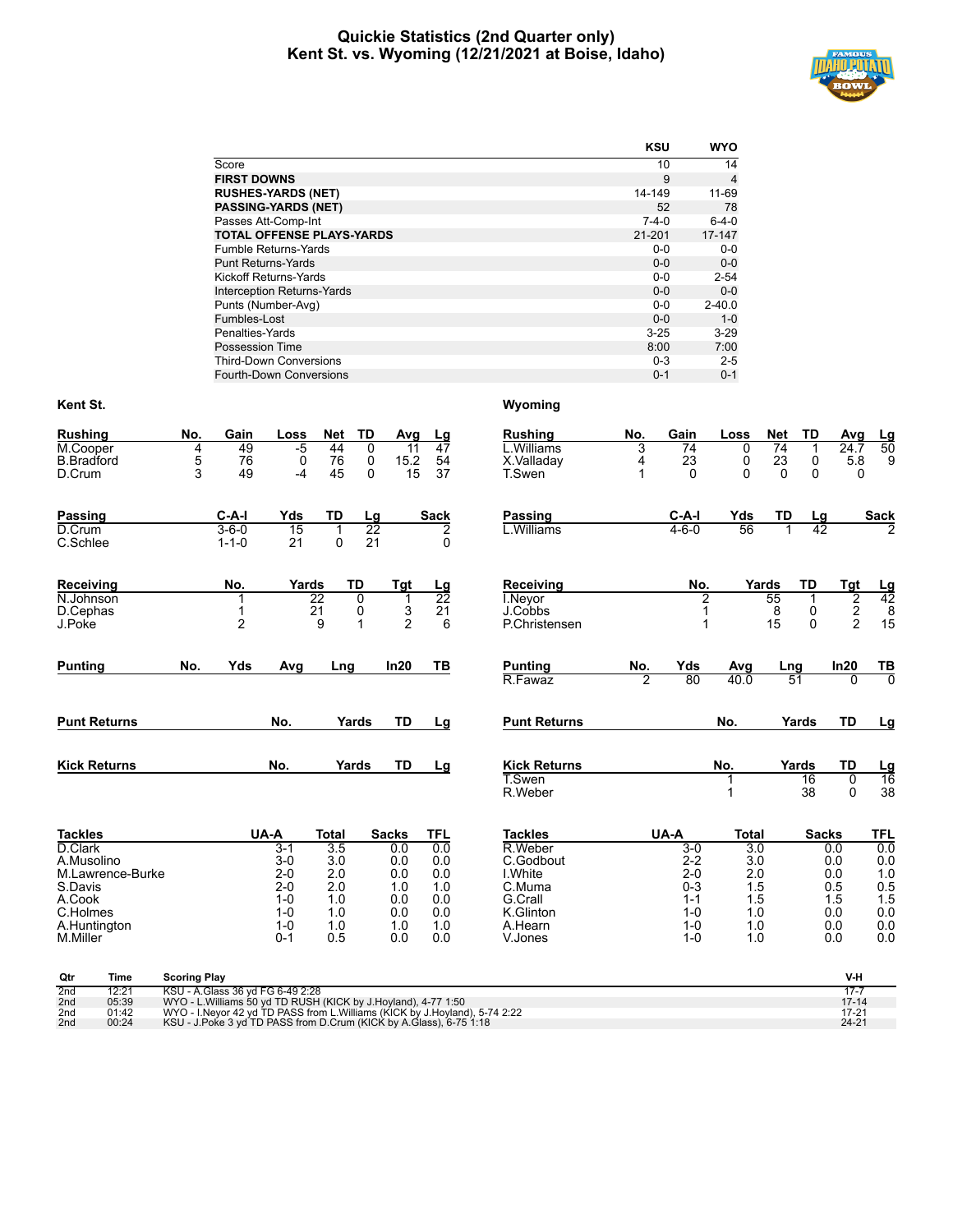

*At the start of the second half, WYO will receive and KSU will defend the north goal.* Start of 3rd quarter, clock 15:00.

GLASS, Andrew kickoff 61 yards to the WYO4, SWEN, Titus return 23 yards to the WYO27 (PIERRE, Marvin).

# **WYO drive start at 14:54**

|                   | Mandela).                                                                                                                                       |                                                                                                                                                                                                                                                                                                                                                                                                                                                                                                                                                                                                                                                                                                                                                                         |
|-------------------|-------------------------------------------------------------------------------------------------------------------------------------------------|-------------------------------------------------------------------------------------------------------------------------------------------------------------------------------------------------------------------------------------------------------------------------------------------------------------------------------------------------------------------------------------------------------------------------------------------------------------------------------------------------------------------------------------------------------------------------------------------------------------------------------------------------------------------------------------------------------------------------------------------------------------------------|
|                   |                                                                                                                                                 |                                                                                                                                                                                                                                                                                                                                                                                                                                                                                                                                                                                                                                                                                                                                                                         |
|                   |                                                                                                                                                 | R                                                                                                                                                                                                                                                                                                                                                                                                                                                                                                                                                                                                                                                                                                                                                                       |
|                   | Jabbar).                                                                                                                                        |                                                                                                                                                                                                                                                                                                                                                                                                                                                                                                                                                                                                                                                                                                                                                                         |
|                   |                                                                                                                                                 |                                                                                                                                                                                                                                                                                                                                                                                                                                                                                                                                                                                                                                                                                                                                                                         |
|                   | advanced to the KSU36 (HOLMES, C.J.), 1ST DOWN.                                                                                                 | P                                                                                                                                                                                                                                                                                                                                                                                                                                                                                                                                                                                                                                                                                                                                                                       |
| KSU36             | Mandela).                                                                                                                                       |                                                                                                                                                                                                                                                                                                                                                                                                                                                                                                                                                                                                                                                                                                                                                                         |
| KSU <sub>27</sub> | [SG] QB Keeper WILLIAMS, Levi rush to the left for a gain of 27 yards to the KSU0, 1ST DOWN,<br>TOUCHDOWN WYO (Scoring play confirmed). [10:28] | R                                                                                                                                                                                                                                                                                                                                                                                                                                                                                                                                                                                                                                                                                                                                                                       |
| KSU3              | HOYLAND, John PAT kick attempt is good.                                                                                                         |                                                                                                                                                                                                                                                                                                                                                                                                                                                                                                                                                                                                                                                                                                                                                                         |
|                   |                                                                                                                                                 | WYO27 [SG] VALLADAY, Xazavian rush to the right for a gain of 6 yards to the WYO33 (LAWRENCE-BURKE,<br>WYO33 [SG] WILLIAMS, Levi scrambles up the middle for a gain of 2 yards to the WYO35 (PRICE, Jabbar).<br>WYO35 [SG] VALLADAY, Xazavian rush to the left for a gain of 3 yards to the WYO38 (HARMON, Matt), 1ST DOWN.<br>WYO38 [SG] VALLADAY, Xazavian rush to the left for a loss of 1 yard to the WYO37 (HUNTINGTON, Adin; PRICE,<br>WYO37 [SG] NEYOR, Isaiah rush to the right for a gain of 7 yards to the WYO44 (HINES, Elvis;PIERRE, Marvin).<br>WYO44 [SG] WILLIAMS, Levi pass to the right complete for 20 yards to NEYOR, Isaiah caught at the WYO45 and<br>[SG] VALLADAY, Xazavian rush to the left for a gain of 9 yards to the KSU27 (LAWRENCE-BURKE, |

# **KENT ST. 24, WYOMING 28**

*Drive Summary: 8 plays, 73 yards, 4:26*

HOYLAND, John kickoff 63 yards to the KSU2, POKE, Ja'Shaun return 19 yards to the KSU21 (COORS, Buck), out of bounds.

# **KSU drive start at 10:23**

| 1-10     | KSU21 | [SG] COOPER, Marguez rush to the right for a gain of 5 yards to the KSU26 (GODBOUT, Cole).                                                               |   |
|----------|-------|----------------------------------------------------------------------------------------------------------------------------------------------------------|---|
| $2 - 5$  | KSU26 | [SG] CRUM, Dustin pass to the right incomplete intended for CEPHAS, Dante thrown to the WYO46.                                                           |   |
| 3-5      | KSU26 | [NHSG] CRUM, Dustin pass up the middle complete for 9 yards to JOHNSON, Nykeim caught at the KSU33<br>and advanced to the KSU35 (WEBER, Rome), 1ST DOWN. | P |
| 1-10     | KSU35 | [NHSG] CRUM, Dustin pass to the right complete for 7 yards to JOHNSON, Nykeim caught at the KSU39<br>and advanced to the KSU42 (WHITE, Isaac).           |   |
| $2 - 3$  | KSU42 | [NHSG] COOPER, Marguez rush up the middle for a gain of 11 yards to the WYO47 (GIBBS, Easton), 1ST<br>DOWN.                                              | R |
| 1-10     |       | WYO47 [NHSG] CRUM, Dustin pass up the middle incomplete dropped by JOHNSON, Nykeim thrown to the WYO40.                                                  |   |
| $2 - 10$ |       | WYO47 [NHSG] COOPER, Marquez rush up the middle for a gain of 2 yards to the WYO45 (WEBER, Rome).                                                        |   |
| 3-8      |       | WYO45 PENALTY Before the snap, KSU False Start enforced 5 yards from the WYO45 to the KSU50.                                                             |   |
| $3 - 13$ |       | WYO50 [NHSG] CRUM, Dustin scrambles to the right for no gain to the WYO50 (CRALL, Garrett).                                                              |   |
| $4 - 13$ |       | WYO50 SMITH, Josh punt 26 yards to the WYO24 downed by LAWRENCE-BURKE, Mandela. [07:16]                                                                  |   |
|          |       | Drive Summary: 8 plays, 29 yards, 3:07                                                                                                                   |   |

# **WYO drive start at 07:16**

|          |                   | 1-10 WYO24 SWEN, Titus rush up the middle for a loss of 2 yards to the WYO22 (HINES, Elvis). PENALTY KSU Face<br>mask enforced 15 yards from the WYO24 to the WYO39 and results in automatic 1ST DOWN [SG]. NO<br>PLAY (replay the down).                                          | F. |
|----------|-------------------|------------------------------------------------------------------------------------------------------------------------------------------------------------------------------------------------------------------------------------------------------------------------------------|----|
|          |                   | 1-10 WYO39 SWEN, Titus rush to the left for a loss of 1 yard to the WYO38 (PIERRE, Marvin; SHERALD JR., Keith).<br>PENALTY KSU Targeting on SHERALD JR., Keith enforced 15 yards from the WYO39 to the KSU46 and<br>results in automatic 1ST DOWN [SG]. NO PLAY (replay the down). | E. |
| 1-10     | KSU46             | [SG] WILLIAMS, Levi pass to the left complete for 4 yards to NEYOR, Isaiah to the KSU42 (MILLER,<br>Montre).                                                                                                                                                                       |    |
| $2-6$    | KSU42             | [SG] VALLADAY, Xazavian rush up the middle for a gain of 3 yards to the KSU39 (PIERRE, Marvin).                                                                                                                                                                                    |    |
| $3 - 3$  | KSU39             | [SG] SMITH, Trey rush up the middle for a gain of 9 yards to the KSU30 (CLARK, Dean), 1ST DOWN.                                                                                                                                                                                    | R. |
| $1 - 10$ | KSU30             | [SG] SMITH, Trey rush up the middle for a gain of 7 yards to the KSU23 (CLARK, Dean).                                                                                                                                                                                              |    |
| $2 - 3$  | KSU <sub>23</sub> | [SG] WILLIAMS, Levi scrambles to the left for a gain of 4 yards to the KSU19 (MILLER, Montre), 1ST DOWN.                                                                                                                                                                           | R  |
| $1 - 10$ | KSU19             | WILLIAMS, Levi pass to the left complete for 8 yards to NEYOR, Isaiah caught at the KSU21 and advanced<br>to the KSU11 (CLARK, Dean).                                                                                                                                              |    |
| $2 - 2$  | KSU11             | QB Keeper WILLIAMS, Levi rush up the middle for a gain of 5 yards to the KSU6 (HUNTINGTON, Adin), 1ST<br>DOWN.                                                                                                                                                                     | R. |
| 1-6      | KSU6              | [NH] QB Keeper WILLIAMS, Levi rush up the middle for a gain of 3 yards to the KSU3 (MUSOLINO, AJ).                                                                                                                                                                                 |    |
| $2 - 3$  | KSU3              | VALLADAY, Xazavian rush to the left for a gain of 3 yards to the KSU0, TOUCHDOWN WYO (Scoring<br>play confirmed). [02:42]                                                                                                                                                          |    |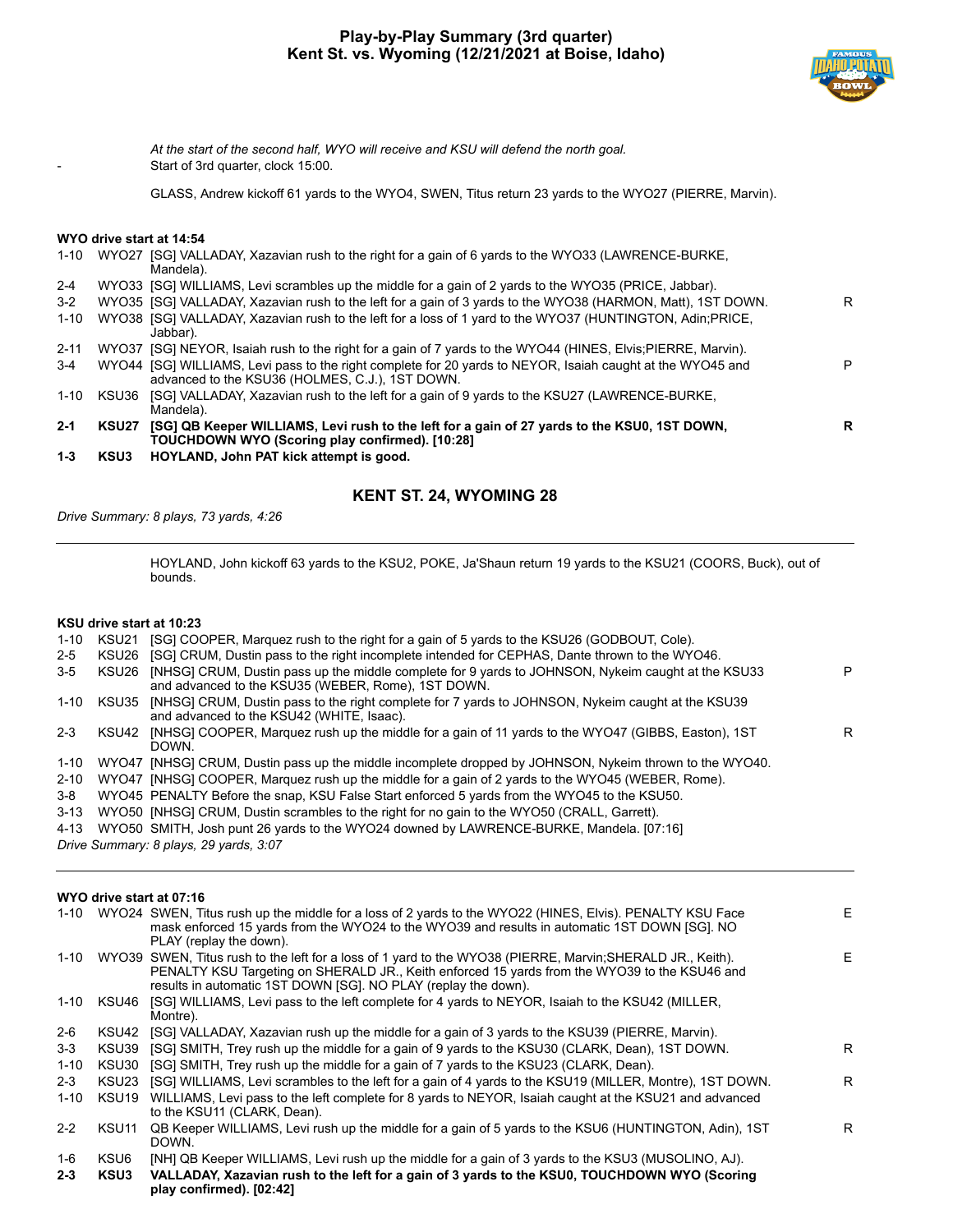# **KENT ST. 24, WYOMING 35**

*Drive Summary: 9 plays, 76 yards, 4:34*

HOYLAND, John kickoff 65 yards to the KSU0, POKE, Ja'Shaun return 31 yards to the KSU31 (STONE, Cameron). PENALTY KSU Holding enforced 10 yards after the change of possession from the KSU21 to the KSU11.

# **KSU drive start at 02:30**

|          | 1-10 KSU11     | CRUM, Dustin pass to the right incomplete intended for CEPHAS, Dante thrown to the KSU49. PENALTY<br>KSU Ineligible Receiver Downfield on Pass enforced 5 yards from the KSU11 to the KSU6 [SG]. NO PLAY<br>(replay the down).                                                        |    |
|----------|----------------|---------------------------------------------------------------------------------------------------------------------------------------------------------------------------------------------------------------------------------------------------------------------------------------|----|
| $1 - 15$ | KSU6           | [NHSG] CRUM, Dustin sacked for a loss of 3 yards at the KSU3 (WHITE, Isaac).                                                                                                                                                                                                          |    |
| $2 - 18$ | KSU3           | [NHSG] BRADFORD, Bryan rush to the right for no gain to the KSU3 (JONES, Victor). [01:05]                                                                                                                                                                                             |    |
| $3 - 18$ | V <sub>3</sub> | Timeout Kent St., clock 01:05. [01:05]                                                                                                                                                                                                                                                |    |
| $3 - 18$ | KSU3           | [SG] BRADFORD, Bryan rush up the middle for a gain of 23 yards to the KSU26 (GIBBS, Easton; HEARN,<br>Azizi), 1ST DOWN.                                                                                                                                                               | R. |
| 1-10     | KSU26          | [SG] CRUM, Dustin pass to the right complete for 5 yards to JOHNSON, Nykeim caught at the KSU30 and<br>advanced to the KSU31 (GIBBS, Easton), out of bounds.                                                                                                                          |    |
| $2 - 5$  | KSU31          | [SG] CRUM, Dustin pass to the left incomplete intended for POKE, Ja'Shaun thrown to the KSU35.                                                                                                                                                                                        |    |
| $3 - 5$  | KSU31          | [NHSG] BRADFORD, Bryan rush up the middle for a gain of 10 yards to the KSU41 (MUMA, Chad; GIBBS,<br>Easton), 1ST DOWN. PENALTY WYO Unnecessary Roughness on JONES, Victor enforced 15 yards from<br>the end of the play at the KSU41 to the WYO44 and results in automatic 1ST DOWN. | R  |
| 1-10     |                | WYO44 [NHSG] COOPER, Marguez rush to the right for a gain of 6 yards to the WYO38 (GIBBS, Easton; JONES,<br>Victor). [00:00]                                                                                                                                                          |    |
|          |                | End of 3rd quarter, clock 0:00.                                                                                                                                                                                                                                                       |    |

# **END OF 3RD QUARTER: KENT ST. 24, WYOMING 35**

|                        |                    | Time |  | 1st Downs |                                                  | <b>Conversions</b> |          |                  |           |
|------------------------|--------------------|------|--|-----------|--------------------------------------------------|--------------------|----------|------------------|-----------|
| <b>Quarter Summary</b> | Score Poss R P X T |      |  |           | 3rd                                              | 4th                | Rushina  | Passing          | Penalties |
| Kent St.               |                    |      |  |           | 5:54 3 1 1 5 3-4                                 | $0 - 0$            | $9 - 54$ | $3 - 6 - 0 - 21$ | $5 - 50$  |
| Wyoming                |                    |      |  |           | $9:00 \quad 5 \quad 1 \quad 2 \quad 8 \quad 3-3$ | $0 - 0$            | 14-87    | $3 - 3 - 0 - 32$ | $1 - 15$  |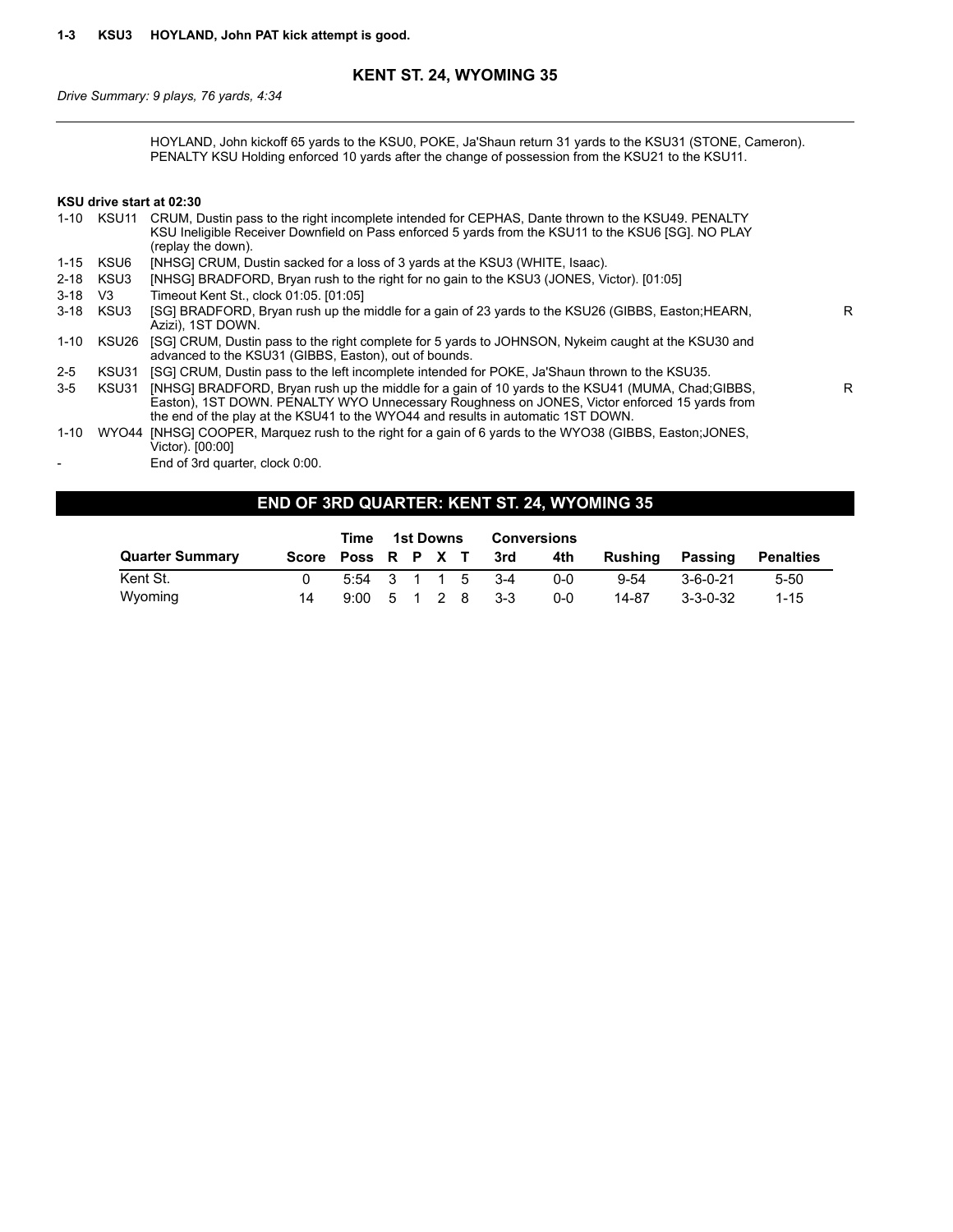# **Quickie Statistics (3rd Quarter Cumulative) Kent St. vs. Wyoming (12/21/2021 at Boise, Idaho)**



|                                   | <b>KSU</b>    | <b>WYO</b>   |
|-----------------------------------|---------------|--------------|
| Score                             | 24            | 35           |
| <b>FIRST DOWNS</b>                | 23            | 16           |
| <b>RUSHES-YARDS (NET)</b>         | 39-283        | 37-208       |
| <b>PASSING-YARDS (NET)</b>        | 166           | 127          |
| Passes Att-Comp-Int               | $20 - 12 - 0$ | $11 - 9 - 0$ |
| <b>TOTAL OFFENSE PLAYS-YARDS</b>  | 59-449        | 48-335       |
| Fumble Returns-Yards              | $0 - 0$       | $0 - 0$      |
| <b>Punt Returns-Yards</b>         | $1 - 14$      | $0 - 0$      |
| Kickoff Returns-Yards             | $4 - 92$      | $5 - 100$    |
| <b>Interception Returns-Yards</b> | $0 - 0$       | $0 - 0$      |
| Punts (Number-Avg)                | $0 - 0$       | $1 - 52.0$   |
| Fumbles-Lost                      | $0 - 0$       | $1 - 0$      |
| Penalties-Yards                   | 10-85         | $6 - 64$     |
| Possession Time                   | 21:32         | 23:22        |
| <b>Third-Down Conversions</b>     | $7 - 12$      | $6 - 10$     |
| <b>Fourth-Down Conversions</b>    | $0 - 2$       | $0 - 1$      |

| <b>Rushing</b>            | No.                 | Gain          | Loss               | Net            | TD<br>Lg                    | Avg                    | <b>Rushing</b>       | No.                     | Gain               | Loss                    | Net<br>TD            | Lg                | Avg                          |
|---------------------------|---------------------|---------------|--------------------|----------------|-----------------------------|------------------------|----------------------|-------------------------|--------------------|-------------------------|----------------------|-------------------|------------------------------|
| M.Cooper                  | 19                  | 128           | $-5$               | 123            | 0<br>47                     | 6.5                    | L.Williams           | 10                      | 121                | $\mathbf{0}$            | 121                  | 3<br>50           | 12.1                         |
| <b>B.Bradford</b>         | 8                   | 109           | 0                  | 109            | 0<br>54                     | 13.6                   | X.Valladay           | 16                      | 68                 | $-1$                    | 67                   | $\mathbf{1}$<br>9 | 4.2                          |
| D.Crum                    | $\overline{7}$      | 78            | -4                 | 74             | 37<br>$\mathbf{1}$          | 10.6                   | T.Smith              | $\overline{\mathbf{c}}$ | 16                 | 0                       | 16<br>26             | 9<br>0<br>0<br>14 | 8                            |
|                           |                     |               |                    |                |                             |                        | T.Swen               | 4                       | 26                 | $\Omega$                |                      |                   | 6.5                          |
| <b>Passing</b>            |                     | $C-A-I$       | Yds                | TD             | Lg                          | <b>Sack</b>            | Passing              |                         | $C-A-I$            | Yds                     | TD                   | <u>Lg</u>         | <b>Sack</b>                  |
| D.Crum                    |                     | $11 - 19 - 0$ | 120                | $\overline{2}$ | 80                          | 4                      | L.Williams           |                         | $9 - 11 - 0$       | 104                     | $\blacktriangleleft$ | 42                |                              |
| C.Schlee                  |                     | $1 - 1 - 0$   | 21                 | $\Omega$       | 21                          | $\mathbf 0$            |                      |                         |                    |                         |                      |                   |                              |
| Receiving                 |                     | No.           | Yds                | TD             | Tgt                         | <u>Lg</u>              | Receiving            |                         |                    | No.                     | Yds<br>TD            | Tat               |                              |
| $\overline{N}$ . Johnson  |                     | 6             | 50                 | 0              | 7                           | 22                     | <b>I.Neyor</b>       |                         |                    | 5                       | 87<br>1              | 5                 | $\frac{Lg}{42}$              |
| D.Cephas                  |                     | $\frac{3}{2}$ | 102                | 1              | 7                           | 80                     | J.Cobbs              |                         |                    | $\overline{\mathbf{c}}$ | 17<br>0              | $\frac{3}{3}$     | $\frac{9}{15}$               |
| J.Poke                    |                     |               | 9                  | 1              | 3                           | $\,6$                  | <b>P.Christensen</b> |                         |                    | $\overline{2}$          | 23<br>$\Omega$       |                   |                              |
| M.Cooper                  |                     | 1             | 5                  | $\mathbf{0}$   | 1                           | 5                      |                      |                         |                    |                         |                      |                   |                              |
| <b>Punting</b>            | No.                 | Yds           | Avg                | Lg             | In20                        | TВ                     | <b>Punting</b>       | No.                     | Yds                | Avg                     | Lg                   | In20              | <u>TB</u>                    |
| J.Smith                   |                     | 26            | 26.0               | 26             | $\Omega$                    | $\overline{0}$         | R.Fawaz              | 3                       | 132                | 44.0                    | 52                   | $\Omega$          | $\overline{0}$               |
| <b>Punt Returns</b>       |                     |               | No.                | Yards          | TD                          |                        | <b>Punt Returns</b>  |                         |                    | No.                     | Yards                | <b>TD</b>         | Lg                           |
| N.Johnson                 |                     |               | 1                  |                | $\overline{14}$<br>$\Omega$ | $\frac{\text{Lg}}{14}$ |                      |                         |                    |                         |                      |                   |                              |
| <b>Kick Returns</b>       |                     |               | No.                | Yards          | TD                          | Lg                     | <b>Kick Returns</b>  |                         |                    | No.                     | Yards                | <b>TD</b>         |                              |
| J.Poke                    |                     |               | 3                  |                | 67<br>$\mathbf 0$           | $3\overline{1}$        | T.Swen               |                         |                    | 3                       | 55                   | 0                 |                              |
| N.Johnson                 |                     |               | 1                  |                | 25<br>$\Omega$              | 25                     | R.Weber              |                         |                    | $\overline{2}$          | 45                   | $\Omega$          | $\frac{\text{Lg}}{23}$<br>38 |
| <b>Tackles</b>            |                     | UA-A          |                    | Total          | <b>Sacks</b>                | <b>TFL</b>             | <b>Tackles</b>       |                         | UA-A               | <b>Total</b>            |                      | <b>Sacks</b>      | TFL                          |
| D.Clark                   |                     |               | $6 - 2$            | 7.0            | 0.0                         | 0.0                    | C.Muma               |                         | $5-6$              | 8.0                     |                      | 0.5               | 0.5                          |
| M.Lawrence-Burke          |                     |               | $6 - 1$            | 6.5            | 0.0                         | 0.0                    | C.Godbout            |                         | $6 - 2$            | 7.0                     |                      | 1.0               | 1.0                          |
| M.Pierre                  |                     |               | $4 - 3$            | 5.5            | 0.0                         | 0.0                    | E.Gibbs              |                         | $4 - 5$            | 6.5                     |                      | 0.0               | 1.0                          |
| A.Musolino                |                     |               | $4 - 0$            | 4.0            | 0.0                         | 0.0                    | R.Weber              |                         | $6-0$              | 6.0                     |                      | 0.0               | 0.0                          |
| S.Davis                   |                     |               | $3 - 1$            | 3.5            | 2.0                         | 2.0                    | I.White              |                         | $5-0$              | 5.0                     |                      | 1.0               | 2.0                          |
| A.Huntington              |                     |               | $2 - 2$<br>$2 - 1$ | 3.0<br>2.5     | 1.0                         | 2.0<br>0.0             | V.Jones<br>G.Crall   |                         | $2 - 1$<br>$2 - 1$ | 2.5                     |                      | 0.0<br>1.5        | 0.0<br>1.5                   |
| K.Sherald Jr.<br>M.Miller |                     |               | $2 - 1$            | 2.5            | 0.0<br>0.0                  | 0.0                    | C.Stone              |                         | $1 - 1$            | 2.5<br>1.5              |                      | 0.0               | 0.0                          |
| Qtr<br>Time               | <b>Scoring Play</b> |               |                    |                |                             |                        |                      |                         |                    |                         |                      | V-H               |                              |
|                           |                     |               |                    |                |                             |                        |                      |                         |                    |                         |                      |                   |                              |

| 1st | 07:06 | WYO - L. Williams 5 yd TD RUSH (KICK by J. Hoyland), 9-67 4:19                |           |
|-----|-------|-------------------------------------------------------------------------------|-----------|
| 1st | 06:52 | KSU - D.Cephas 80 yd TD PASS from D.Crum (KICK by A.Glass), 1-80 0:09         |           |
| 1st | 00:54 | KSU - D.Crum 12 yd TD RUSH (KICK by A.Glass), 11-71 3:49                      | $14 - 7$  |
| 2nd | 12:21 | KSU - A.Glass 36 yd FG 6-49 2:28                                              | $17 - 7$  |
| 2nd | 05:39 | WYO - L. Williams 50 yd TD RUSH (KICK by J. Hoyland), 4-77 1:50               | $17 - 14$ |
| 2nd | 01:42 | WYO - I. Neyor 42 yd TD PASS from L. Williams (KICK by J. Hoyland), 5-74 2:22 | $17 - 21$ |
| 2nd | 00:24 | KSU - J.Poke 3 yd TD PASS from D.Crum (KICK by A.Glass), 6-75 1:18            | $24 - 21$ |
| 3rd | 10:28 | WYO - L. Williams 27 yd TD RUSH (KICK by J. Hoyland), 8-73 4:26               | $24 - 28$ |
| 3rd | 02:42 | WYO - X. Valladay 3 yd TD RUSH (KICK by J. Hoyland), 9-76 4:34                | 24-35     |
|     |       |                                                                               |           |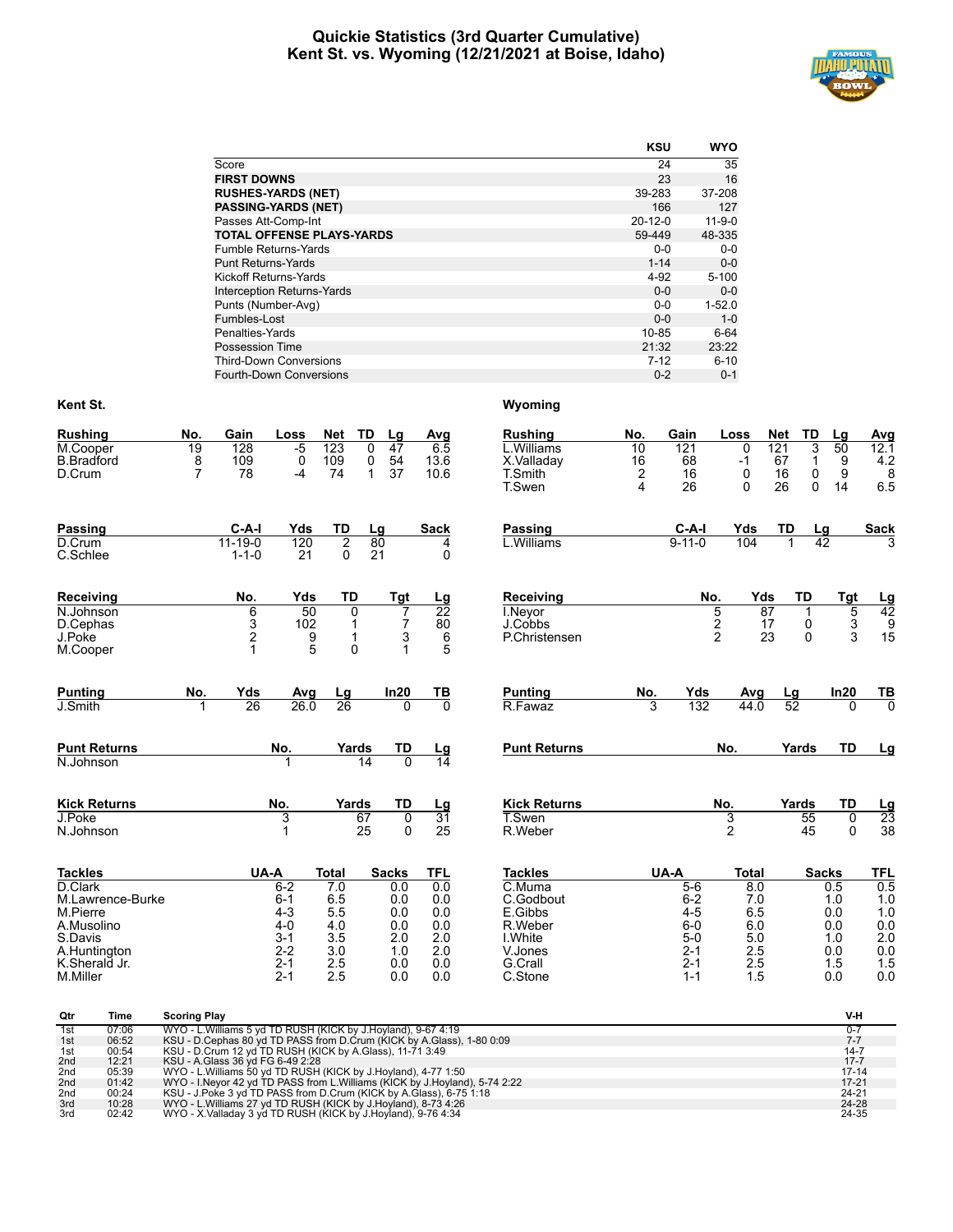# **Quickie Statistics (3rd Quarter only) Kent St. vs. Wyoming (12/21/2021 at Boise, Idaho)**



|                                   | <b>KSU</b>  | <b>WYO</b>  |
|-----------------------------------|-------------|-------------|
| Score                             | 0           | 14          |
| <b>FIRST DOWNS</b>                | 5           | 8           |
| <b>RUSHES-YARDS (NET)</b>         | $9 - 54$    | 14-87       |
| <b>PASSING-YARDS (NET)</b>        | 21          | 32          |
| Passes Att-Comp-Int               | $6 - 3 - 0$ | $3 - 3 - 0$ |
| <b>TOTAL OFFENSE PLAYS-YARDS</b>  | $15 - 75$   | 17-119      |
| Fumble Returns-Yards              | $0 - 0$     | $0-0$       |
| <b>Punt Returns-Yards</b>         | $0 - 0$     | $0 - 0$     |
| Kickoff Returns-Yards             | $2 - 50$    | $1 - 23$    |
| <b>Interception Returns-Yards</b> | $0 - 0$     | $0 - 0$     |
| Punts (Number-Avg)                | $1 - 26.0$  | $0 - 0$     |
| Fumbles-Lost                      | $0 - 0$     | $0 - 0$     |
| Penalties-Yards                   | $5 - 50$    | $1 - 15$    |
| Possession Time                   | 5:54        | 9:00        |
| <b>Third-Down Conversions</b>     | $3 - 4$     | $3 - 3$     |
| <b>Fourth-Down Conversions</b>    | $0 - 0$     | $0 - 0$     |

| <b>Rushing</b>           | No.                 | Gain            | Loss               | Net                                         | TD        | Avg          | Lg              | <b>Rushing</b>            | No.            | Gain               | Loss             | Net            | TD<br>Avg              |                        |
|--------------------------|---------------------|-----------------|--------------------|---------------------------------------------|-----------|--------------|-----------------|---------------------------|----------------|--------------------|------------------|----------------|------------------------|------------------------|
| M.Cooper                 | 4                   | $\overline{24}$ | 0                  | 24                                          | 0         | 6            | $\overline{11}$ | L.Williams                | 5              | 41                 | 0                | 41             | 8.2                    | $\frac{Lg}{27}$        |
| <b>B.Bradford</b>        | 3                   | 33              | 0                  | 33                                          | 0         | 11           | 23              | X.Valladay                | 6              | 24                 | $-1$             | 23             | $3.8\,$<br>1           | 9                      |
| D.Crum                   | $\overline{1}$      | 0               | $\Omega$           | 0                                           | 0         | $\Omega$     |                 | <b>T.Smith</b>            | $\overline{2}$ | 16                 | $\Omega$         | 16             | $\mathbf 0$            | $\overline{9}$<br>8    |
| <b>Passing</b>           |                     | $C-A-I$         | Yds                | TD                                          | Lg        |              | <b>Sack</b>     | <b>Passing</b>            |                | $C-A-I$            | Yds              | <u>TD</u>      |                        | <b>Sack</b>            |
| D.Crum                   |                     | $3 - 6 - 0$     | $\overline{18}$    | $\overline{0}$                              | ā         |              |                 | L.Williams                |                | $3 - 3 - 0$        | $\overline{32}$  | $\overline{0}$ | $\frac{\text{Lg}}{20}$ | $\Omega$               |
| Receiving                |                     | No.             | Yards              |                                             | <b>TD</b> | Tgt          |                 | <b>Receiving</b>          |                | No.                | Yards            | TD             |                        |                        |
| $\overline{N}$ . Johnson |                     | 3               |                    | $\overline{21}$                             | 0         | 4            | $\frac{Lg}{9}$  | <b>I.Neyor</b>            |                | 3                  | 32               | $\overline{0}$ | $rac{\text{Tgt}}{3}$   | $\frac{\text{Lg}}{20}$ |
| D.Cephas                 |                     | 0               |                    | $\begin{smallmatrix}0\0\0\end{smallmatrix}$ | 0         |              |                 |                           |                |                    |                  |                |                        |                        |
| J.Poke                   |                     | $\mathbf 0$     |                    |                                             | $\Omega$  | 1            |                 |                           |                |                    |                  |                |                        |                        |
| <b>Punting</b>           | No.                 | Yds             | Avg                | Lng                                         |           | In20         | $\frac{1}{10}$  | <b>Punting</b>            | No.            | <b>Yds</b>         | Avg              | Lng            | In20                   | TB                     |
| J.Smith                  | $\mathbf 1$         | 26              | 26.0               | 26                                          |           | $\Omega$     |                 |                           |                |                    |                  |                |                        |                        |
| <b>Punt Returns</b>      |                     |                 | No.                |                                             | Yards     | TD           | Lg              | <b>Punt Returns</b>       |                |                    | No.              | Yards          | <b>TD</b>              | Lg                     |
| <b>Kick Returns</b>      |                     |                 | No.                |                                             | Yards     | TD           |                 | <b>Kick Returns</b>       |                |                    | No.              | Yards          | TD                     |                        |
| J.Poke                   |                     |                 | $\overline{2}$     |                                             | 50        | $\Omega$     | $\frac{Lg}{31}$ | T.Swen                    |                |                    |                  | 23             | $\overline{0}$         | $\frac{Lg}{23}$        |
| <b>Tackles</b>           |                     |                 | UA-A               | <b>Total</b>                                |           | <b>Sacks</b> | TFL             | <b>Tackles</b>            |                | UA-A               | <b>Total</b>     |                | <b>Sacks</b>           | TFL                    |
| D.Clark                  |                     |                 | $3-0$              | $\overline{3.0}$                            |           | 0.0          | 0.0             | E.Gibbs                   |                | $2 - 3$            | $\overline{3.5}$ |                | 0.0                    | 0.0                    |
| M.Pierre                 |                     |                 | $2 - 1$            | 2.5                                         |           | 0.0          | 0.0             | R.Weber                   |                | $2 - 0$            | 2.0              |                | 0.0                    | 0.0                    |
| M.Miller                 |                     |                 | $2 - 0$            | 2.0                                         |           | 0.0          | 0.0             | I.White                   |                | $2 - 0$            | 2.0              |                | 1.0                    | 1.0                    |
| M.Lawrence-Burke         |                     |                 | $2 - 0$            | 2.0                                         |           | 0.0          | 0.0             | V.Jones                   |                | $1 - 1$            | 1.5              |                | 0.0                    | 0.0                    |
| J.Price                  |                     |                 | $1 - 1$            | 1.5                                         |           | 0.0          | 1.0             | C.Stone                   |                | $1 - 0$            | 1.0              |                | 0.0                    | 0.0                    |
| A.Huntington<br>M.Harmon |                     |                 | $1 - 1$            | 1.5                                         |           | 0.0          | 1.0             | <b>B.Coors</b><br>G.Crall |                | $1 - 0$<br>$1 - 0$ | 1.0              |                | 0.0                    | 0.0                    |
| A.Musolino               |                     |                 | $1 - 0$<br>$1 - 0$ | 1.0<br>1.0                                  |           | 0.0<br>0.0   | 0.0<br>0.0      | C.Godbout                 |                | $1 - 0$            | 1.0<br>1.0       |                | 0.0<br>0.0             | $0.0\,$<br>0.0         |
|                          |                     |                 |                    |                                             |           |              |                 |                           |                |                    |                  |                |                        |                        |
| Qtr<br>Time              | <b>Scoring Play</b> |                 |                    |                                             |           |              |                 |                           |                |                    |                  |                | V-H                    |                        |

| 3rd | 10:28 | WYO - L<br>- L.Williams 27 vd TD RUSH (KICK by J.Hovland), 8-73 4:26 | 24-28 |
|-----|-------|----------------------------------------------------------------------|-------|
| 3rd | 02:42 | WYO - X.Valladay 3 vd TD RUSH (KICK by J.Hovland), 9-76 4:34         | 24-35 |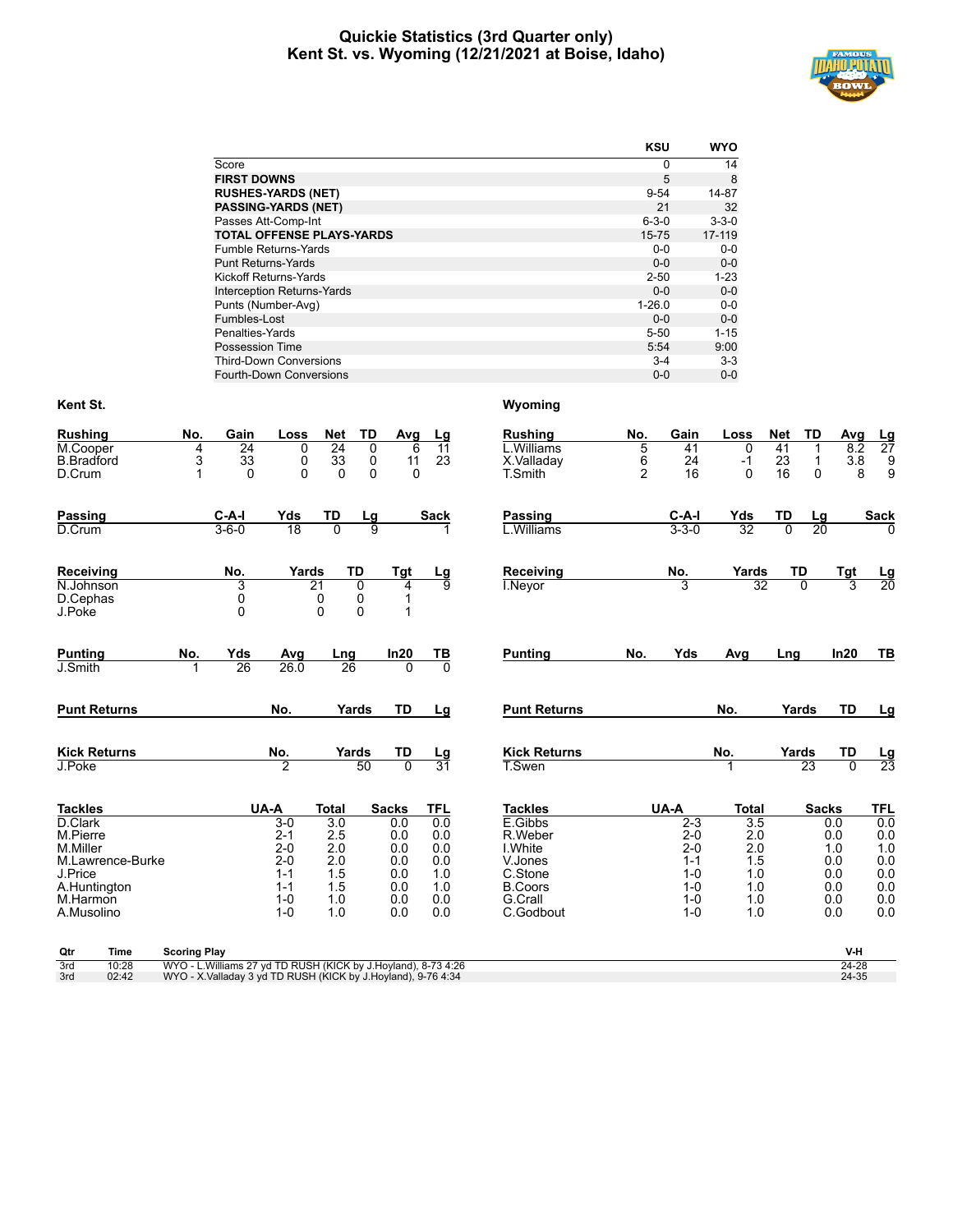# **Play-by-Play Summary (4th quarter) Kent St. vs. Wyoming (12/21/2021 at Boise, Idaho)**



| $2 - 4$ |      | WYO38 PENALTY Before the snap, KSU False Start on MONNIN, Nathan enforced 5 yards from the WYO38 to the<br>WYO43.                                                            |   |
|---------|------|------------------------------------------------------------------------------------------------------------------------------------------------------------------------------|---|
|         |      | Start of 4th quarter, clock 15:00.                                                                                                                                           |   |
| $2-9$   |      | WYO43 [NHSG] CRUM, Dustin pass to the left complete for 23 yards to ABRAM, Keshunn caught at the WYO28 and<br>advanced to the WYO20 (HEARN, Azizi), out of bounds, 1ST DOWN. | P |
| 1-10    |      | WYO20 [NHSG] JOHNSON, Nykeim rush to the right for a gain of 7 yards to the WYO13, out of bounds.                                                                            |   |
| $2 - 3$ |      | WYO13 [NHSG] COOPER, Marquez rush up the middle for a loss of 3 yards to the WYO16 (GODBOUT, Cole).                                                                          |   |
| 3-6     |      | WYO16 [NHSG] QB Keeper SCHLEE, Collin rush up the middle for a gain of 4 yards to the WYO12 (GIBBS,<br>Easton; MUMA, Chad).                                                  |   |
| 4-2     |      | WYO12 GLASS, Andrew field goal attempt from 29 yards NO GOOD (left upright) [kick was spotted at WYO19], clock<br>13:01. [13:01]                                             |   |
|         |      | WYO drive start at 13:01                                                                                                                                                     |   |
|         |      | 1-10 WYO20 QB Keeper WILLIAMS, Levi rush to the right for a gain of 80 yards to the KSU0, 1ST DOWN,<br>TOUCHDOWN WYO (Scoring play confirmed). [12:49]                       | R |
| 1-3     | KSU3 | HOYLAND, John PAT kick attempt is good.                                                                                                                                      |   |
|         |      | <b>KENT ST. 24, WYOMING 42</b>                                                                                                                                               |   |

*Drive Summary: 1 plays, 80 yards, 0:12*

HOYLAND, John kickoff 63 yards to the KSU2, POKE, Ja'Shaun return 27 yards to the KSU29 (SMITH, Trey).

# **KSU drive start at 12:42**

|         | 1-10 KSU29 [NHSG] SCHLEE, Collin pass to the right complete for 51 yards to JOHNSON, Nykeim caught at the WYO25<br>and advanced to the WYO20, out of bounds, 1ST DOWN. | P |
|---------|------------------------------------------------------------------------------------------------------------------------------------------------------------------------|---|
|         | 1-10 WYO20 [NHSG] POKE, Ja'Shaun rush to the left for a gain of 2 yards to the WYO18 (WHITE, Isaac).                                                                   |   |
| $2 - 8$ | WYO18 [NHSG] CRUM, Dustin rush to the left for a gain of 12 yards to the WYO6 (HEARN, Azizi), 1ST DOWN.                                                                | R |
| 1-6     | WYO6 [NHSG] CRUM, Dustin pass to the left complete for 6 yards to JUNKER, Hayden to the WYO0,                                                                          |   |
|         | TOUCHDOWN KSU (Scoring play confirmed). [11:13]                                                                                                                        |   |
|         | 1-10 WYO3 GLASS, Andrew PAT kick attempt is good.                                                                                                                      |   |

# **KENT ST. 31, WYOMING 42**

*Drive Summary: 4 plays, 71 yards, 1:29*

GLASS, Andrew kickoff 41 yards to the WYO24, MILES, Nick return 6 yards to the WYO30 (BLUE, Capone).

# **WYO drive start at 11:08**

| 1-10     |                   | WYO30 SWEN, Titus rush up the middle for a gain of 11 yards to the WYO41 (HUNTINGTON, Adin), 1ST DOWN.                                   | R |
|----------|-------------------|------------------------------------------------------------------------------------------------------------------------------------------|---|
| $1 - 10$ |                   | WYO41 [SG] VALLADAY, Xazavian rush to the right for a gain of 9 yards to the WYO50 (DAVIS, Saivon;CLARK,<br>Dean).                       |   |
| $2 - 1$  |                   | WYO50 QB Keeper WILLIAMS, Levi rush up the middle for a gain of 14 yards to the KSU36 (CLARK, Dean; HINES,<br>Elvis), 1ST DOWN.          | R |
| 1-10     | KSU36             | NEYOR, Isaiah rush to the right for a gain of 7 yards to the KSU29 (CLARK, Dean), out of bounds.                                         |   |
| $2 - 3$  | KSU29             | SWEN, Titus rush up the middle for a gain of 2 yards to the KSU27 (LAWRENCE-BURKE,<br>Mandela; MUSOLINO, AJ).                            |   |
| $3-1$    | KSU <sub>27</sub> | SWEN, Titus rush to the right for no gain to the KSU27 (MUSOLINO, AJ;CLARK, Dean) (After review, play<br>stands as called on the field). |   |
| 4-1      | KSU27             | HOYLAND, John field goal attempt from 44 yards GOOD [kick was spotted at KSU34], clock 07:29.<br>[07:29]                                 |   |

# **KENT ST. 31, WYOMING 45**

*Drive Summary: 7 plays, 43 yards, 3:39*

HOYLAND, John kickoff 59 yards to the KSU6, COOPER, Marquez return 24 yards to the KSU30 (HARSH, Sabastian), out of bounds.

# **KSU drive start at 07:24**

- 1-10 KSU30 [SG] COOPER, Marquez rush up the middle for a loss of 3 yards to the KSU27 (BERTAGNOLE, Jordan).
- 2-13 KSU27 [NHSG] COOPER, Marquez rush up the middle for a gain of 2 yards to the KSU29 (MUMA, Chad;JONES, Victor).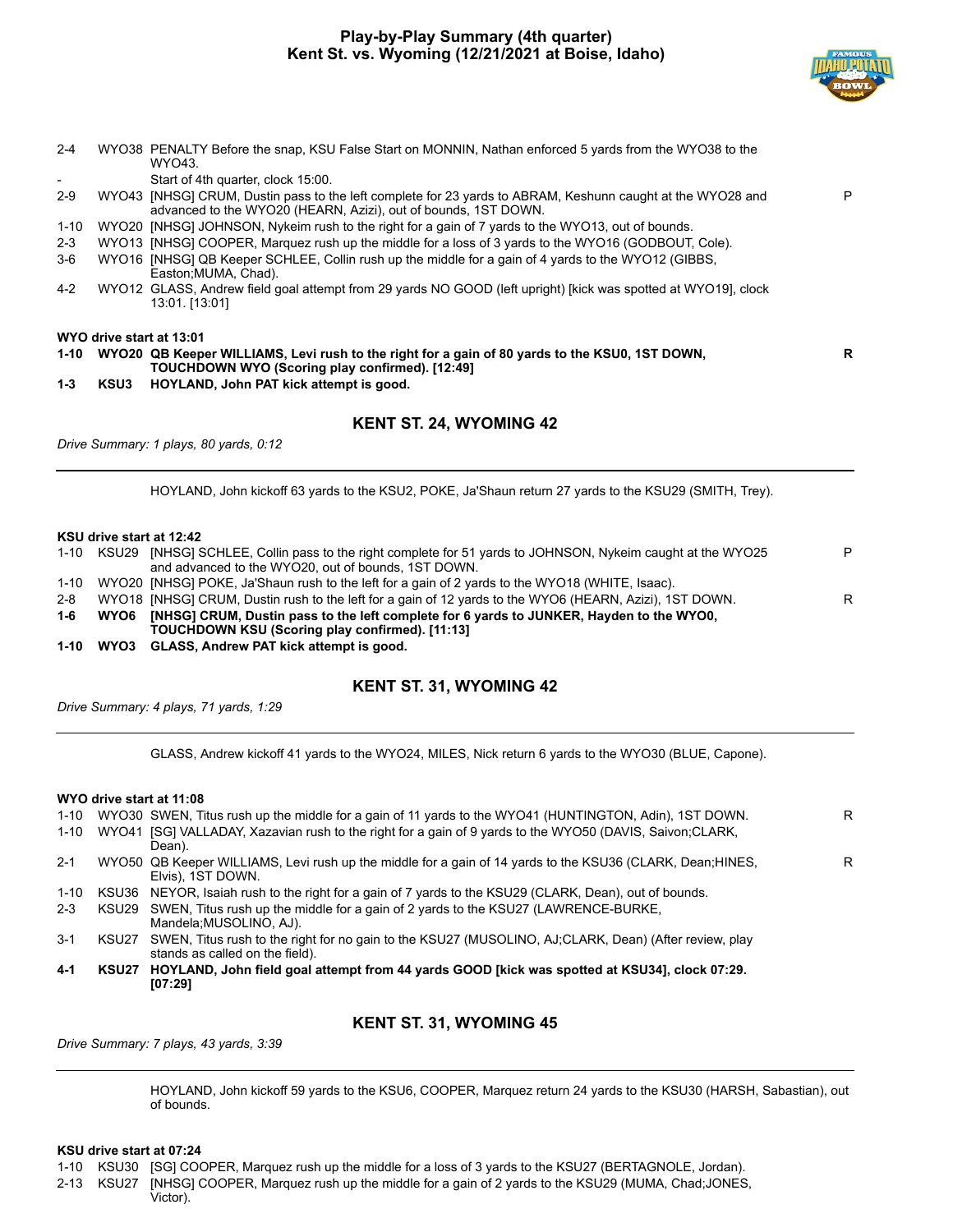| $3 - 11$ | KSU29 | [NHSG] CRUM, Dustin pass up the middle complete for 14 yards to CEPHAS, Dante caught at the KSU39<br>and advanced to the KSU43 (GIBBS, Easton; WHITE, Isaac), 1ST DOWN.                                                                                     | P |
|----------|-------|-------------------------------------------------------------------------------------------------------------------------------------------------------------------------------------------------------------------------------------------------------------|---|
| $1 - 10$ | KSU43 | [NHSG] CRUM, Dustin scrambles to the left for a gain of 3 yards to the KSU46 (GODBOUT, Cole).                                                                                                                                                               |   |
| $2 - 7$  | KSU46 | [NHSG] CRUM, Dustin pass to the right complete for 4 yards to FLORIEA, Luke to the KSU50 (COLDON,<br>C.J.;WEBER, Rome).                                                                                                                                     |   |
| $3 - 3$  | KSU50 | [NHSG] COOPER, Marquez rush up the middle for a gain of 6 yards to the WYO44 (JONES, Victor), 1ST<br>DOWN.                                                                                                                                                  | R |
| 1-10     |       | WYO44 [NHSG] CRUM, Dustin pass to the right incomplete thrown to the WYO42.                                                                                                                                                                                 |   |
| $2 - 10$ |       | WYO44 [SG] CRUM, Dustin scrambles to the right for a gain of 6 yards to the WYO38, out of bounds.                                                                                                                                                           |   |
| $3 - 4$  |       | WYO38 [SG] COOPER, Marquez rush to the left for no gain to the WYO38 (MEYER, Gavin).                                                                                                                                                                        |   |
| 4-4      |       | WYO38 [NHSG] CRUM, Dustin pass up the middle incomplete dropped by POKE, Ja'Shaun thrown to the WYO2;<br>KSU turnover on downs. [04:03]                                                                                                                     |   |
|          |       | Drive Summary: 10 plays, 32 yards, 3:21                                                                                                                                                                                                                     |   |
|          |       | WYO drive start at 04:03                                                                                                                                                                                                                                    |   |
| $1 - 10$ |       | WYO38 QB Keeper WILLIAMS, Levi rush to the left for a gain of 8 yards to the WYO46, End of Play.                                                                                                                                                            |   |
| $2 - 2$  |       | WYO46 QB Keeper WILLIAMS, Levi rush up the middle for a gain of 4 yards to the WYO50 (WEST, CJ). PENALTY<br>Before the snap, KSU Illegal Substitution enforced 5 yards from the WYO46 to the KSU49 and results in a<br>1ST DOWN. NO PLAY (replay the down). | Е |
|          |       | 1-10 KSU49 SMITH, Trey rush up the middle for a gain of 49 yards to the KSU0, 1ST DOWN, TOUCHDOWN WYO                                                                                                                                                       | R |

- **1-10 KSU49 SMITH, Trey rush up the middle for a gain of 49 yards to the KSU0, 1ST DOWN, TOUCHDOWN WYO (Scoring play confirmed). [03:11]**
- **1-3 KSU3 HOYLAND, John PAT kick attempt is good.**

# **KENT ST. 31, WYOMING 52**

*Drive Summary: 2 plays, 62 yards, 0:52*

HOYLAND, John kickoff 62 yards to the KSU3, COOPER, Marquez return 24 yards to the KSU27 (BERTAGNOLE, Jordan).

**KSU drive start at 03:05**

**1-10 KSU27 [SG] CRUM, Dustin pass to the right complete for 73 yards to WALKER, Devontez caught at the WYO30 and advanced to the WYO0, 1ST DOWN, TOUCHDOWN KSU (Scoring play confirmed). [02:54] 1-10 WYO3 GLASS, Andrew PAT kick attempt is good. [02:54]**

**P**

# **KENT ST. 38, WYOMING 52**

*Drive Summary: 1 plays, 73 yards, 0:11*

1-10 H3 Timeout Kent St., clock 02:54. [02:54]

GLASS, Andrew onside kickoff 6 yards, recovered by WYO GLINTON, Keonte at the KSU41, GLINTON, Keonte return 0 yards to the KSU41 , End of Play.

### **WYO drive start at 02:53**

1-10 KSU41 VALLADAY, Xazavian rush to the right for a gain of 9 yards to the KSU32, End of Play. PENALTY WYO Holding enforced 10 yards from the KSU48 to the WYO42, from the the spot of the ball when the foul occurred, runner is credited with -7 yards on the play.

1-20 WYO49 VALLADAY, Xazavian rush up the middle for a gain of 10 yards to the KSU41 (COLEMAN, Brandon).

- 2-10 KSU41 SMITH, Trey rush to the left for a gain of 2 yards to the KSU39 (DAVIS, Saivon). [01:57]
- 3-8 V39 Timeout Kent St., clock 01:57. [01:57]

3-8 KSU39 SWEN, Titus rush to the left for a gain of 9 yards to the KSU30 (CLARK, Dean), out of bounds, 1ST DOWN. R

- 1-10 KSU30 SMITH, Trey rush up the middle for a gain of 6 yards to the KSU24 (HOLMES, C.J.).
- 2-4 KSU24 Kneel down by WYO at KSU26 (team loss of 2).
- 3-6 KSU26 Kneel down by WYO at KSU28 (team loss of 2). [00:00]

*Drive Summary: 7 plays, 13 yards, 2:53*

3-6 KSU28 End of game, clock 0:00.

# **FINAL SCORE - : KENT ST. 38, WYOMING 52**

|                        |                    | Time         | 1st Downs |  | <b>Conversions</b> |                  |         |         |                 |                  |
|------------------------|--------------------|--------------|-----------|--|--------------------|------------------|---------|---------|-----------------|------------------|
| <b>Quarter Summary</b> | Score Poss R P X T |              |           |  |                    | 3rd              | 4th     | Rushina | Passing         | <b>Penalties</b> |
| Kent St.               |                    |              |           |  |                    | 7:18 2 4 0 6 2-4 | $0 - 1$ | 11-36   | ٬ 6-8-0-171     | $2 - 10$         |
| Wyoming                |                    | 7:42 5 0 1 6 |           |  |                    | $1 - 3$          | $0 - 0$ | 16-196  | $0 - 0 - 0 - 0$ | $1 - 10$         |